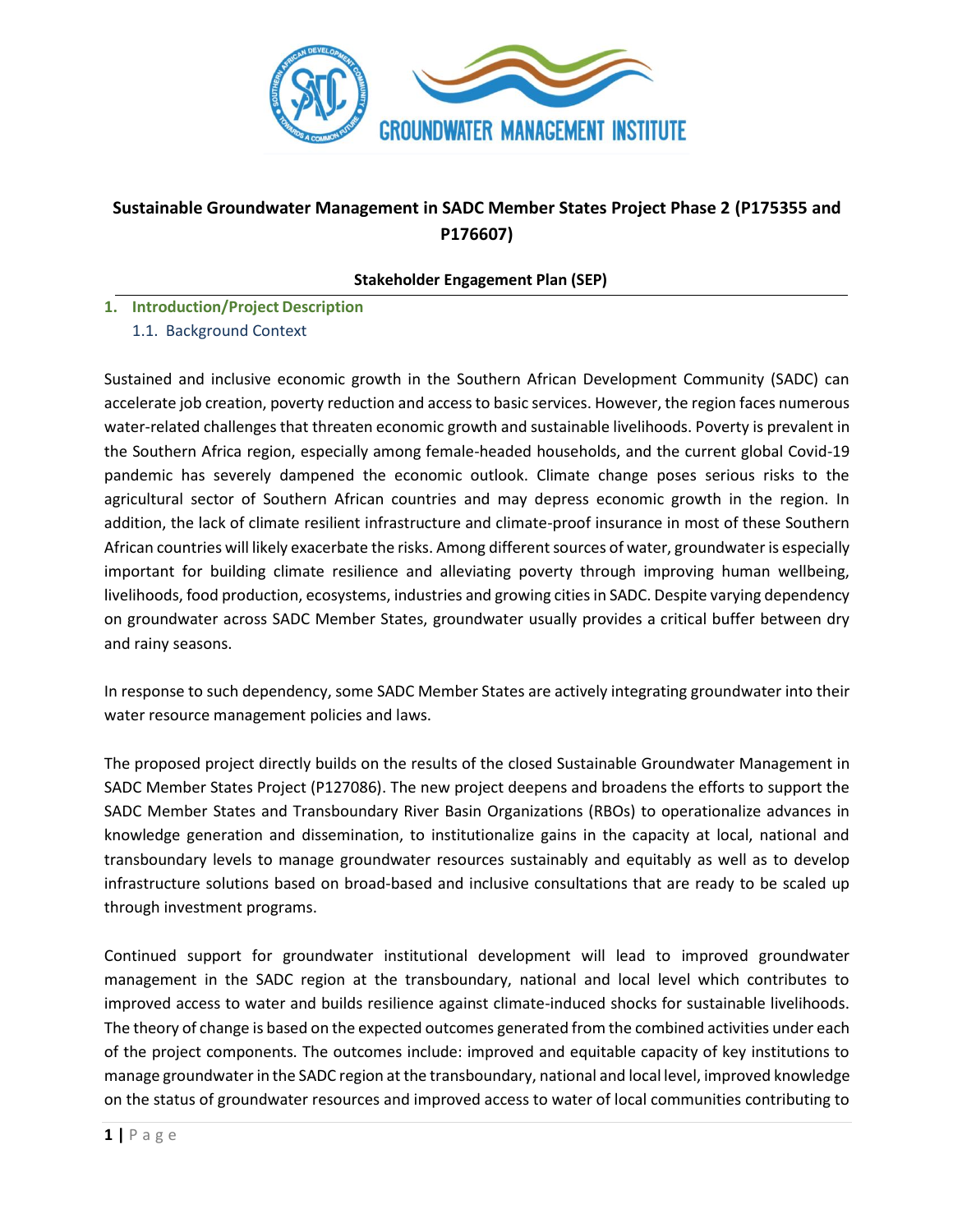improved livelihoods, increased economic opportunities and reduced vulnerability to climate-induced shocks that take into account the undue burden on women and other vulnerable populations.

# 1.2. Proposed Project Description

The proposed project builds on an ongoing long-term technical engagement with the Secretariat of the Southern African Development Community (SADC) through its regional technical Centre of Excellence, the SADC Groundwater Management Institute (SADC-GMI). The project proposes to scale up and deepen certain types of actions and engagements where the SADC-GMI has been successful in mobilizing countries around cooperative action and where countries have expressed interest and need for further engagement.

The proposed Project Development Objective (PDO) is to support the SADC Secretariat through its subsidiary, the SADC-GMI to *Develop knowledge and strengthen capacity for inclusive groundwater management in the SADC region at national and transboundary levels*. The project implementation is organised around three main components, namely:

- Component 1 Capacity building for sustainable groundwater management (US\$ 4.8 million)
- Component 2 Knowledge development, dissemination, and advocacy (US\$ 1.3 million)
- Component 3 Building resilient livelihoods and inclusive groundwater management (US\$ 2.9) million)

The project invests primarily in technical aspects to support institution building, generation and dissemination of knowledge and collaboration on groundwater in the SADC region. There is no physical footprint for these investments. Strategic infrastructure is proposed under component 3 and the investments are expected to be minor. For example, investments are expected to include drilling of wells and monitoring boreholes, small sand dams and riverbank infiltration systems, hand dug wells and installation of rainfall gauges or river level gauges. The project locations for these investments are currently unknown but will be in the SADC region. Locations for investments under component 3 will be strategically selected and managed through a grant scheme; by SADC-GMI through national focal groups in the SADC countries. The activity selection will be guided and vetted in accordance with the grants manual which will reflect environmental and social due diligence required in the ESCP, ESMF and the SEP.

The project will be implemented in the 16 SADC Member States: Angola, Botswana, Comoros, Democratic Republic of Congo, Eswatini, Lesotho, Madagascar, Malawi, Mauritius, Mozambique, Namibia, Seychelles, South Africa, United Republic of Tanzania, Zambia and Zimbabwe.

The work will be delivered through regional dialogue and collaboration, where the sustainable socioeconomic development in the SADC Region is the long-term goal of the program. Lessons from the existing project point to a good track record of SADC-GMI in project implementation, though the situation may be slightly different at the national and local levels within the different SADC Member States. The risk will be mitigated by exploring alternative delivery models such as involving partnerships with regional implementing partners and the private sector, to complement efforts at national level.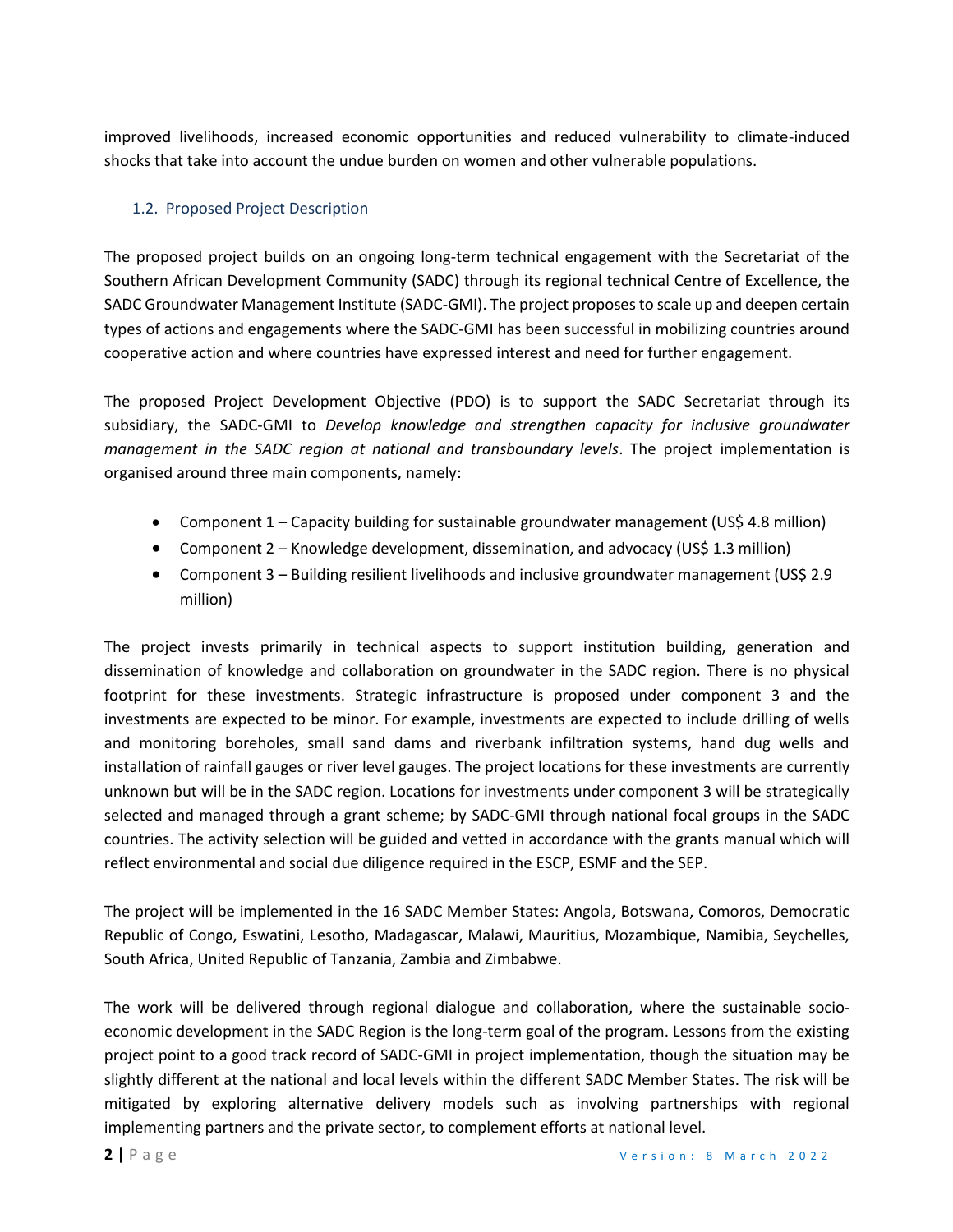#### 1.3. Technical Scope of Transboundary Water Cooperation

A key aspect foreseen in this project which also derives from the mandate of the SADC Secretariat and the SADC-GMI is to promote the conjunctive management of surface and groundwater especially in the transboundary context as provided for in the SADC Protocol on Shared Watercourses. This proposed project will therefore contribute to the regional initiatives that seek to integrate the conjunctive surface and groundwater management involving the region's 30 Transboundary Aquifers and 15 Transboundary River Basins that are variously shared by at least two SADC Member States. It is therefore anticipated that various international instruments and frameworks within the regional perspective will be applied to enhance collaboration while undertaking activities foreseen in this area of work. The map in Figure 1 below presents the geographic extent of the project activities across the SADC Member States.



Figure 1: Indicative Map of Shared Transboundary Aquifers and River Basins in the SADC Region Source: CGIAR

The nature of work foreseen within the TBAs and RBOs relate to undertaking research studies as well as institutional strengthening and capacity building to enhance the conjunctive use of surface and groundwater resources. Typical research studies will entail the producing Transboundary Diagnostic Analyses (TDAs) and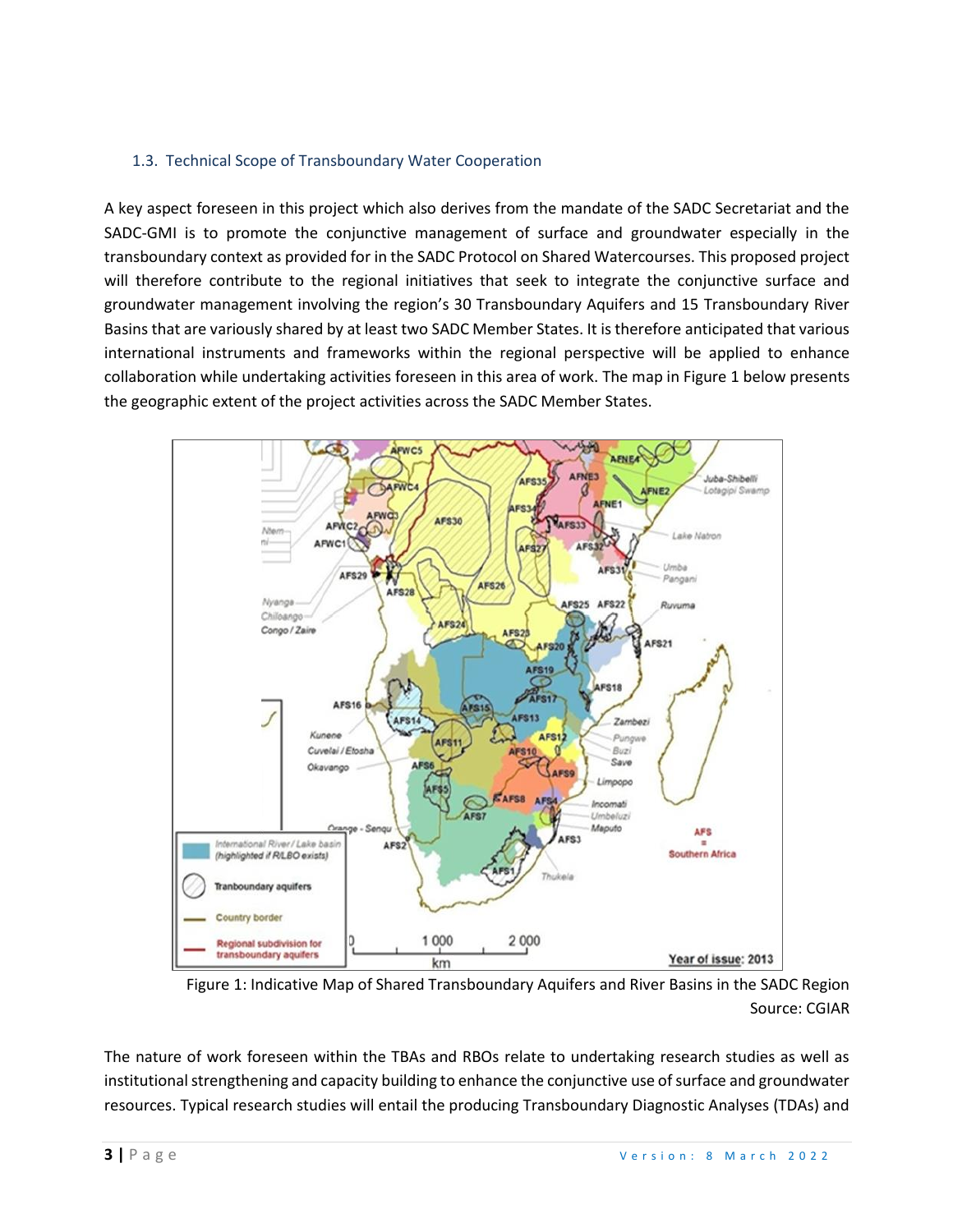Joint Strategic Action Plans (JSAPs) for the joint management of Transboundary Aquifers as well as for integrating groundwater management in River Basin planning and management. Studies will also be conducted to enhance data collection and management for enhanced groundwater decision making as well as to gain better appreciate Groundwater Dependent Ecosystems and their role in supporting sustainable livelihoods at community levels.

#### **2. Brief Summary of Previous Stakeholder Engagement Activities**

As a Centre of Excellence for groundwater management in the SADC region, and as a subsidiary of the SADC Secretariat, SADC-GMI follows a formal engagement process with its stakeholders across the region where at least one meeting is held at each level annually as indicated in Figure 2 below. The same stakeholders indicated in Figure 2 will be engaged during the proposed new project.

The Stakeholder framework and mode of engagements is described in the ensuing paragraphs starting from the bottom of the chain, namely at the community level, and upwards to the SADC Council meeting of ministers. In the phase 1 project, a total of 12 community level pilot projects were implemented in 10 SADC countries. The overall guidance on how to engage the **community level stakeholders** was provided in the sub-Grant Manual that all the sub-Grantees abide by. Each sub-Grantee followed a guided process to screen the project for Environmental and Social issues that would then be compiled into an Environmental and Social Management Plan (ESMP). Within these ESMPs there were dedicated stakeholder engagement plans whose implementation the sub-grantees reported to the SADC-GMI appointed ESS framework consultant and to SADC-GMI on a monthly basis. These plans clearly identified who the stakeholders were and the nature of engagement necessary in order to ethically complete the projects satisfactorily. This process also incorporated measures to correct any inconsistencies identified as well as to address grievances arising at community level. It is expected that similar measures will be adopted for the proposed new project. Moreover, as was the case in the current ongoing project, sites for implementation of the pilot projects differ and hence the specific stakeholder engagement measures at community level will be developed at the time of identifying the projects.

The next higher level of stakeholders that were also involved in the current ongoing project are the **National Focal Groups (NFGs).** These NFGs are comprised of a minimum of five and up to 12 stakeholders from a wide range of sectors in the respective country who have an interest in groundwater. As at this point, SADC-GMI has facilitated the establishment and operationalization of 5 such NFGs in Eswatini, Malawi, Mozambique, Namibia and Zimbabwe. In the proposed new project, SADC-GMI intends to roll out the establishment of NFGs in the remaining 11 SADC Member States. The role of the stakeholders sitting on the NFGs is well spelt out in the sub-Grant Manual especially in regard to the identification of community level projects, screening their compliance with national policies and guidelines, liaison and supervision of implementation by the sub-grantees, knowledge management as well as identification and resolution of problems and grievances from the local level. This stakeholder group includes other government ministries, academia, national level development partners, private sector, Civil Society Organisations (CSOs), Non-Governmental Organisations (NGOs), and Research Institutions. As stakeholders, they are involved in the full project cycle at local level and they also provide an interface between the local level interests and those at meso- and national level. Engagement of these stakeholders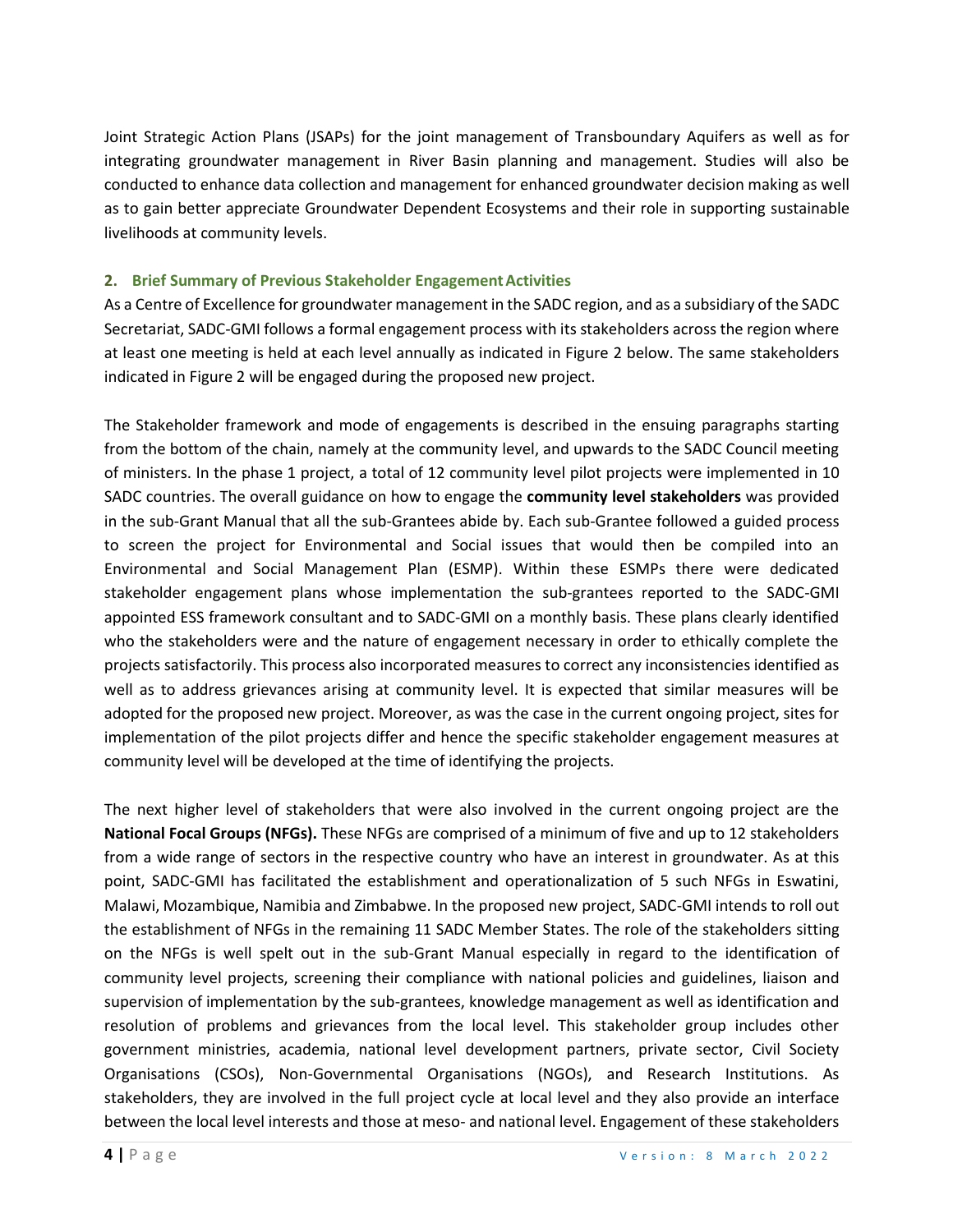is ascertained through the regular meetings that form part of the monthly reporting on the local level projects.

The specific government ministries and/or departments responsible for groundwater in the respective SADC Member States are both key stakeholders and beneficiaries of the project. As a stakeholder, each Member State has a National Focal Person coming from the government ministry or department responsible for groundwater. The current and future project will continue to engage each one of these important stakeholders throughout the project cycle to ensure that the project concept and activities are aligned to the national priorities. Each one of these stakeholders has direct access to SADC-GMI and the SADC-GMI regularly engages them on every aspect of the project.

Because of the regional nature of this project, **National Focal Persons** are the entry point for the project in terms of engaging the country on technical matters. The 16 NFG members from the 16 SADC Member States are collectively a stakeholder of the project as the sub-Committee on Hydrogeology which is engaged bi-annually to have their say on the project activities. Another stakeholder group which is very important are the heads of water departments (directors of water) in the respective Member States who are engaged once annually as the SADC Water Resources Technical Committee to assess the implementation of project activities and express their opinion on the alignment of the implementation in line with the regional agenda. The collective group of Water Ministers from the 16 SADC Member States is also a very important stakeholder because they oversee the alignment of the project with the regional policies, protocols and strategies. This stakeholder group is also engaged once annually. Finally, all SADC regional projects and programmes are aimed at supporting regional integration and development. The Ministers of Finance, Economic Planning and Development from the 16 SADC Member States collectively constitute a very important stakeholder called the SADC Council of Ministers that meets once annually to steer the region's development. The activities of this proposed project will therefore be of interest to all the stakeholder groups described above and illustrated in Figure 2 below.

It is important to indicate that all the stakeholder groups discussed in this section have been involved in the activities of the ongoing project and they will continue to be involved in the proposed new project.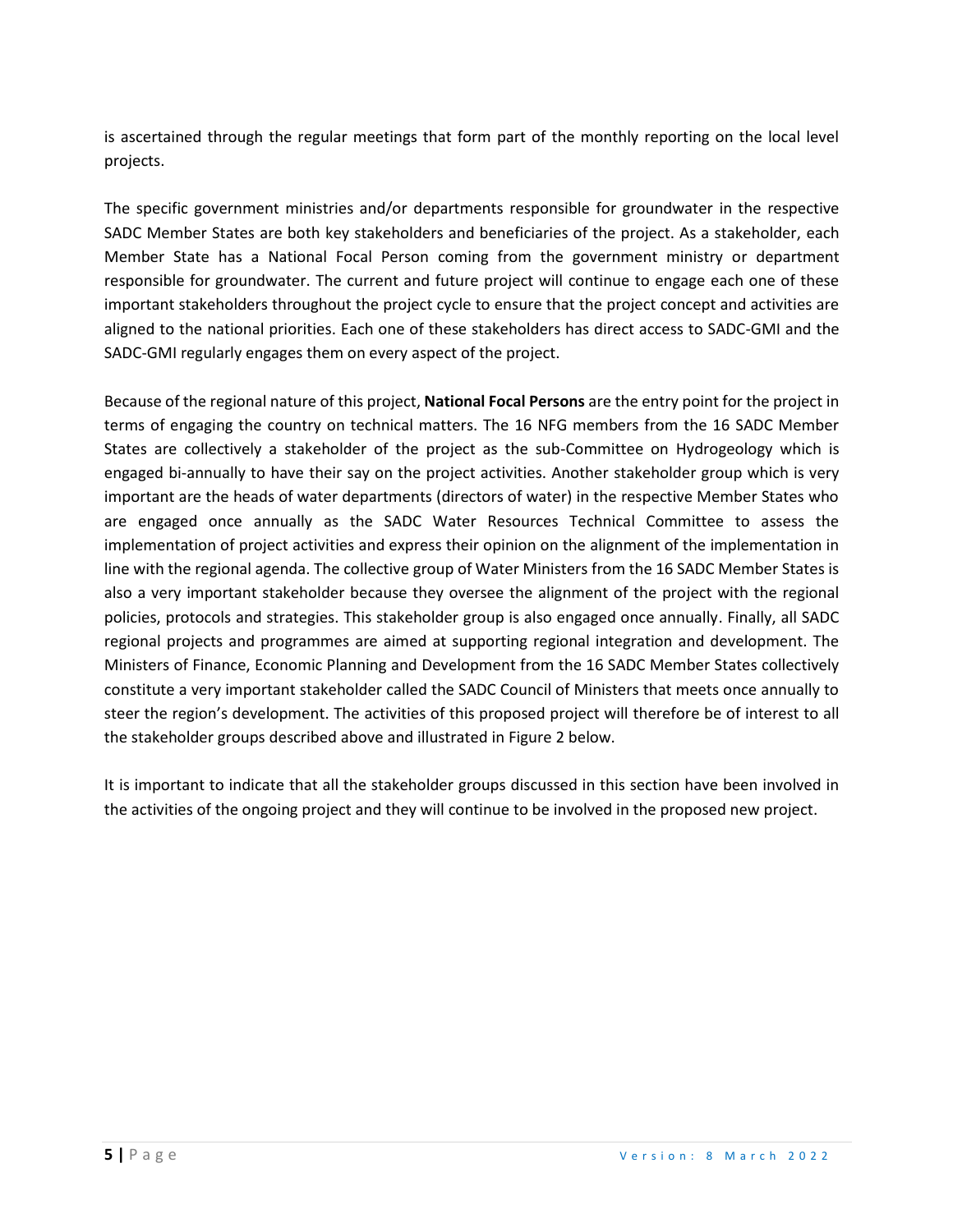

Figure 2: SADC-GMI Stakeholder Engagement framework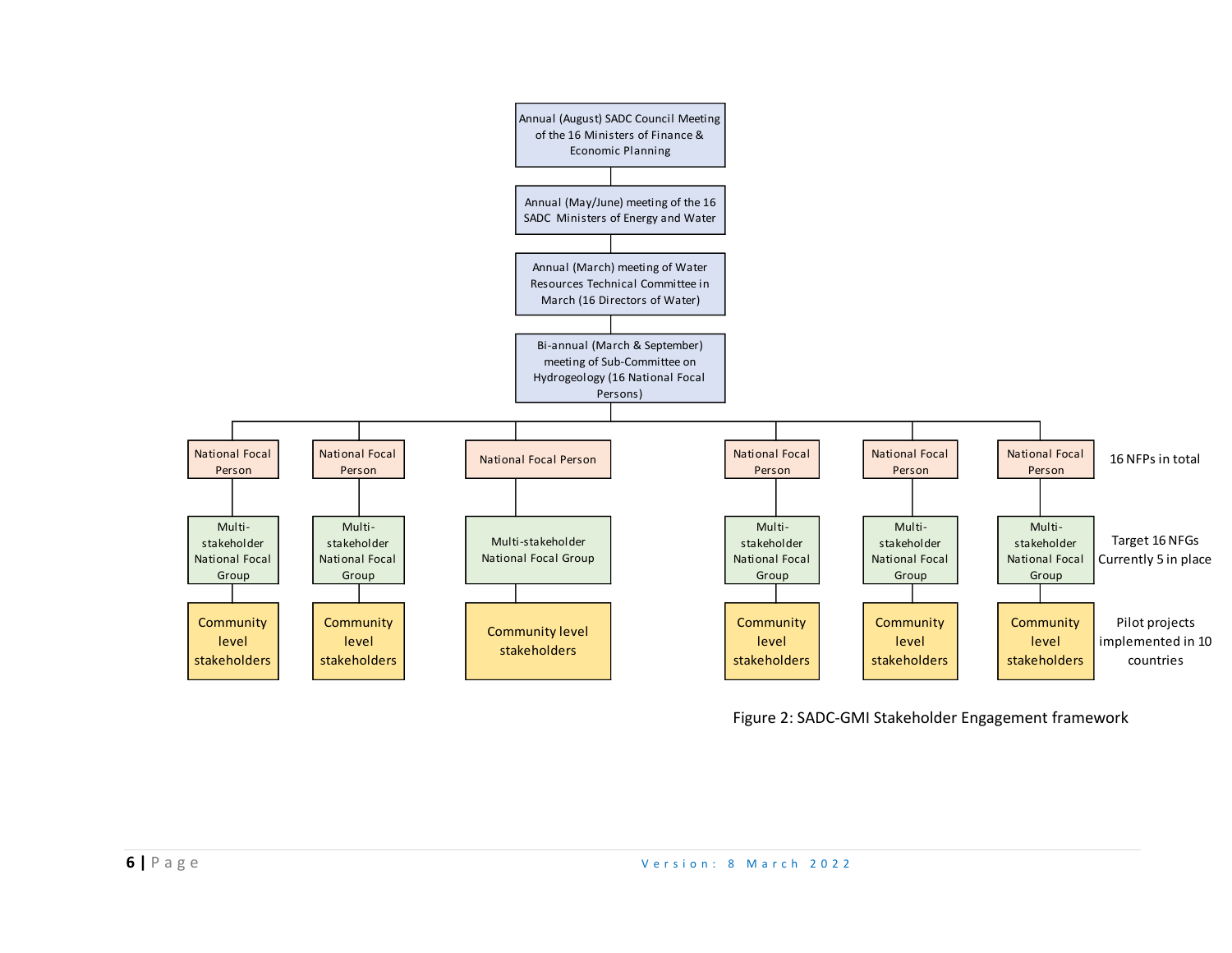The latest stakeholder engagement prior to the approval of this SEP was held on 9<sup>th</sup> October 2020 where the Concept Note of the proposed project was discussed by the Members of the Sub-Committee on Hydrogeology. Prior to the above meeting, SADC-GMI hosted a virtual disclosure workshop on 19<sup>th</sup> June 2020 attended by about 65 stakeholders from a wide range of backgrounds. The main objectives of the disclosure workshop were to:

- a. Provide feedback about the lessons learned and emerging issues in groundwater management in the SADC region arising from the implementation of the ongoing SADC SGW Project (2014-2021); and
- b. Engage key stakeholders in designing a new SADC SGW project (2021 2031)

During these sessions' participants were given an opportunity to provide feedback commentary via Mentimeter, a collaborative digital tool that enables participants to comment collectively on the same topic and see a summary of the results in real time online. Furthermore, participants were able to make comments or pose to SADC-GMI and SRK experts using the Microsoft Teams chat function.

The report pertaining to this disclosure workshop is attached **[Here](about:blank)** for reference.

The most significant Stakeholder engagement activity held was the Project (P127086) Closure workshop held virtually on 28<sup>th</sup> and 29<sup>th</sup> April 2021 whose main objectives were:

1. Provide SADC-GMI with the opportunity to share with the stakeholders, milestones and lessons learned during the project implementation, and

2. Provides insights into future programming of sustainable groundwater management in the region Over 100 participants attended from across the SADC region and beyond. The list of over 140 invitees to the event is attached to this SEP as Annexure 1. The workshop served as a platform for stakeholders to review the performance of the project across all 4 components and to render advice on the approach for the follow up project. The recommendations from the workshop were incorporated in the design of the phase 2 project. Among the key recommendations that have been included in the current project phase are:

- 1. Broadening the context of capacity building through strengthening collaboration with academic institutions
- 2. The design and implementation of the innovative grant scheme over and above the standard subgrant scheme that was offered in the previous project
- 3. Inclusion of 3 new positions on the SADC-GMI organogram to enhance internal technical capacity and governance, namely: Project Assistant, Environmental and Social Management Consultant as well as Fundraising Specialist

## **3. Stakeholder identification and analysis**

This section identifies key stakeholders who will be informed and consulted about the project, including individuals, groups, or communities that: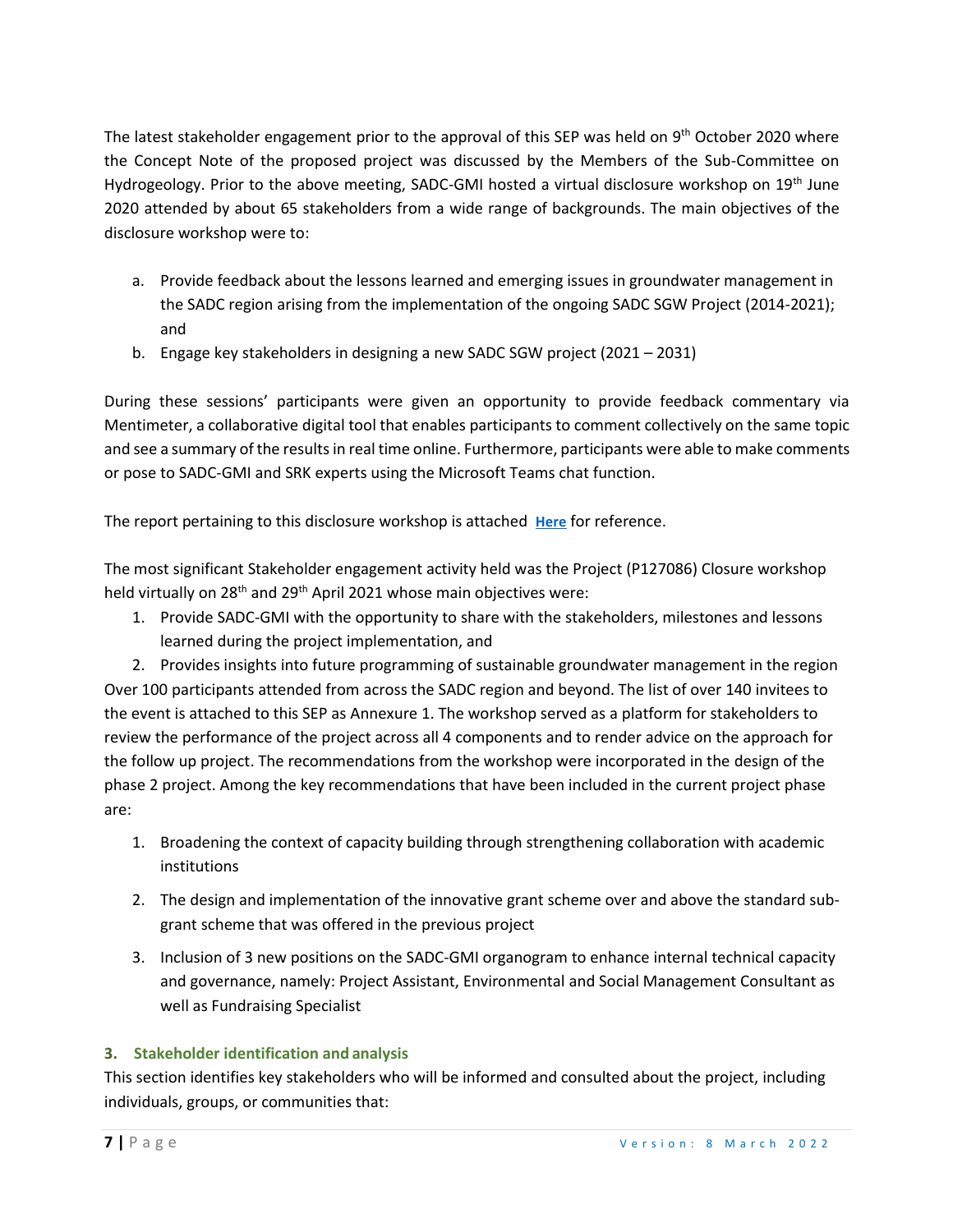- Are affected or likely to be affected by the project (project-affected parties); and
- May have an interest in the project (other interested parties)

#### 3.1.Project-Affected Parties

The programme has a SADC-wide regional footprint, but it is designed to contribute to the sustainable management of groundwater at multiple levels, ranging from regional to local. In this context the project has identified stakeholders that are affected or likely to be affected by the project at local, national, transboundary and regional level. The stakeholders that have been identified at the local level are beneficiaries and /or affected parties of Sub-grant projects and community level capacity building initiatives – these will be further assessed once the sub-projects have been identified; SADC-GMI host institution (UFS); Focal persons, focal groups members, trainees and interns; and SADC Secretariat and Secretariat structures addressing water resource management such as the Directorates for Food, Agriculture and Natural Recourses and Gender.

More specifically, Components 1 and 2 of the proposed project entail substantial analytical work and deliverables which may be conducted in the 30 Transboundary Aquifers (TBAs) and 15 Transboundary River Basins shared among the 12 Mainland SADC countries as shown in Figure 1 above. The work will necessitate some fieldwork for data collection which often requires that the consultants interact with some stakeholders on the ground. Due to the high-level engagements, the Consultants deployed by SADC-GMI often require receiving clearances to visit the project sites issued by the concerned government ministry, department or agency responsible for groundwater in consultation with any appropriate sector institutions. The local level communities in the research areas may be classified as affected by these project activities through their involvement in data collection activities. Considering the low significance of any impacts of such activities on the local people, this group of affected parties is included as a precautionary measure in the event that some data collection may include localized drilling for collection of samples.

Under Component 3, a small sub-grants scheme will be established to provide sub-grant financing to SADC Member States for the implementation of small-scale, national level activities that will demonstrate infrastructure solutions to groundwater challenges. These are community level projects that demand national and local ownership. However, the specific location of these projects is not yet known. In order to enhance ownership, promote no-harm and enhance mutual benefits at all levels, the project will update the Sub-Grant Manual designed and reviewed in the previous project to guide the implementation of the subprojects by the SADC Member States with supervision from the SADC-GMI and oversight from the World Bank and the SADC Secretariat structures described in Figure 2 above. The local communities in the concerned project sites may possibly become project-affected persons if the project activities induce any adverse environmental and social risks and impacts. This will be assessed during the selection and preparation of the sub-projects and locations.

The multi-stakeholder National Focal Groups are an instrumental vehicle for enhancing national and local stakeholder engagement as part of pursuing the provisions of the sub-Grant Manual.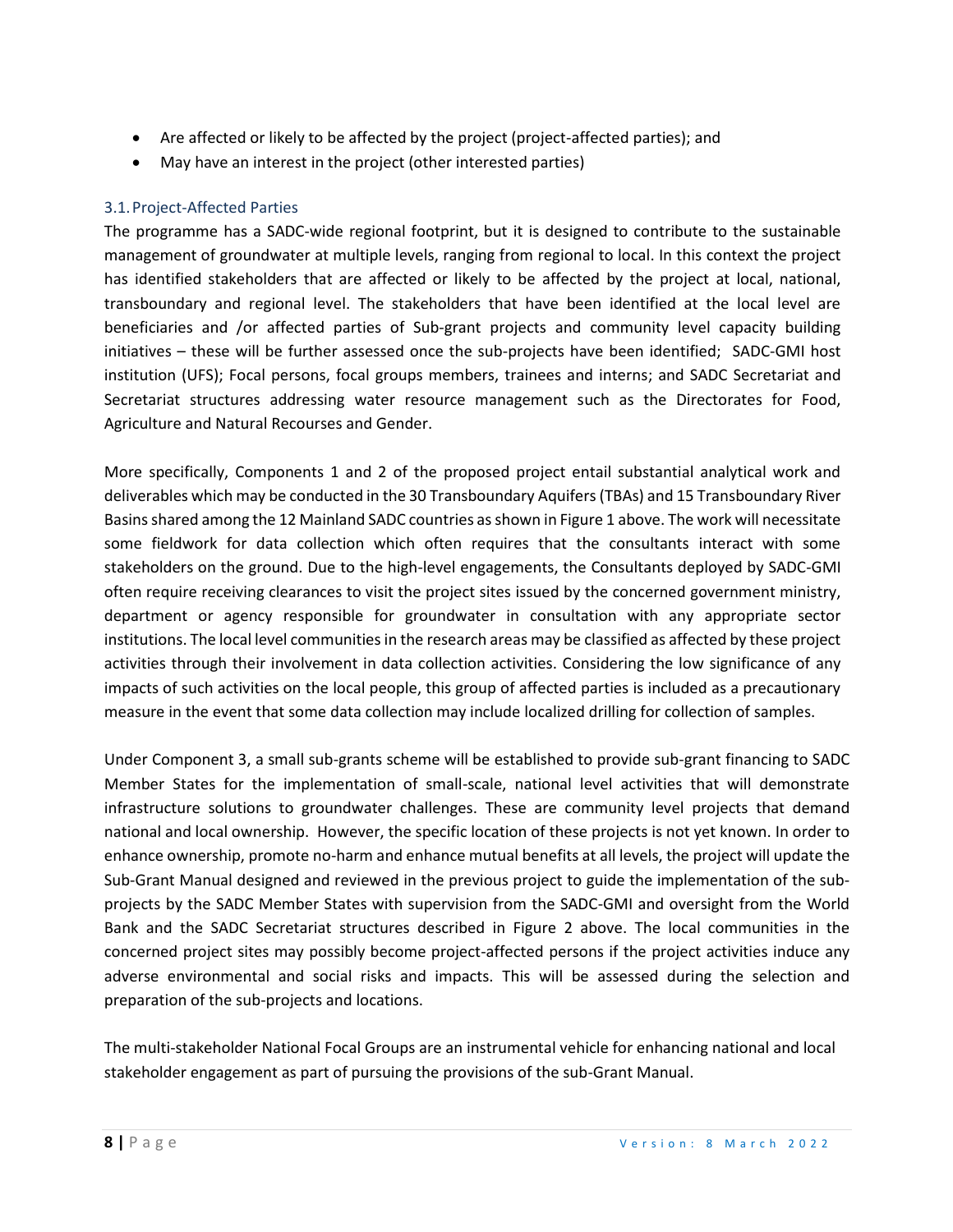Moreover, the proposed project activities will result in regional integration of groundwater management policies, strategies, knowledge, operational practices and monitoring networks and approaches which is a key area of interest of the SADC Secretariat.

#### 3.2.Other interested parties

The programme has a SADC-wide regional footprint, but it is designed to contribute to the sustainable management of groundwater at multiple levels, ranging from regional to local. In this context there are many stakeholders who have different forms of interest on the project which include the national ministries, departments and agencies responsible for groundwater development and management, researchers, universities, regulators, local communities, private drilling companies, CSOs/NGOs, to name but a few. International Cooperation Partners with global, regional and national (bilateral) focus are also among interested parties to this project. These groups are likely to have an interest in the project due to the following reasons, namely, the national and transboundary level interest groups are likely to benefit from skills development through customized skills enhancement interventions (training, internship) and hands-on implementation and management experience through groundwater infrastructure pilot projects. This will be complemented by knowledge transfer to local, national and transboundary interest groups through networking engagements, conferences and workshops is also foreseen under this project. Moreover, capacity building at all levels of stakeholders through support to the technical and operational levels of groundwater management structures and institutions, through targeted capacity building initiatives (for example capacity building with national **focal groups and persons**) and the provision of technical and operational guidance in the form of customized case study work (for example in the context of transboundary aquifer management) and management guidelines will also be of benefit throughout the SADC region.

The project will contribute to an enabling policy, legal, regulatory and institutional environment that is of key interest to many International Cooperating Partners and Development Partners to support the further development of the groundwater sector in the region by aligning regional projects to their broad-based mandates in the region. This will more specially be achieved through policy and strategy support through appropriate research, benchmarking, analysis and the development of implementation tools and roadmaps; and knowledge and information by provision of, and access to a broad spectrum of groundwater management information, knowledge and guidance made available through the SADC Groundwater Information Portal (SADC-GIP) and the Groundwater Literature Archive (SADC-GLA).

Table 1 below broadly states the project's stakeholders at local, national and transboundary/regional level as well as whether they are direct or indirect beneficiaries of the project.

|       | <b>Directly Impacted</b>                                                 | <b>Indirectly Impacted</b>                                            |
|-------|--------------------------------------------------------------------------|-----------------------------------------------------------------------|
| Local | Sub-grant project and community<br>level capacity building beneficiaries | Groundwater-using communities in<br>$\bullet$<br><b>Member States</b> |
|       | and/or affected persons.                                                 | Groundwater professionals working at                                  |

#### **Table 1 : Project Stakeholder Categories**

.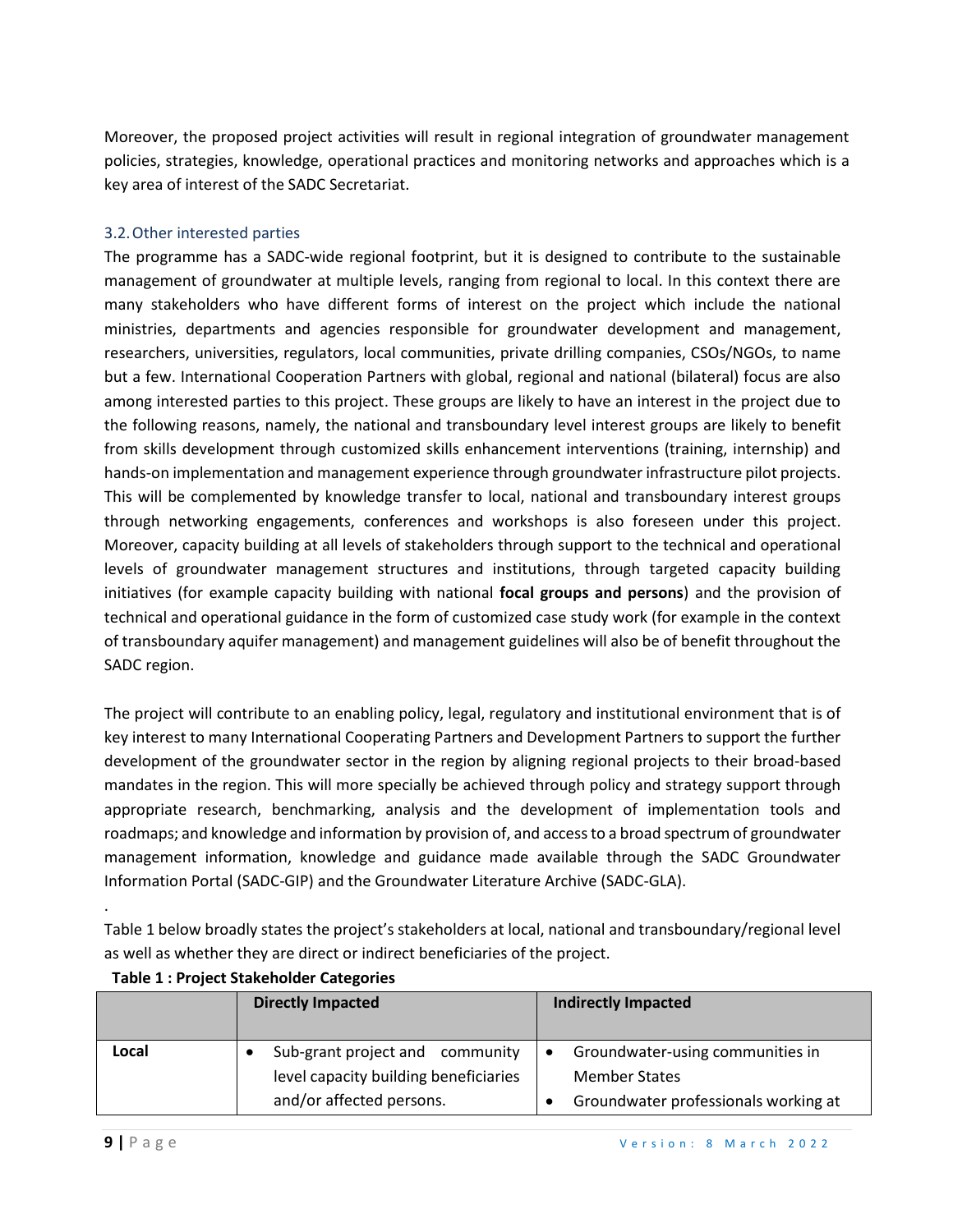|                               | SADC-GMI host institution (CSIR)<br>$\bullet$                                                                                                                                                    | the community level                                                                                                                                                                                                                                                                                 |
|-------------------------------|--------------------------------------------------------------------------------------------------------------------------------------------------------------------------------------------------|-----------------------------------------------------------------------------------------------------------------------------------------------------------------------------------------------------------------------------------------------------------------------------------------------------|
|                               |                                                                                                                                                                                                  | <b>Water-User Associations</b>                                                                                                                                                                                                                                                                      |
| <b>National</b>               | Focal persons, focal groups<br>$\bullet$<br>members, trainees and interns                                                                                                                        | National institutions responsible for<br>٠<br>water management<br>National academic institutions and<br>$\bullet$<br>water research agencies<br>Groundwater professionals working at<br>٠<br>national level<br>NGOs - WaterAid, Water Mission, World<br>٠<br>Vision, Kalahari Conservation Society; |
| Transboundary<br>and Regional | <b>SADC Secretariat and Secretariat</b><br>$\bullet$<br>structures addressing water<br>resource management such as the<br>Directorates for Food, Agriculture<br>and Natural Recourses and Gender | <b>River Basin Organisations</b><br>٠<br>Regional water resource management<br>agencies<br>Groundwater professionals working at<br>$\bullet$<br>regional level<br>International Cooperating Partners and<br>٠                                                                                       |
|                               |                                                                                                                                                                                                  | <b>Development Partners</b>                                                                                                                                                                                                                                                                         |

# *3.2.1 Local level direct beneficiaries – Sub-grant project and community-level capacity building beneficiaries*

Following the implementation of thirteen infrastructure pilot projects in selected Member States under the SADC GMP (2014-2021), this proposed project will continue with the implementation of innovative infrastructure projects compliant with environmental and social safeguards (ESSs), with the purpose of promoting sustainable groundwater management practices. While relatively few, these infrastructure projects will be of direct benefit to the **planners, managers, implementors and community members**, illustrating the potential of innovative approaches.

Another local-level project initiative is the development of technical and vocational skills among groundwater stakeholders. The modalities will include training and the provision of guidance materials on groundwater stewardship, and the beneficiaries will be the **local stakeholders** selected and involved such as the Water Point Committees, CBOs and the local communities.

**SADC-GMI**, being the project implementer will benefit from the project in several ways, including the partnership with a regional body such as the **SADC Secretariat**, association with a funded regional project, promotion and extension of its own development and water management agenda, and the opportunity for **local professionals, researchers and students** directly engaged on the project to work in a regional network and to contribute regionally.

## *3.2.2 Local level Indirect beneficiaries – Communities in Member States*

Groundwater is the primary source of water for over 70% of the SADC rural population. Most rural communities are served from groundwater resources, with high dependence in Botswana, Malawi,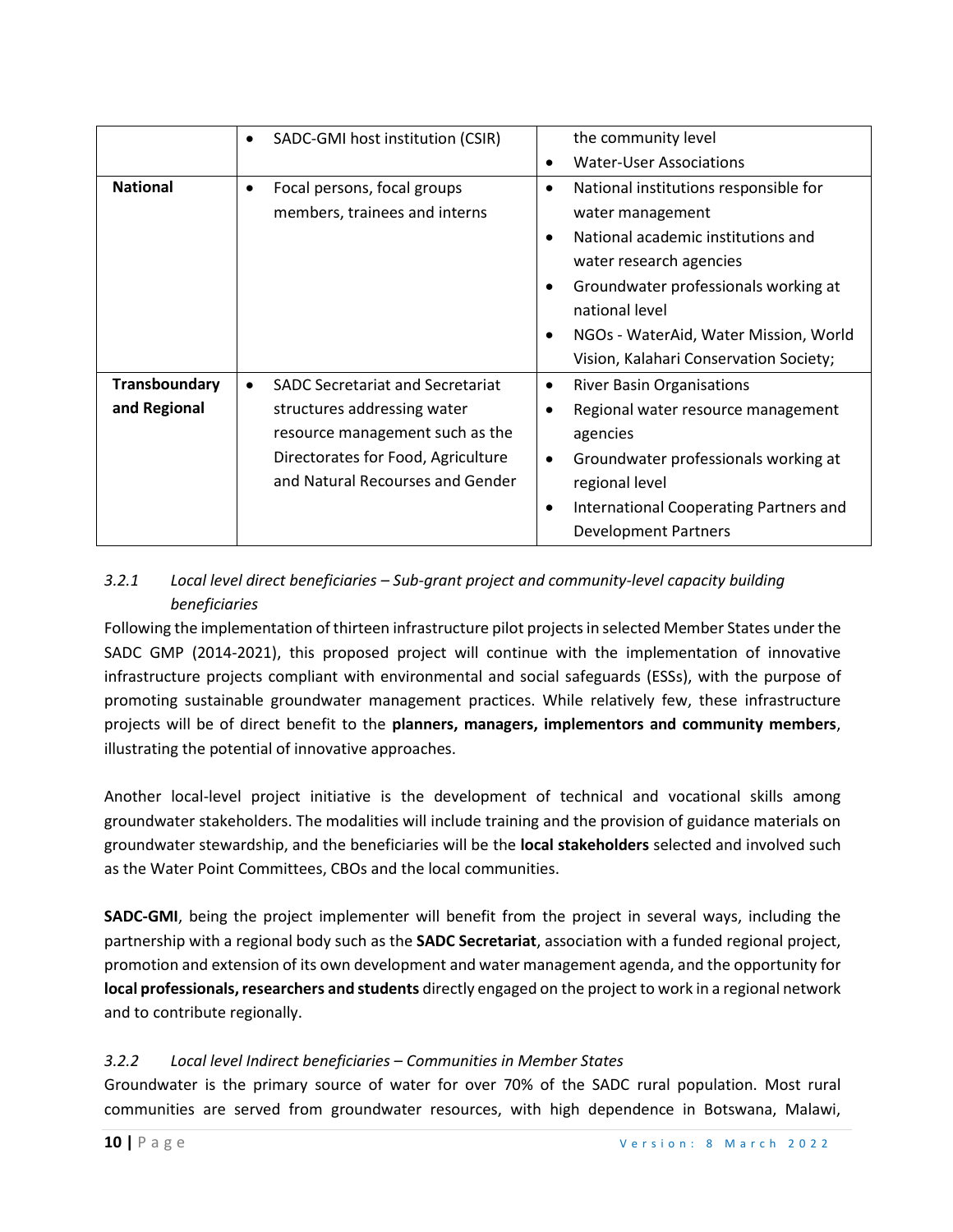Namibia, South Africa, eSwatini, Tanzania and Zimbabwe. Many towns and cities also depend substantially on groundwater, including Tshwane in South Africa, Lusaka in Zambia, Bulawayo in Zimbabwe and Dodoma in Tanzania.

Groundwater-dependent communities will therefore be indirect beneficiaries through the technical and institutional capacity support to national level institutions to improve groundwater management and the sustainability of groundwater resources.

Public and private sector groundwater professionals working at community level will be indirect programme beneficiaries, through access to knowledge, tools and network connections facilitated by the programme, and in the case of specialist consultants, through providing services to local infrastructure development and to local skills development and training.

# *3.2.3 National level Direct beneficiaries – Focal Persons*

Under the SGM Project (2014-2021), SADC-GMI supported the establishment and operationalization of National Focal Groups (NFGs) to act as an interface between the Institute and the SADC Member States. Five National Focal Groups were successfully established in Eswatini, Malawi, Mozambique, Namibia and Zimbabwe. The establishment of these NFGs will be rolled out to the remaining 11 SADC Member States as well as capacity building of all NFGs will continue during the proposed new project. As the focal persons and focal group initiatives unfold, growing numbers of participants will be direct project beneficiaries. Further national-level direct beneficiaries will include country participants in conferences, workshops and training, and young professionals selected and or seconded to join the regional internship programme.

## *3.2.4 National level Indirect beneficiaries*

The Member States' national Ministries, Departments and Agencies in charge of water resources management will be the indirect beneficiaries of the Project through improved knowledge at their disposal to successfully manage the countries' water resources and through improved capacity of key institutions and their professionals, involved in national and transboundary water institutions. In addition to the ministries and agencies in the Member States, there are other institutions that SADC-GMI has supported and can further support, including:

- River Basin Organisations (RBOs) of Cuvelai River Basin Commission (CUVECOM), Limpopo River Basin Commission (LIMCOM), Orange-Senqu Basin Commission (ORASECOM), Okavango Basin Commission (OKACOM), Zambezi River Basin Commission (ZAMCOM), Pungwe, Buzi, Pungwe Save Basin (BUPUSA);
- NGOs WaterAid, Water Mission, World Vision, Kalahari Conservation Society;
- **■** Universities across the SADC region for internships and research opportunities;
- Institutions on the Member States' National Focal Groups.

The inhabitants, local governments and other stakeholders of the communities that benefit from infrastructure projects supported by the Project will also be direct beneficiaries of the Project's activities,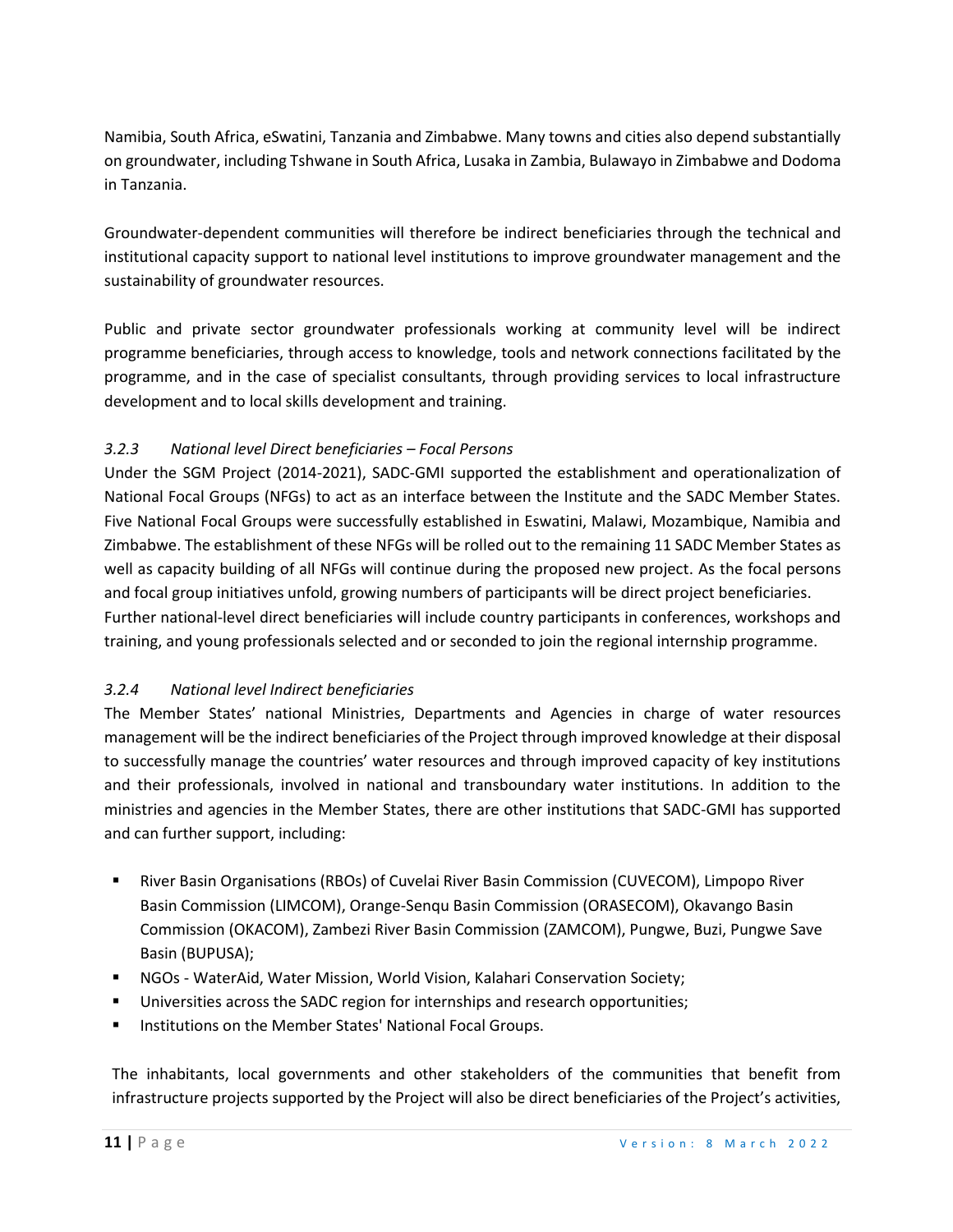through improved or more resilient water infrastructures in their communities and a more equitable and accessible service.

Finally, all citizens of regions where groundwater resources will be more sustainably and equitably managed will be indirectly benefited through improved water security and potentially less devastating impacts of weather related disasters triggered by climate change.

It is noteworthy that arrangements for water resource management are similar across most SADC Member States. Typically, they include a nationally responsible ministry and localized institutions such as water user associations. Some have water resource management agencies and most water management policies provide for catchment-based management structures. There is considerable variation among Member State institutions. Subject to country-by-country differences in participation, national water management institutions will be indirect beneficiaries of multi-facetted project efforts to build capacity, especially around the growth and institutional consolidation of groundwater management in the broader water resource management domain.

National academic institutions with an interest in the research areas such as regional water management, transboundary water resources and aquifer management, groundwater management, Climate change and climate resilience as well as the role of water in poverty reduction and socio-economic development may be beneficiaries. These stakeholder groups could use project information and knowledge resources, participate in research initiatives and use opportunities for student internships and networking. Similarly, research agencies (such as the Water Research Commission in South Africa) will be beneficiaries if they draw on information resources, provide research services to the project, participate in regional networks and collaborate in specific research initiatives.

Universities such as the University of the Free State and the University of the Western Cape collaborated with SADC-GMI under the SADC SGM Project (2014-2021) through student internships and joint research projects. Such relationships are anticipated to continue.

Moreover, Groundwater professionals working at national level will be indirect project beneficiaries, through access to project-generated knowledge, project groundwater management tools and project networks and connections. Specialist consultants will benefit through providing services to national initiatives linked to the project, including research, support to national capacity development and support to national-level monitoring.

## *3.2.5 Cross boundary and regional level direct beneficiaries*

The SADC Secretariat is the body that facilitates SADC projects and activities. The Secretariat is guided by the SADC mandate on regional integration and sustainable development. The Water Division and associated structures are located within the Secretariat's Directorate of Infrastructure and Services. The latter includes the Water Resources Technical Committee and the Hydrogeology Sub-Committee. The goal of the Water Division is to improve quality of life through the promotion of regional cooperation in water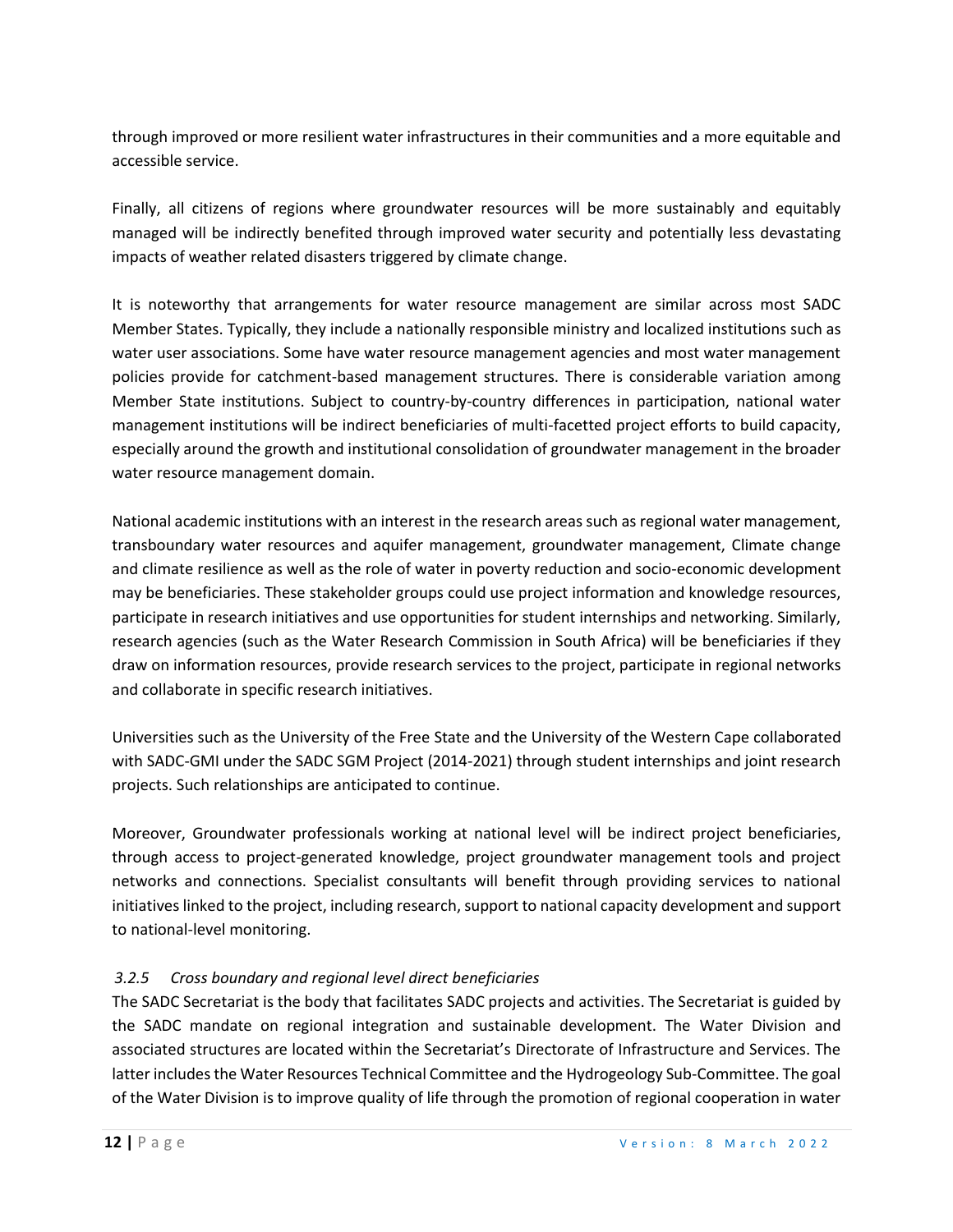matters for sustainable and equitable development, proper usage, and management of water resources. The SADC Secretariat in general and Water Division in particular, will benefit from the new project in that it advances the SADC agenda and the goal of the Water Division, through a focus on groundwater management. The SADC Secretariat will benefit further through building on the achievements of the SADC-GMI and the SGM Project (2014-2021). These have built significant momentum over the project duration, with the support of the World Bank and other development partners.

## *3.2.6 Cross boundary and regional Indirect beneficiaries*

The project will work actively with River Basin Organisations (RBOs) in the SADC Region. The established RBOs are Limpopo Watercourse Commission (LIMCOM), the Permanent Okavango River Basin Water Commission (OKACOM), the Orange-Senqu River Commission (ORASECOM), the Cuvelai Watercourse Commission (CUVECOM) and the Zambezi Watercourse Commission (ZAMCOM). Under the SGM Project (2014-2021), SADC-GMI established formal relationships with the RBOs. These institutions will continue to benefit from collaboration under these arrangements, including support with analytic tools, knowledge products, forecasting and climate risk management.

SADC-GMI has also established mutually beneficial collaborative partnerships with several regional and extra-regional groundwater water resource management programmes. These include the UNESCO Intergovernmental Hydrological Programme (UNESCO-IHP), International Water Management Institute (IWMI), the International Union for the Conservation of Nature (IUCN), Global Water Partnership Southern Africa (GWP-SA), the International Groundwater Resources Assessment Centre (IGRAC) and the African Ministers' Council on Water (AMCOW). Similar cooperation will continue under the new project. As with groundwater professionals working nationally, professionals active at regional level benefit from the project, through access to information, tools and network connections. Consultants may benefit through the provision of services to regional research, information management, network facilitation and other SADC-wide initiatives. The new project also proposes establishing a Regional Association of Groundwater Professionals where standards of practice and matters of mutual interest to groundwater professionals in the region can be coordinated.

#### 3.3.Disadvantaged / vulnerable individuals or groups

The regional nature of this project limits the extent to which SADC-GMI and the SADC Secretariat can directly interact with the disadvantaged / vulnerable individuals or groups in project activities. However, it is important to observe that the primary objective of Component 3 is to support community livelihoods through the sustainable access to groundwater which is depended on by an estimated 70% of the rural communities who are also vulnerable to the impacts of climate change that are aggravated by the relatively high poverty statistics. In order to enhance the participation of these vulnerable people in the project activities, a suite of instruments and checklists will be included in the sub-Grant Manual which will allow SADC-GMI to compel the Member States and their sub-Grantees to comply with the World Bank Environmental and Social Standards (ESSs) and more specifically, develop and implement project specific Stakeholder Engagement Plans in line with ESS10, as well as Gender Equality and Social Inclusion (GESI) standards. Funding will also be provided under each sub-Grant Agreement to allow the sub-Grantees and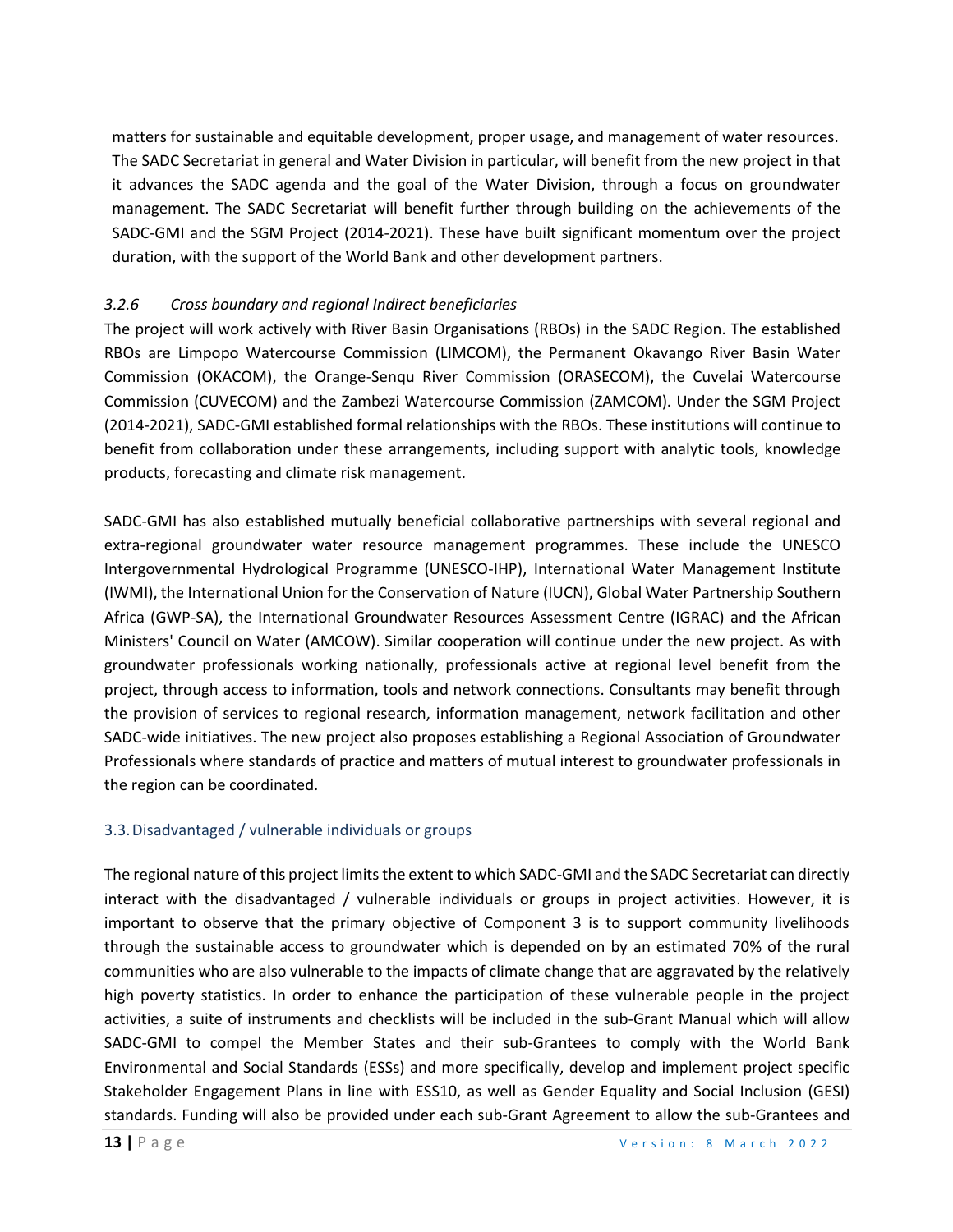the Member States to facilitate the effective participation of the vulnerable and disadvantaged members of the communities in the geographic project areas as and when they are identified in future.

At the national level, the project will ensure that the National Focal Groups (NFGs) remain constituted in such a manner as to have representation from some of the representatives of the vulnerable groups to enhance inclusiveness. This will be complemented by SADC-GMI implementing training modules that will capacitate the NFGs to pursue all the protocols provided in the project documents and sub-Grant Manual to accommodate the participation of the vulnerable and disadvantaged people in affected by the projects.

At the much higher regional level, it is acknowledged that there are relatively limited opportunities for women and the youth to participate in the water sector, and particularly the groundwater sector. SADC-GMI has incorporated a deliberate effort to involve these disadvantaged groups by requiring nominations to training events to include women as well as running a Young Professionals internship programme. These measures were successfully implemented in the current SADC SGW project and the proposed project looks to intensify on this approach.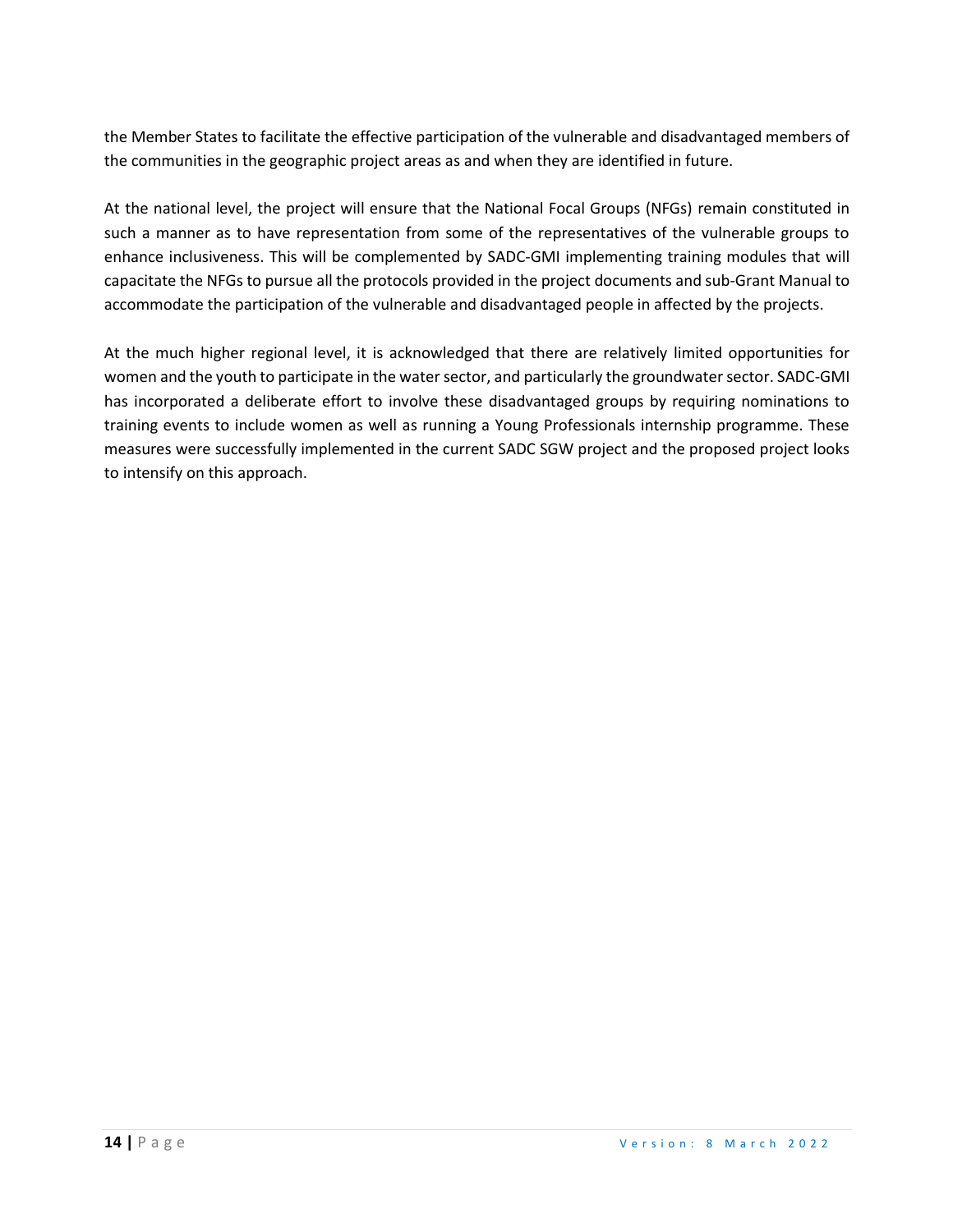# 3.4.Summary of project stakeholder needs

# **Table 2: Summary of Project Stakeholder Needs**

| Community                  | Stakeholder group                | Key characteristics         | Language needs   | Preferred                 | Specific needs          |
|----------------------------|----------------------------------|-----------------------------|------------------|---------------------------|-------------------------|
|                            |                                  |                             |                  | notification means        | (accessibility, large   |
|                            |                                  |                             |                  | (e-mail, phone,           | print, daytime meetings |
|                            |                                  |                             |                  | radio, letter, word       |                         |
| SADC regional level        | SADC Council of Ministers,       | Representatives from the    | English, French, | Translated                | Virtual and physical    |
| stakeholders               | Water & Energy Ministers,        | ministries, departments and | Portuguese       | Electronic reports        | consultation meetings   |
|                            | <b>Water Resources Technical</b> | agencies from the 16 SADC   |                  | presented,                | with translations       |
|                            | Committee, sub-Committee         | <b>Member States</b>        |                  | discussed at formal       |                         |
|                            | on Hydrogeology                  |                             |                  | meetings and also         |                         |
|                            |                                  |                             |                  | shared via email          |                         |
| <b>Transboundary Water</b> | River Basin Organisations &      | 6 RBOs (CUVECOM,            | English, French, | <b>Translated Written</b> | Virtual and physical    |
| stakeholders               | International partners           | BUPUSA, LIMCOM,             | Portuguese       | electronic reports        | consultation meetings   |
|                            |                                  | OKACOM, ORASECOM,           |                  |                           | and workshops with      |
|                            |                                  | ZAMCOM), IWMI, IGRAC,       |                  |                           | translations            |
|                            |                                  | <b>UNESCO</b>               |                  |                           |                         |
| National level             | National Focal Groups (NFG),     | 16 multi-stakeholder NFGs   | English, French, | <b>Translated Written</b> | Virtual and physical    |
| stakeholders               | National Focal Persons (NFP)     | and 16 NFPs representing    | Portuguese       | electronic reports        | consultation            |
|                            |                                  | their respective Member     |                  |                           | meetings and            |
|                            |                                  | <b>States</b>               |                  |                           | workshops with          |
|                            |                                  |                             |                  |                           | translations            |
| Local level                | Local project beneficiaries      | Small grant project         | English, French, | Translated                | Virtual and physical    |
| stakeholders               | and the affected, research       | locations, data sharing,    | Portuguese       | electronic & printed      | consultation            |
|                            | institutions,                    | knowledge products          | & local          | written reports,          | meetings, focus         |
|                            | Special interest groups          | generation & dissemination  | vernacular       | phones, internet,         | group meetings and      |
|                            |                                  |                             | languages        | posters, radio, word      | workshops, training     |
|                            |                                  |                             |                  | of mouth,                 | events, databases       |
|                            |                                  |                             |                  |                           |                         |
|                            |                                  |                             |                  |                           |                         |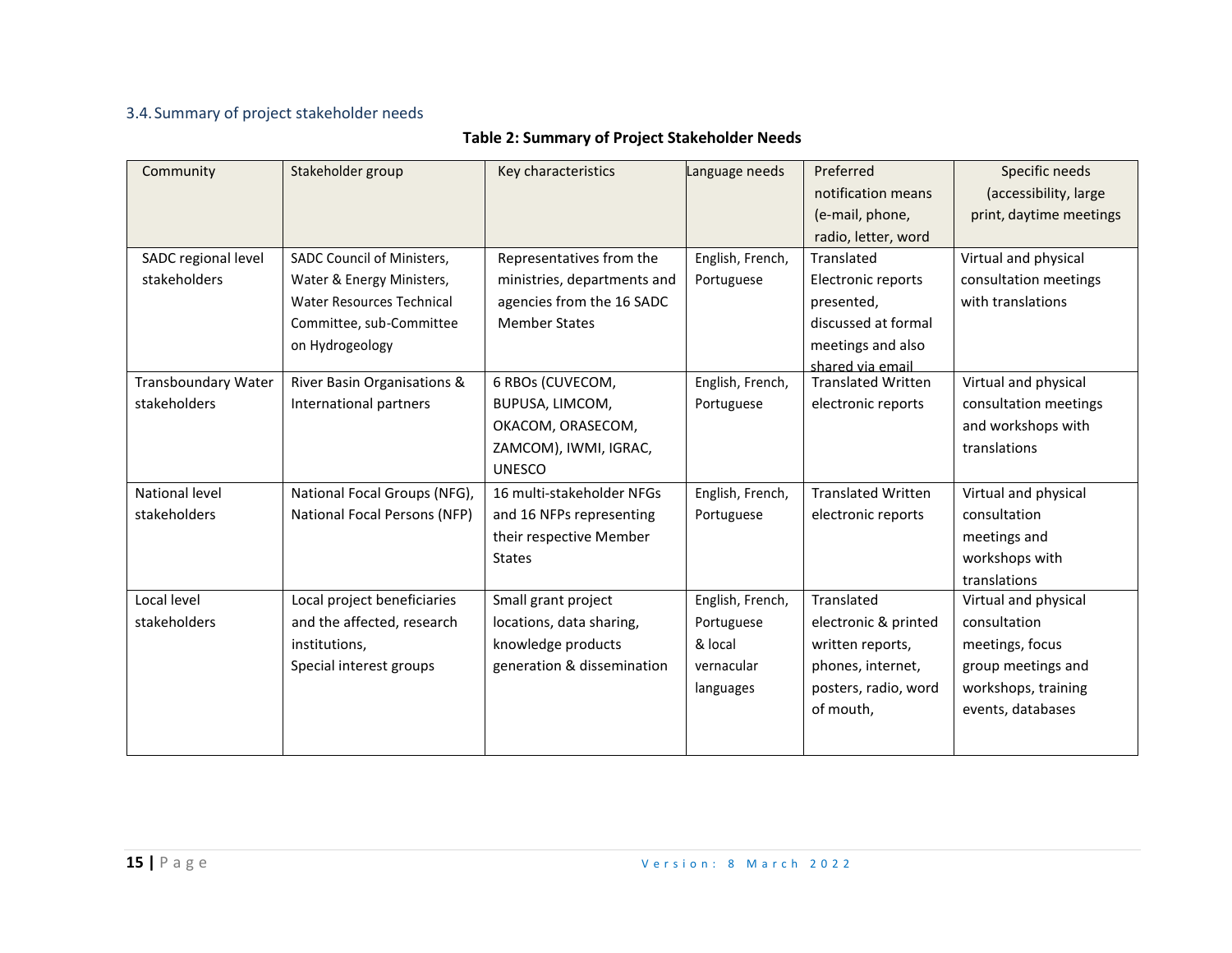#### **4. Stakeholder Engagement Program**

#### 4.1. Purpose and timing of stakeholder engagement program

The main purpose of this SEP is to enhance ownership of the project activities by the stakeholders at all levels of implementation and throughout the project life cycle. In this regard, the following main stakeholder engagement activities are foreseen:

- a. **Project design:** Ownership of the project by the SADC Member States is a crucial prerequisite to its successful implementation. Subsequently, prior to approval of the project by the funders, the SADC Secretariat sent out letters and supporting Annexes in the form of the OP7.50 Notification to all the 16 Members of the SADC Water Resources Technical Committee in the three official SADC Languages (English, French and Portuguese) giving them until 8<sup>th</sup> March 2021 to raise any concerns. Any comments received will be incorporated in the final project design. In order to enhance the ownership of the project, negotiations on the basis of the project appraisal document have been scheduled for 15th April 2021 with the SADC Secretariat's Executive Secretary and her technical and legal team.
- b. **Project launch:** Stakeholders from the WRTC, the Sub-Committee on Hydrogeology and other already identified Regional and International cooperating partnerships will be invited to the official project launch event which is anticipated within the first 3 months of the project's effective date. These stakeholders have an interest in ensuring that the proposed project implementation and management arrangements are sufficiently aligned to their own interests. The purpose of this launch will therefore be to share information with the stakeholders on the project objectives, components, methodology, results framework and implementation modalities and to solicit inputs on the implementation plan.
- c. **Project implementation:** . During project implementation, project stakeholders at regional, transboundary, national and local levels will be engaged as described in the ensuing paragraphs.

*Regional Level Stakeholders:* Stakeholder groups at this level include the SADC Council of Ministers, Water & Energy Ministers, Water Resources Technical Committee and the sub-Committee on Hydrogeology. Each one of these groups comprises one representative each from the 16 SADC Member States who individually represent the interests of their respective countries, and collectively they all represent the interests of the entire SADC region. All the stakeholder groups, except the sub-Committee on Hydrogeology, are engaged once annually to evaluate and make input on the alignment of the project with the regional agenda.

*Transboundary Water Level Stakeholders:* In this category River Basin Organisations (RBO) and other International partners with an interest in groundwater are included. SADC-GMI has formal Memoranda of Understanding (MOU) with each one of the 5 main RBOs in the SADC region. These MOUs make provision for at least one meeting between the parties to engage on the project activities on both parties. Moreover, SADC-GMI is also assisting the RBOs to set up Groundwater Committees that should meet at least twice annually. These engagements will be opportunities to discuss project activities and get inputs from the RBO stakeholder group. As in the previous project, SADC-GMI foresees continuing to work with international transboundary institutions such as the International Water Management Institute (IWMI), International Groundwater Resources Assessment Centre (IGRAC), United Nations Education, Scientific and Cultural Organisation (UNESCO), etc. MOUs are signed with most of such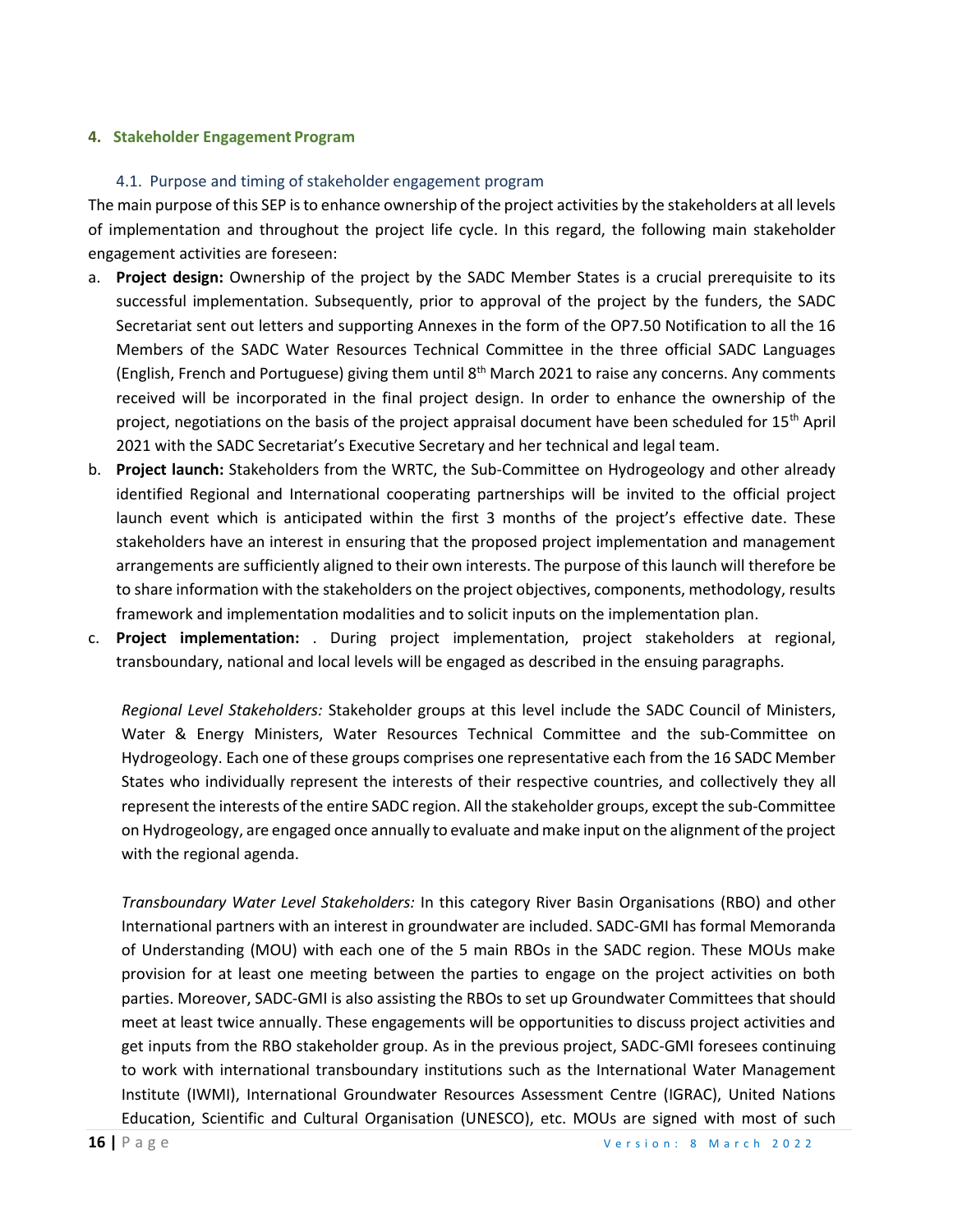stakeholders which have a minimum provision to engage once per year.

*National Level Stakeholders:* National Focal Persons (NFPs) and the multi-stakeholder National Focal Groups (NFGs) are the key stakeholders at this level. NFPs are also members of the NFGs. During project implementation, NFPs will be engaged at least monthly, especially during the implementation of the small grant projects in-country. The NFPs will also be engaged biannually as members of the sub-Committee on Hydrogeology. In addition, NFPs will be engaged as required throughout the project cycle for implementing transboundary projects that involve their respective Member State. NFGs are critical at the point of identifying and screening national projects for funding through the sub-Grant scheme. The timing of such engagement is dependent on when the grants are announced and when the concerned Member States respond. Beyond such point, the NFG will continue to be engaged at least quarterly when project supervision and support visits are conducted by SADC-GMI to the respective Member State.

*Local Level Stakeholders:* Community level stakeholders will directly be engaged through their representatives when SADC-GMI project team members visit subgrant project sites in the Member States. The timing of such visits is not known in advance, but the experience from the ongoing project averaged the frequency at quarterly. More frequent engagement will be conducted by the sub-grantees as stipulated in the sub-grant manual which outlines the necessary consultation requirements at the different stages of the sub-project cycle in a transparent and effective manner from formulation, evaluation, implementation and monitoring, as well as reporting on the results. A requirement will be made in the sub-Grant Manual for sub-grantees to develop and implement project specific SEPs and these SEPs will have a more detailed identification and analysis of the affected parties at the project/community level. The SEP shall allow for meaningful consultation in a participatory manner and should be tailored to ensure involvement of disadvantage and vulnerable groups in the communities.

#### 4.2. Proposed strategy for information disclosure

The fact that this project is implemented across the expansive SADC region, the bulk of the activities necessitating disclosure involve high level stakeholder engagement through reports and powerpoint presentations shared either in electronic form via email or the website and via workshops. This is mostly relevant for activities implemented at transboundary and at regional level. However, in the case of the implementation of the sub-grant innovative pilot projects at community levels, the SADC-GMI's responsibilities for disclosure are channeled through national level structures such as the Multi-stakeholder National Focal Groups where the country's National Focal Person plays an instrumental role to coordinate.

In order to ensure that sub-Grantees are sufficiently engaging at the community level where there may be affected persons from project activities, SADC-GMI will oblige all sub-Grantees to include an Information Disclosure strategy as part of their project proposals. These plans will subsequently be approved in advance and included as an Annexure to the Sub-Grant Agreement signed with the sub-Grantee. The implementation of such a strategy will be monitored at least quarterly as part of progress reporting for the implementation of the sub-grant project.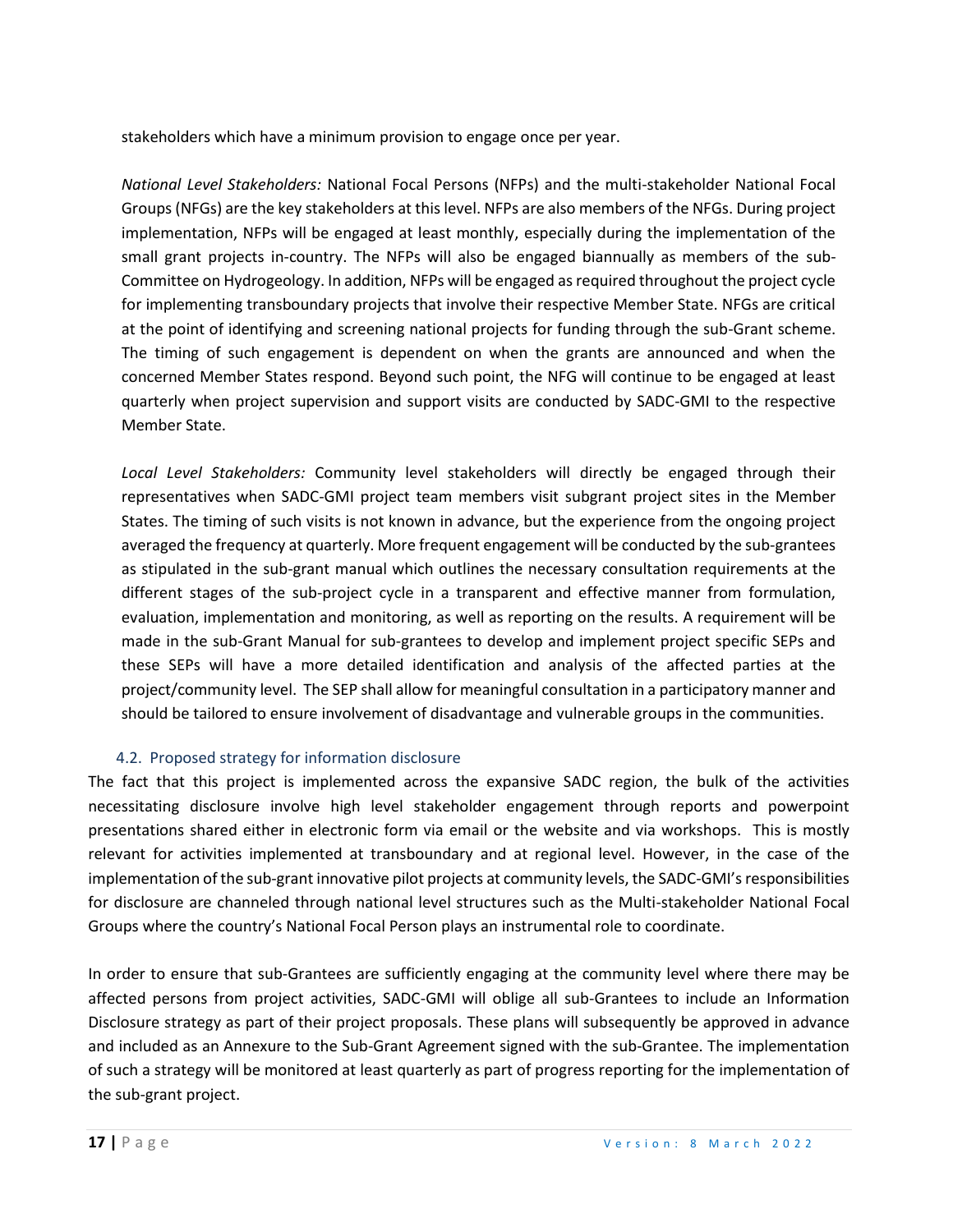# **Table 4: Proposed Information Disclosure Strategy**

| Project        | List of information to | <b>Methods</b>             | Timetable:          | <b>Target stakeholders</b> | Percentage            | <b>Responsibilities</b> |
|----------------|------------------------|----------------------------|---------------------|----------------------------|-----------------------|-------------------------|
| stage          | be disclosed           | proposed                   | Locations/          |                            | reached               |                         |
|                |                        |                            | dates               |                            |                       |                         |
|                |                        |                            |                     |                            |                       |                         |
| Project Design | -Project Concept       | Letter to 16 WRTC          | 8 February 2021     | 16 SADC Member             | Letter reached        | SADC Sec /              |
|                | -International waters  | Members with               |                     | State ministries           | 100%                  | SADC-GMI                |
|                | impacts                | Annexes                    |                     | responsible for GW         |                       |                         |
|                | Key elements of the    | SADC-GMI website           |                     |                            |                       |                         |
|                | <b>ESMF</b> and SEP    |                            |                     |                            |                       |                         |
|                | including GRM          |                            |                     |                            |                       |                         |
| Project launch | Project Information    | <b>Present Project</b>     | Launch workshop     | All SADC-GMI               | <b>Targeted Email</b> | SADC-GMI/               |
|                | Project                | <b>Appraisal Document</b>  | within 3months      | stakeholders on            | with brochure -       | SADC                    |
|                | Implementation         | & key E&S elements         | after effectiveness | SADC-GMI database          | 100%                  | Secretariat             |
|                | modalities             | Present Project            | date of CIWA and    | at national, regional      | Website-30%           |                         |
|                | Key elements of the    | <b>Implementation Plan</b> | GEF projects        | &internationally           | Powerpoint            |                         |
|                | <b>ESMF</b> and SEP    | SADC-GMI                   | respectively        |                            | presentation-         |                         |
|                | including GRM          | website                    |                     |                            | 100% at workshop      |                         |
| Sub-Grant      | Approval of Sub-Grant  | Share copy of Sub-         | Dissemination of    | 16 Members of the          | <b>Targeted Email</b> | SADC-GMI                |
| Manual         | Manual                 | Grant & make Power-        | documents & host    | <b>Project Steering</b>    | containing Sub-       |                         |
|                |                        | point Presentation         | consultation        | Committee                  | grant Manual-         |                         |
|                |                        |                            | workshop within 6   |                            | 100%                  |                         |
|                |                        |                            | months of CIWA      |                            | Powerpoint            |                         |
|                |                        |                            | project             |                            | presentation -        |                         |
| Project        | Project Financial and  | 1-M&E report               | -Quarterly SADC-    | 10 SADC-GMI Board          | Electronic reports    | SADC-GMI                |
| Implementation | Physical progress      | 2-Financial Report         | <b>GMI Board</b>    | <b>Members</b>             | $-100%$               |                         |
|                | monitoring             | 3-Physical Activity        | meetings            | 16 PSC Members             | Online M&E            |                         |
|                |                        | Report                     | -Biannual PSC       |                            | platform - 20%        |                         |
|                |                        |                            | meetings            |                            |                       |                         |
|                |                        |                            |                     |                            |                       |                         |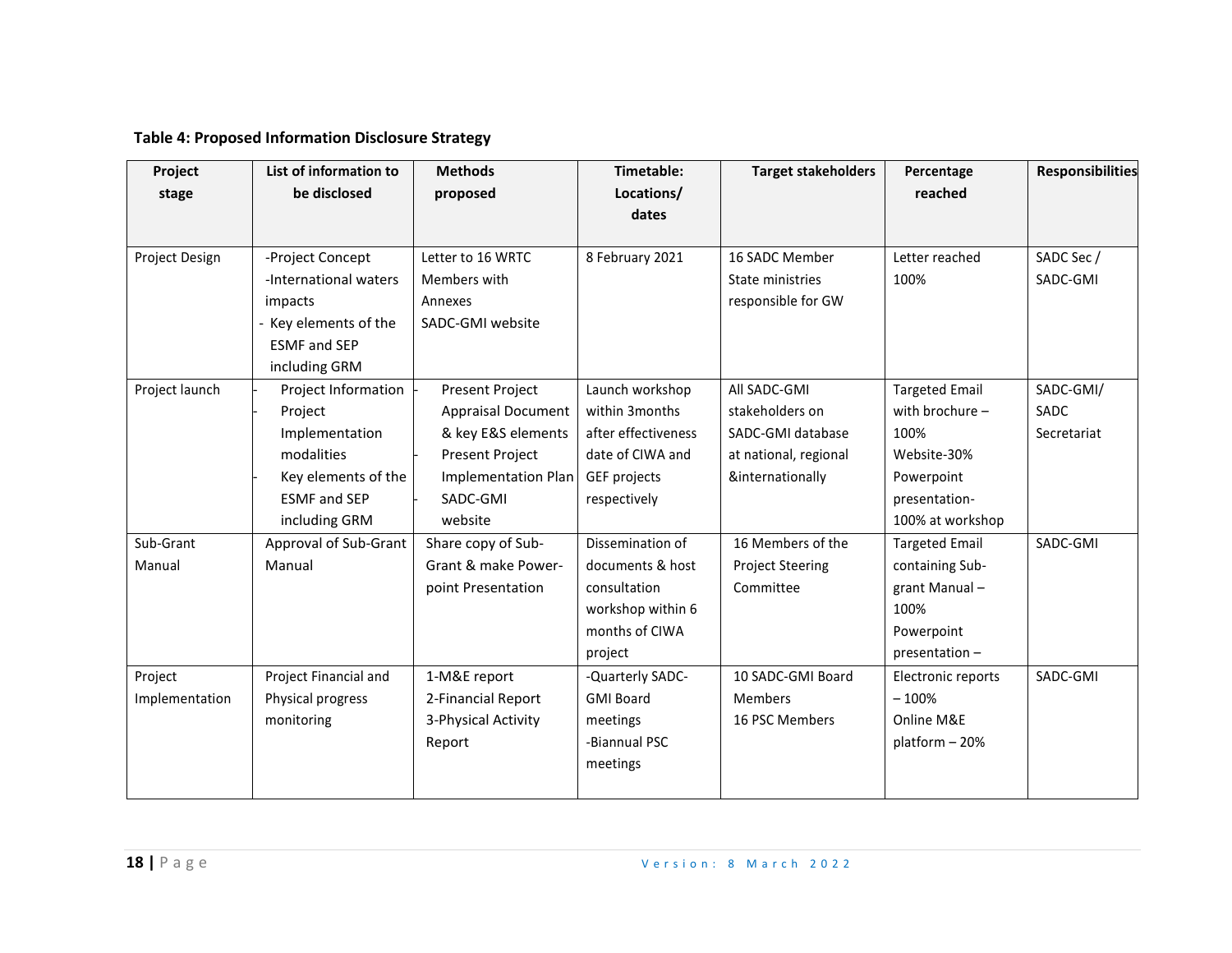| Sub-Grant | Qualifying Innovative | 1-Call for proposals | Publication calling   | Members of the 16            | <b>Targeted Emails</b> | SADC-GMI / NFG |
|-----------|-----------------------|----------------------|-----------------------|------------------------------|------------------------|----------------|
| Scheme    | sub-grant pilot       |                      | for proposals in line | Multi-stakeholder            | containing advert $-$  | /PSC Members   |
|           | projects selected for |                      | with sub-Grant        | <b>National Focal Groups</b> | 100%                   |                |
|           | implementation in     |                      | Manual starting       | (NFG)                        | Website $-40%$         |                |
|           | <b>Member States</b>  |                      | from month 9 after    | 16 PSC Members               |                        |                |
|           |                       |                      | project effectiveness |                              |                        |                |
|           |                       |                      |                       |                              |                        |                |
| Sub-Grant | E&S Compliance,       | - Environmental &    | Quarterly reports     | All stakeholders in          | Newsletters-80%        | NFGs / SADC-   |
| Scheme    | financial & physical  | Social Compliance    |                       | Member States, NFG           | Workshops -60%         | <b>GMI</b>     |
|           | progress disclosure   | reports              |                       | Members, Beneficiary         |                        |                |
|           |                       | -Physical& Financial |                       | Communities                  |                        |                |
|           |                       | performance reports  |                       |                              |                        |                |
|           |                       |                      |                       |                              |                        |                |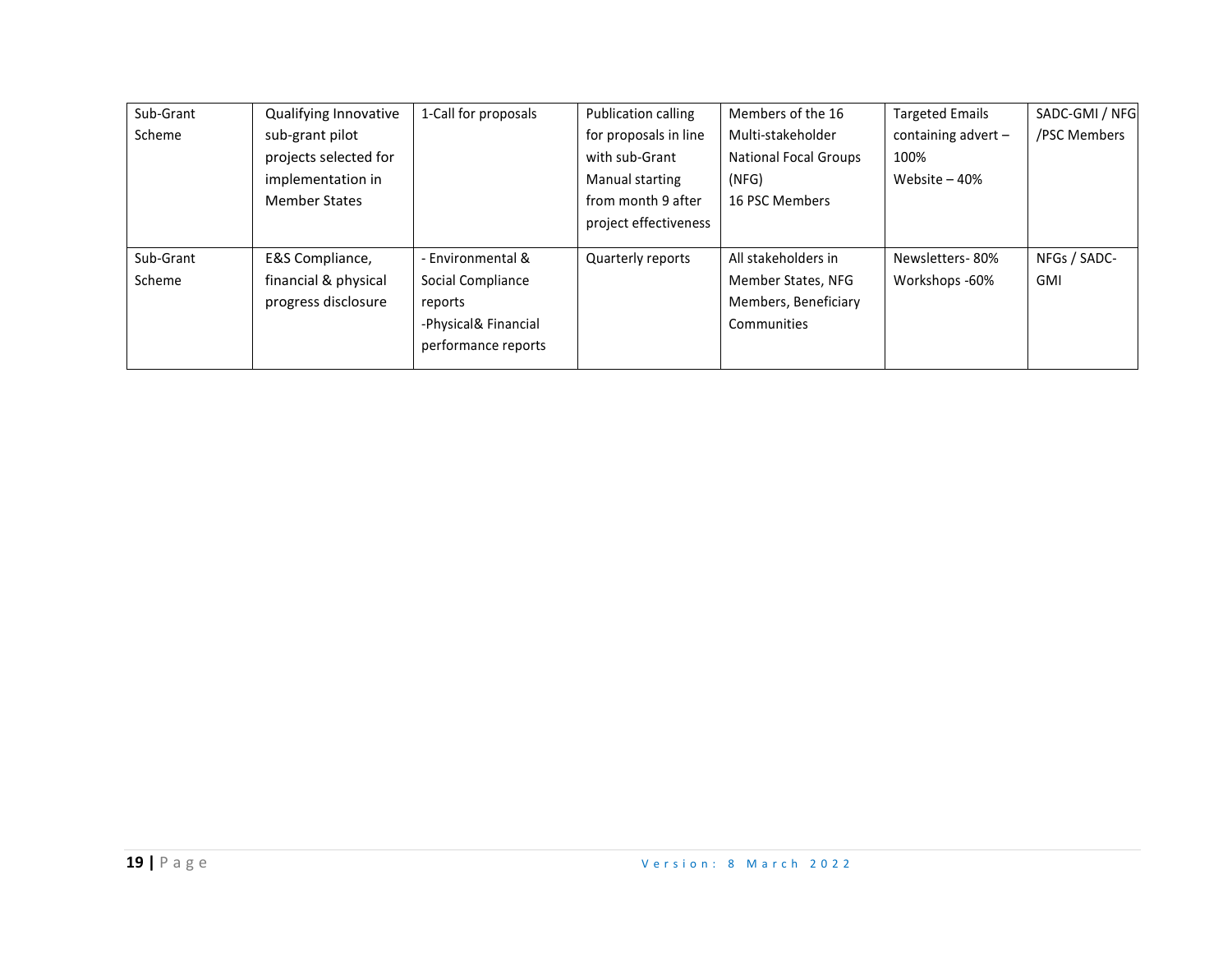# 4.3. Proposed strategy for consultation

As indicated in the Table 5 below, the main strategies for stakeholder consultations for this regional project are workshops, meetings, email and the SADC-GMI website. A sample stakeholder listing is attached to this SEP as Annexure 2

| <b>Project stage</b> | <b>Topic of</b>                     | <b>Method used</b> | Timetable:                    | <b>Target</b>           | <b>Responsibilities</b> |
|----------------------|-------------------------------------|--------------------|-------------------------------|-------------------------|-------------------------|
|                      | consultation                        |                    | <b>Location and</b>           | stakeholders            |                         |
|                      |                                     |                    | dates                         |                         |                         |
| Project Design       | Identification of Letter soliciting |                    | Email delivery on             | 16 SADC Member          | <b>SADC Sec Water</b>   |
|                      | concerns on                         | feedback           | 8 <sup>th</sup> February 2021 | States' WRTC            | Division Snr            |
|                      | project concept Disclosure on       |                    |                               | members                 | Prog. Officer,          |
|                      | <b>ESMF &amp; SEP</b>               | website            |                               |                         | <b>SADC-GMI Exec</b>    |
| Project launch       | Implementation                      | Consultation       | Virtual within 3              | All project             | SADC-GMI                |
|                      | Plan                                | Workshop           | months after                  | stakeholders            | Communications          |
|                      | <b>ESMF &amp; SEP</b>               |                    | effectiveness date            |                         | Expert/                 |
|                      |                                     |                    | of CIWA and GEF               |                         | Executive               |
|                      |                                     |                    | projects                      |                         | Director                |
| Sub-Grant Manual     | Approval of Sub-                    | Consultation       | Virtual within 6              | 16 Members of the       | SADC-GMI                |
|                      | <b>Grant Manual</b>                 | workshop           | months after                  | <b>Project Steering</b> | Communications          |
|                      |                                     |                    | effectiveness date            | Committee               | Expert/ Grants          |
|                      |                                     |                    | of CIWA project               |                         | Expert                  |
| Sub-project          | Potential                           | Virtual and        | Project Area                  | Community level         | Sub-Grantees            |
| preparation          | Environmental                       | physical           | During sub-                   | stakeholders/Affected   |                         |
|                      | and Social risks                    | consultation       | project                       | Persons                 |                         |
|                      | and impacts &                       | meetings,          | preparation,                  |                         |                         |
|                      | proposed                            | focus group        | implementation &              |                         |                         |
| Project              | Progress                            | Meetings,          | Quarterly &                   | 10 SADC-GMI Board       | SADC-GMI Exec           |
| Implementation       | Monitoring                          | dissemination      | Biannual                      | Members &16 PSC         | Dir/                    |
|                      |                                     | of reports         | meetings                      | Members;                | Communications          |
|                      |                                     |                    |                               | communities &           | Specialist; NFP &       |
|                      |                                     |                    |                               | affected persons        | sub-grantee             |
| Sub-Grant Scheme     | Qualifying                          | Email              | Month 9 after                 | Members of the 16       | Grants                  |
|                      | innovative                          | notifications &    | CIWA project                  | NFGs,                   | Expert/SADC-            |
|                      | projects                            | Website advert     | effectiveness                 | 16 PSC Members;         | <b>GMI Exec</b>         |
|                      | selection                           |                    | Month 6 after                 | local authorities,      | Director                |
|                      |                                     |                    | GEF project                   | communities &           |                         |
|                      |                                     |                    | effectiveness                 | affected persons        |                         |
| Sub-Grant Scheme     | Compliance &                        | Email &            | Quarterly                     | All stakeholders in     | Grants                  |
|                      | progress                            | meetings;          |                               | Member States,          | Expert/SADC-            |
|                      | reporting                           | dissemination      |                               | NFGs, Beneficiary       | <b>GMI Exec</b>         |
|                      |                                     | of reports         |                               | Communities             | Director                |

#### **Table 5: Strategies for Stakeholder Consultations**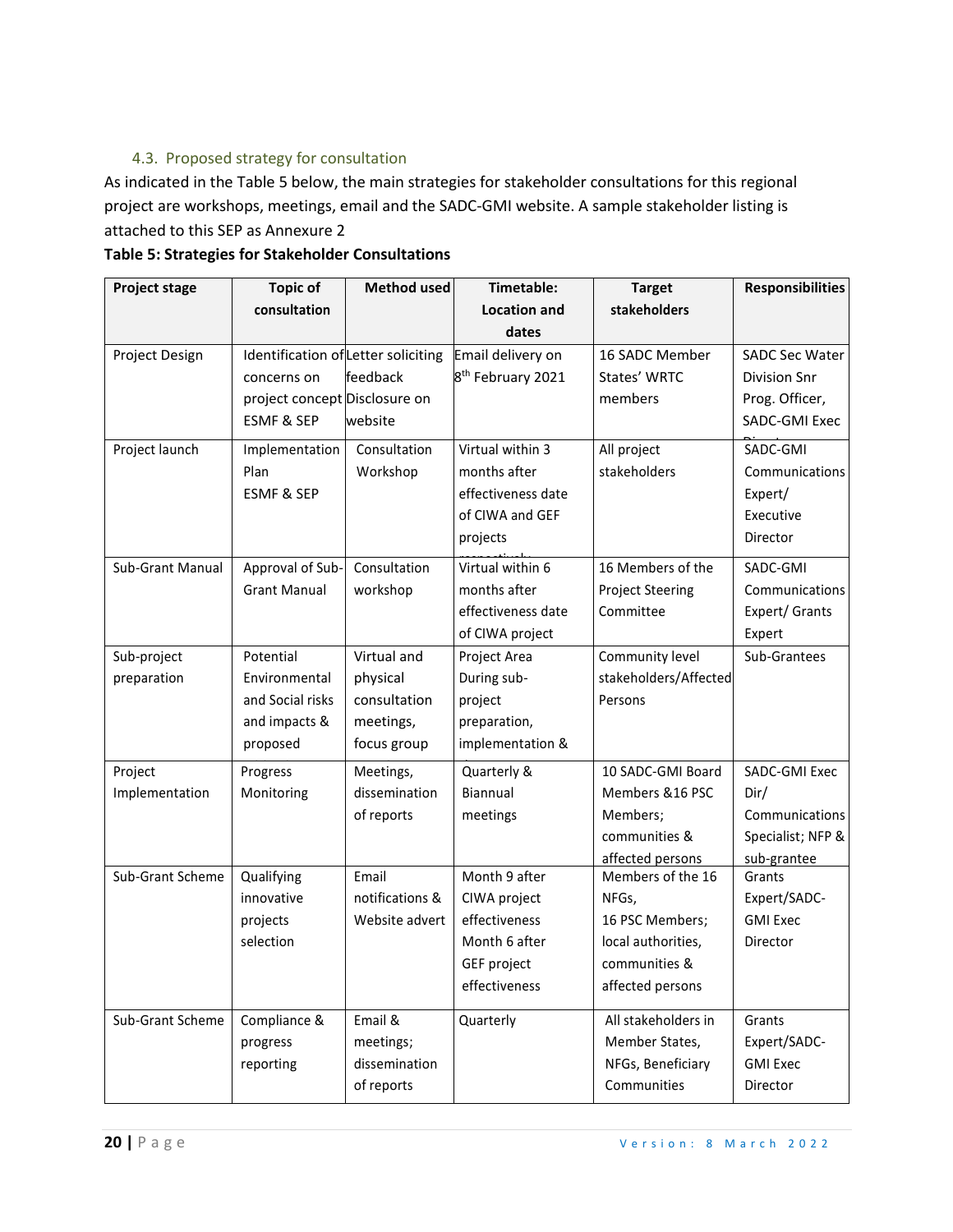# 4.4.Consultations and Stakeholder Engagement when there are constraints on conducting public meetings The foreseen level of consultations elaborated in the table above demonstrate the regional and relatively high-level nature of engagements which can be managed relatively easily without physical contact especially in time of pandemics like the ongoing COVID-19. It is however acknowledged that the success of the project at regional level will heavily rely on successful engagements with stakeholders from the Member States who experience various impacts of pandemics. The following guidelines drawn from the "Technical Note: Public Consultations and Stakeholder Engagement in WB-supported operations when there are constraints on conducting public meetings" are relevant for consideration during this COVID-19 pandemic and during project implementation:

- Review the country COVID-19 spread situation in the project area, and the restrictions put in place by the government to contain virus spread;
- Review the draft Stakeholder Engagement Plan (SEP, if it exists) or other agreed stakeholder engagement arrangements, particularly the approach, methods and forms of engagement proposed, and assess the associated potential risks of virus transmission in conducting various engagement activities;
- Be sure that all task team and PIU members articulate and express their understandings on social behavior and good hygiene practices, and that any stakeholder engagement events be preceded with the procedure of articulating such hygienic practices.
- Avoid public gatherings (taking into account national restrictions), including public hearings, workshops and community meetings, and minimize direct interaction between project agencies and beneficiaries / affected people;
- If smaller meetings are permitted, conduct consultations in small-group sessions, such as focus group meetings. If not permitted, make all reasonable efforts to conduct meetings through online channels, including webex, zoom and skype meetings;
- Diversify means of communication and rely more on social media and online channels. Where possible and appropriate, create dedicated online platforms and chatgroups appropriate for the purpose, based on the type and category of stakeholders;
- Employ traditional channels of communications (TV, newspaper, radio, dedicated phone-lines, public announcements and mail) when stakeholders do not have access to online channels or do not use them frequently. Such channels can also be highly effective in conveying relevant information to stakeholders, and allow them to provide their feedback and suggestions;
- Employ online communication tools to design virtual workshops in situations where large meetings and workshops are essential, given the preparatory stage of the project. Webex, Skype, and in low ICT capacity situations, audio meetings, can be effective tools to design virtual workshops. The format of such workshops could include the following steps:
	- a. *Virtual registration of participants*: Participants can register online through a dedicated platform.
	- b. *Distribution of workshop materials to participants, including agenda, project documents, presentations, questionnaires and discussion topics*: These can be distributed online to participants.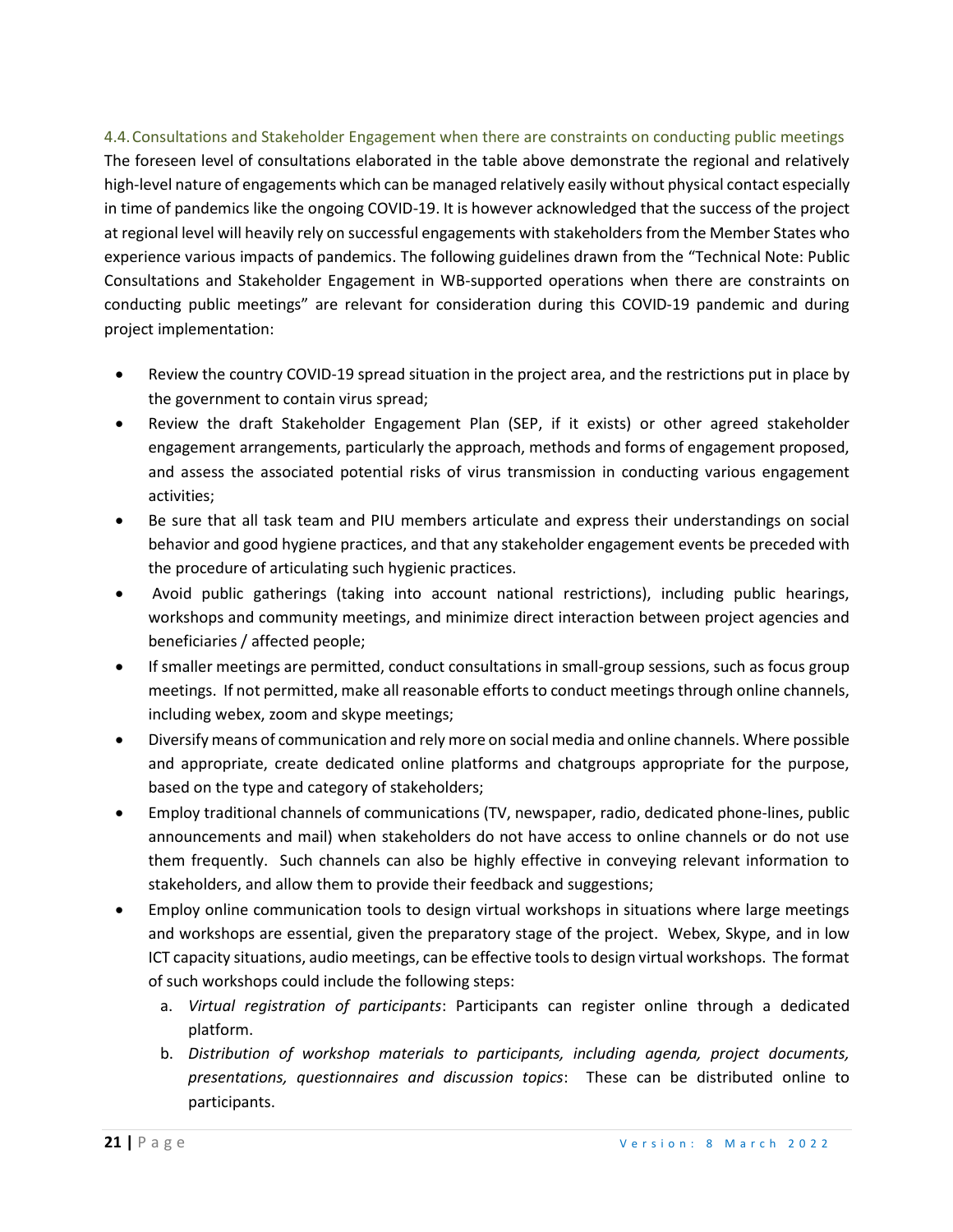- c. *Review of distributed information materials*: Participants are given a scheduled duration for this, prior to scheduling a discussion on the information provided.
- d. *Discussion, feedback collection and sharing*:
	- $\checkmark$  Participants can be organized and assigned to different topic groups, teams or virtual "tables" provided they agree to this.
	- $\checkmark$  Group, team and table discussions can be organized through social media means, such as webex, skype or zoom, or through written feedback in the form of an electronic questionnaire or feedback forms that can be emailed back.
- e. *Conclusion and summary:* The chair of the workshop will summarize the virtual workshop discussion, formulate conclusions and share electronically with all participants.
- In situations where online interaction is challenging, information can be disseminated through digital platform (where available) like Facebook, Twitter, WhatsApp groups, Project weblinks/ websites, and traditional means of communications (TV, newspaper, radio, phone calls and mails with clear description of mechanisms for providing feedback via mail and / or dedicated telephone lines. All channels of communication need to clearly specify how stakeholders can provide their feedback and suggestions.
- *Engagement with direct stakeholders for household surveys*: There may be planning activities that require direct stakeholder engagement, particularly in the field. One example is resettlement planning where surveys need to be conducted to ascertain socioeconomic status of affected people, take inventory of their affected assets, and facilitate discussions related to relocation and livelihood planning. Such survey activities require active participation of local stakeholders, particularly the potentially adversely affected communities. However, there may be situations involving indigenous communities, or other communities that may not have access to the digital platforms or means of communication, teams should develop specially tailored stakeholder engagement approaches that will be appropriate in the specific setting.
- *In situations where it is determined that meaningful consultations that are critical to the conduct of a specific project activity cannot be conducted in spite of all reasonable efforts on the part of the subgrantee, SADC-GMI shall discuss with the sub-grantee whether the proposed project activities can be postponed by a few weeks in view of the virus spread risks. This would depend on the COVID-19 situation in the country, and the government policy requirements to contain the virus spread.*

## 4.5.Proposed strategy to incorporate the view of vulnerable groups

The participation of vulnerable people in the project activities at local level is facilitated through the inclusion of compulsory criteria in the sub-Grant Manual which will allow SADC-GMI to compel the Member States and their sub-Grantees to comply with Environmental and Social Safeguards (ESS), as well as Gender Equality and Social Inclusion (GESI) standards. Funding will also be provided under each sub-Grant Agreement to allow the sub-Grantees and the Member States to facilitate the effective participation of the vulnerable and disadvantaged members of the communities in the geographic project areas as and when they are identified in the future. The sub-grantees' monthly progress reports are specifically reviewed by SADC-GMI to verify and enforce the participation of the vulnerable people in the project areas.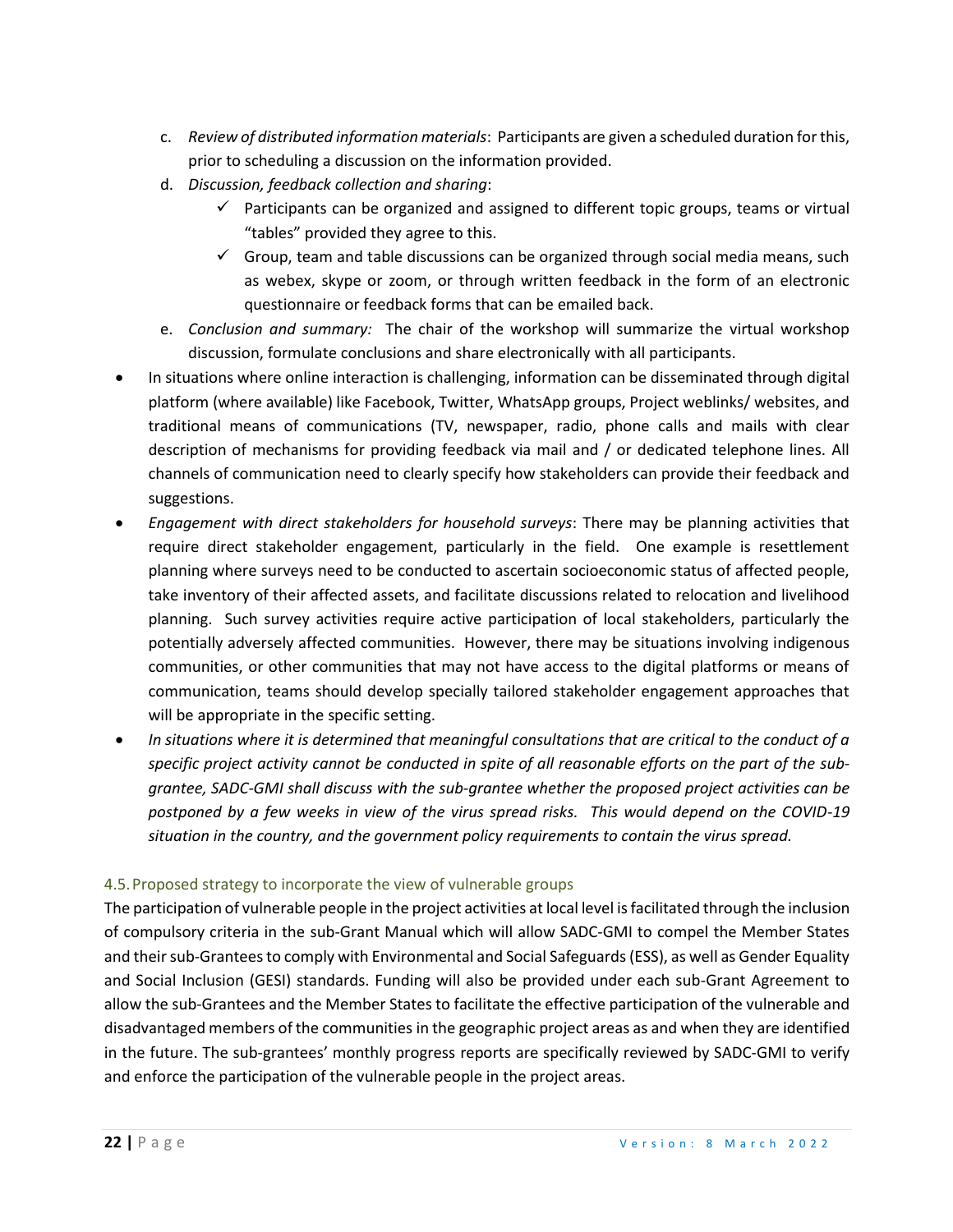At the respective Member States' national level, the project will ensure that the National Focal Groups (NFGs) representation also comes from some of the vulnerable groups to enhance inclusiveness. Moreover, training modules will be delivered to enable the NFGs to include vulnerable and disadvantaged people within the context of implementing the sub-Grant projects and other project initiatives.

In order to address the disparity in the limited presence and activity of the youth and women in the groundwater field to contribute more to this project, SADC-GMI will implement deliberate strategies to involve these disadvantaged groups by requiring nominations to training events to include women as well as running a Young Professionals internship programme.

#### 4.6.Timelines

The table 6 below summarizes the timelines for the project phases discussed in the preceding sections, key decisions sought, and deadlines set for comments.

| <b>Project stage</b>                        | <b>Due Date</b>                                                                             | <b>Key Decisions Sought</b>                                                                | <b>Deadlines for Comments</b>                                                                             |
|---------------------------------------------|---------------------------------------------------------------------------------------------|--------------------------------------------------------------------------------------------|-----------------------------------------------------------------------------------------------------------|
| Project Design                              | 8 <sup>th</sup> February 2021                                                               | Identification of concerns<br>on project concept<br>Inputs on draft ESMF and<br><b>SEP</b> | 8 <sup>th</sup> March 2021                                                                                |
| Project launch                              | Within 3 months after<br>the effectiveness date<br>of CIWA and GEF<br>projects respectively | Inputs on Draft<br><b>Implementation Plan</b><br>Inputs on draft ESMF and<br><b>SEP</b>    | During the Consultation Workshop                                                                          |
| <b>Sub-Grant Manual</b>                     | Within 6 months after<br>effectiveness date of<br>CIWA project                              | <b>Contributions and Approval</b><br>of Sub-Grant Manual                                   | During Consultation workshop                                                                              |
| Project Implementation                      | Quarterly & Biannual                                                                        | Successful Progress<br>Monitoring<br>Compliance with E&S<br>requirements                   | During Meetings through Agenda and<br>Action items                                                        |
| Sub-Grant Scheme<br>projects identification | Month 9 after CIWA<br>project effectiveness<br>Month 6 after GEF<br>project effectiveness   | Qualifying innovative<br>projects selected                                                 | Deadline at least 30 days after first<br>Email notifications & Website adverts                            |
| Sub-Grant Scheme<br>implementation          | Quarterly                                                                                   | Compliance & progress<br>reporting                                                         | 15 Days after end of Quarter for receipt<br>of reports & at meetings held 30 days<br>after end of quarter |

#### **Table 6: Timelines for the Project Phases**

## 4.7.Review of Comments

The predominant mode of gathering comments under this project is at formal meetings and workshops where stakeholders will be engaged using various participatory methods to solicit their feedback. In these environments, it is acknowledged that not everyone is comfortable speaking in big gatherings and therefore,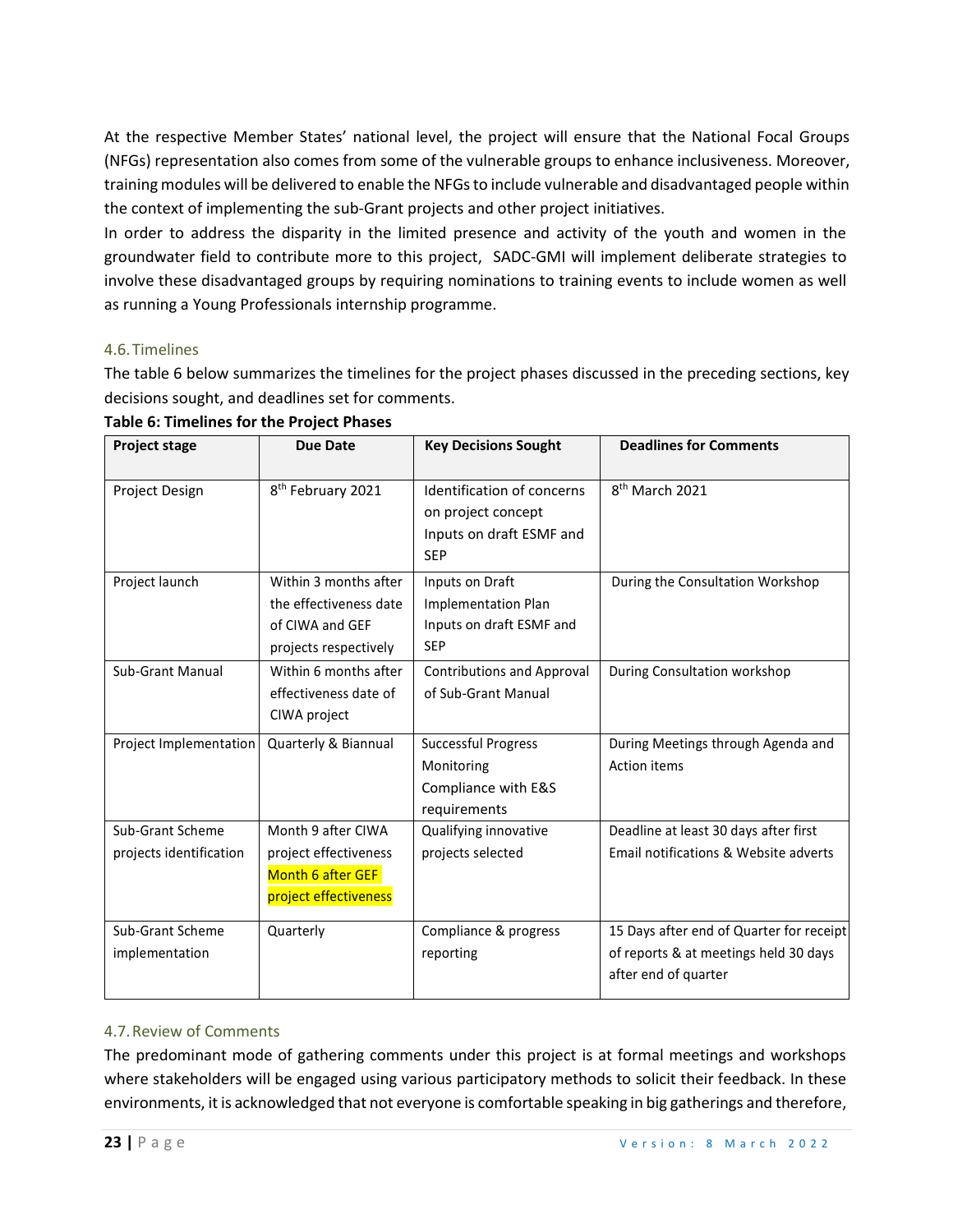in addition to small focus group discussions, individual views will be sought using cards to capture all views. For every workshop or meeting that SADC-GMI organizes, there is always an Evaluation process run to allow all participants to independently, and often anonymously provide feedback on the subject matter.

Contributions gathered during meeting/workshop proceedings are discussed and the resultant action points captured as agreed action point in the minutes and reports of the said event. Comments received from the post-meeting/workshop evaluations are also captured in the minutes and/or reports for the attention of SADC-GMI. Agreed Action items captured in minutes and event proceedings are reviewed at subsequent events and they will only be removed from the minutes/proceedings once they are fully and satisfactorily addressed.

As one of its performance indicators, SADC-GMI is assessed on the progressive level of satisfaction by participants to SADC-GMI events. This compels deliberate efforts to satisfactorily address all comments considering that the stakeholder group remains more or less the same throughout the duration of the project.

SADC-GMI also has on its website an inquiries and general information email address [info@sadc-gmi.org](about:blank) where stakeholders and any interested parties can send their comments. This email is checked at least twice a week by the SADC-GMI Communications and Knowledge Management Specialist who will direct the comments to the relevant thematic area managers for attention, keeping the Executive Director in copy.

## 4.8.Future Phases of Project

The foregoing sections of this plan stated the minimum frequency for engaging stakeholders as quarterly, unless it is a once-off activity. However, it is fully acknowledged that engagements at local level during the implementation of the pilot projects needs to be more frequent in order to maintain a level of confidence in Member States' compliance to Environmental and Social Safeguard provisions onsite. Provision was therefore made in the sub-Grant Manual for sub-Grantees and Member States to report monthly including the status of the implementation of their project specific Stakeholder Engagement Plans (SEP).

It is however here noted that stakeholders will be kept informed as the project develops, including reporting on project environmental and social performance and implementation of the stakeholder engagement plan and grievance mechanism.

## **5. Resources and Responsibilities for implementing stakeholder engagement activities**

#### 5.1. Resources

An adequate budget has been allocated under all the three components of this project to fully implement all the foreseen activities of this SEP. Contact information in Table 7 below is provided as part of implementing this SEP to allow people with comments or questions about the project or the consultation processes.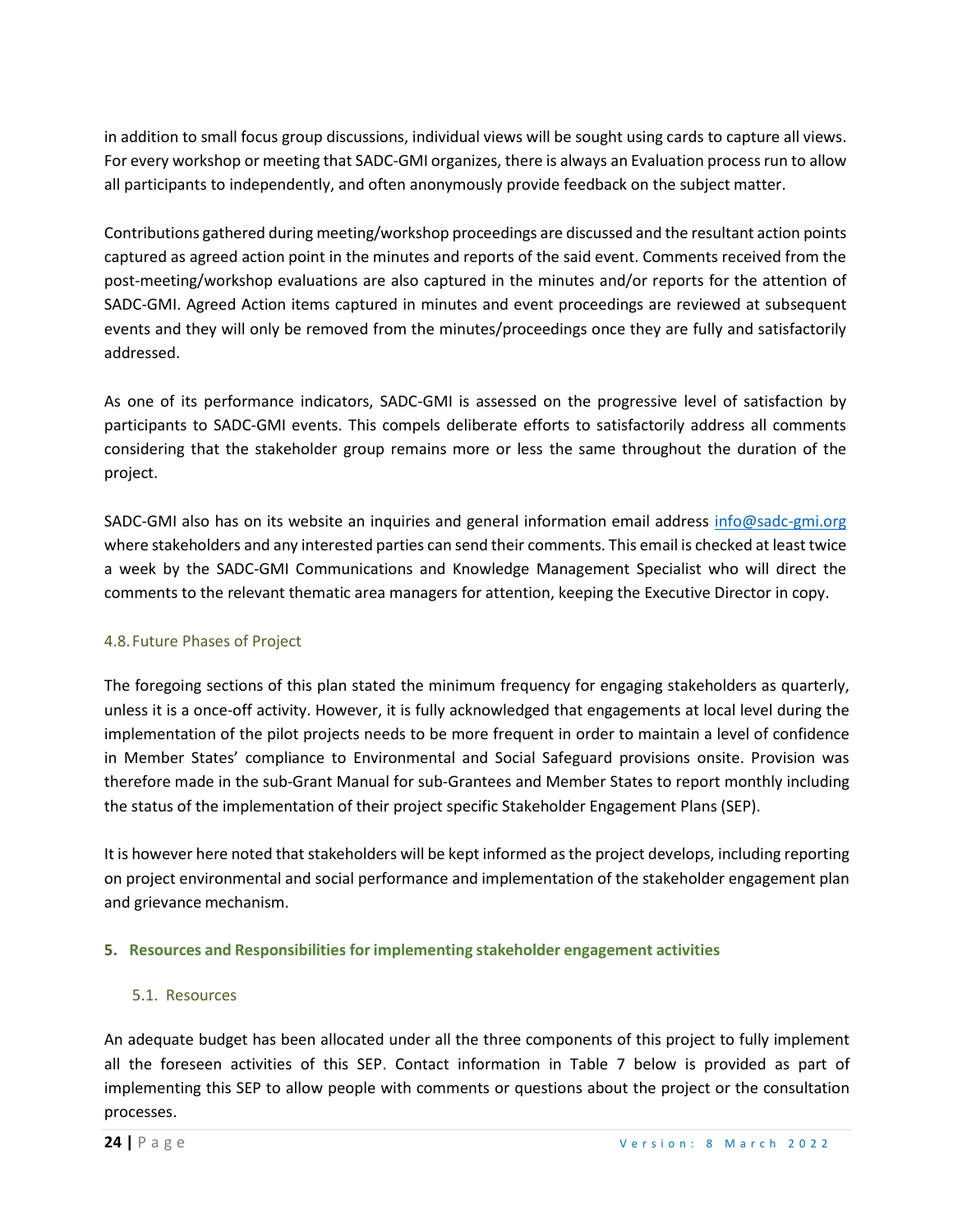| Titles of Persons Responsible | <b>SADC-GMI Communications &amp;</b> | <b>SADC-GMI Executive Director</b> |
|-------------------------------|--------------------------------------|------------------------------------|
|                               | Knowledge Management                 |                                    |
|                               | Specialist                           |                                    |
| <b>Contact Details</b>        | <b>CSIR Campus</b>                   | <b>CSIR Campus</b>                 |
|                               | <b>Building 24</b>                   | Building 24                        |
|                               | Brummeria, Pretoria 0001             | Brummeria, Pretoria 0001           |
|                               | South Africa                         | South Africa                       |
|                               | Tel:                                 | Tel:                               |
|                               | +27 62 425 3942 (mobile)             | +27 71 773 6430 (mobile)           |
|                               | Email: thokozani@sadc-gmi.org        | Email: jamess@sadc-gmi.org         |
|                               |                                      |                                    |
|                               |                                      |                                    |
|                               |                                      |                                    |
|                               |                                      |                                    |
|                               |                                      |                                    |
|                               |                                      |                                    |

**Table 7: Contact Information for Implementing this SEP**

#### 5.2. Management functions and responsibilities

#### **Regional Level**

The implementing entity, SADC-GMI has adequate internal capacity to implement the provisions of this SEP. From a human resources perspective, SADC-GMI has on its core team a Communications and Knowledge Management Specialist who holds a BA Degree majoring in Communications Science, Industrial Psychology and Political Science. He has more than 17 years working experience of which 4 were with SADC-GMI performing the following key functions:

- 1. Coordinate all communication for multi-stakeholder events hosted or attended by SADC-GMI including relevant brand awareness activities;
- 2. Serve as the focal point for all external communication;
- 3. Responsibility for the production and distribution of branding and awareness materials including diaries, calendars, clothing, etc.;
- 4. Organization of the annual SADC Groundwater Conferences;
- 5. Support the building of a platform and networks of cooperation and knowledge-sharing, connecting stakeholders such as experts, decision-makers, and representatives from groundwater-dependent sectors as well as international groundwater agencies;
- 6. Serving as key expert for awareness raising, knowledge management and communication involving activities to inform, engage and maintain dialogue with key stakeholders at all levels;
- 7. Liaison with the M&E Consultant to keep the content on the website up to date;
- 8. Lead the implementation of the Awareness, Knowledge Management and Communications Strategy (2018 - 2023);
- 9. Facilitate the documentation of the ongoing projects through filming, photographing and writing stories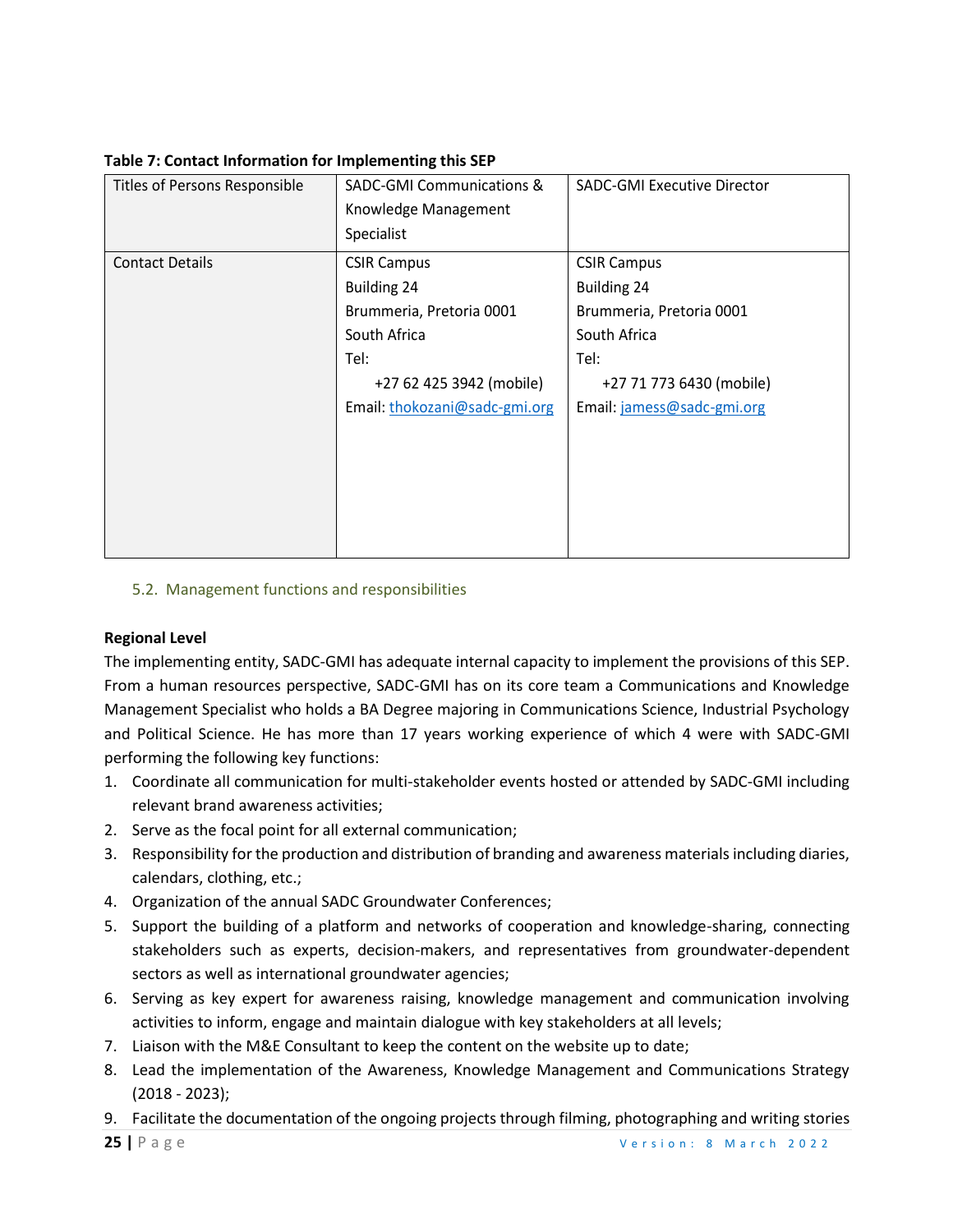and disseminating the products as necessary.

The Communications and Knowledge Management Specialist (CKMS) will therefore be at the core of driving all stakeholder engagement activities identified in this SEP. It is noteworthy that as part of developing the Awareness, Knowledge Management and Communications Strategy (2018-2023), SADC-GMI also developed a stakeholders' database that is relevant for the furtherance of the objectives of this SEP.

In addition to the CKMS, SADC-GMI will also have on the Project Implementation Unit, an Environmental & Social Safeguards specialist who will ensure that appropriate SEP processes are followed especially during implementation of the sub-Grant projects in the Member States.

#### **Country Level**

The National Focal Persons (NFPs) and the multi-stakeholder National Focal Groups (NFGs) will assume significant responsibilities in ensuring that the sub-grantees are sufficiently engaging and consulting all the necessary community level stakeholders throughout the project cycle from the identification through to the implementation and commissioning of sub-grant projects and allocate sufficient resources (human & budget) for these activities. In order to facilitate this role for the NFPs and NFGs, SADC-GMI will require each sub-Grantee to develop a Stakeholder Engagement Plan (SEP) which will be approved in advance and included as an Annexure to the Sub-Grant Agreement signed with the sub-Grantee. Sub-grantees must continue to conduct stakeholder engagement in accordance with their project specific SEP and provide information to stakeholders throughout the life cycle of the project. Once consultations have taken place, stakeholders will want to know which of their suggestions have been taken on board, what risk or impact mitigation measures will be put in place to address their concerns, and how, for example, project impacts are being monitored. Therefore, sub-grantees will have to report back on the potential risks and impacts of the project. If there are significant changes to the project that result in additional risks and impacts, particularly where these will impact on stakeholders, sub-grantees will provide information on such risks and impacts and consult with project-affected parties as to how these risks and impacts will be mitigated. The implementation of the project level SEP will be monitored at least quarterly as part of progress reporting for the implementation of the sub-grant project.

#### **6. Grievance Escalation and Redress Mechanism**

The figure below summarizes the grievance escalation and redress mechanism available for use under this project.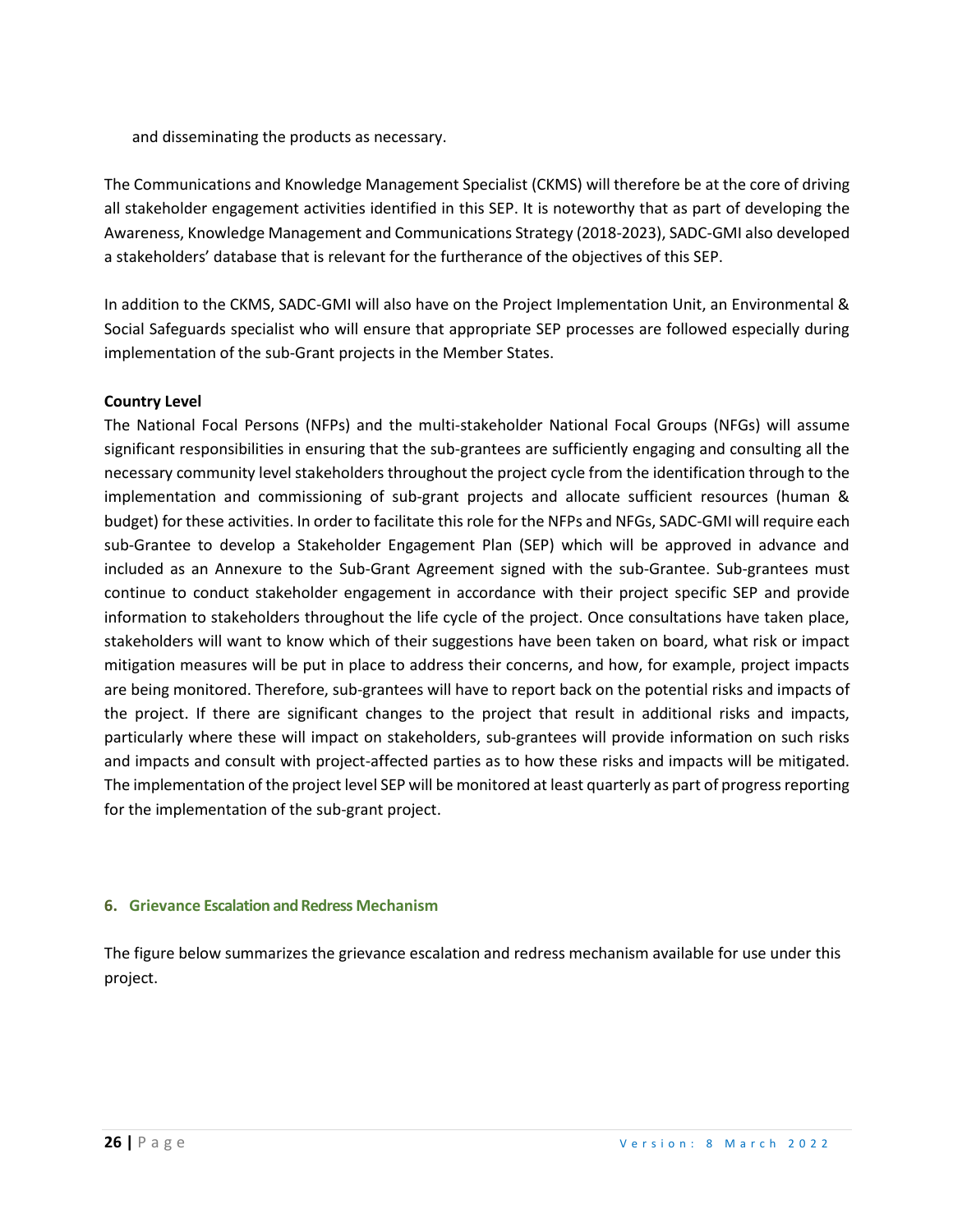

Figure 3: SADC Grievance Escalation & Redress Framework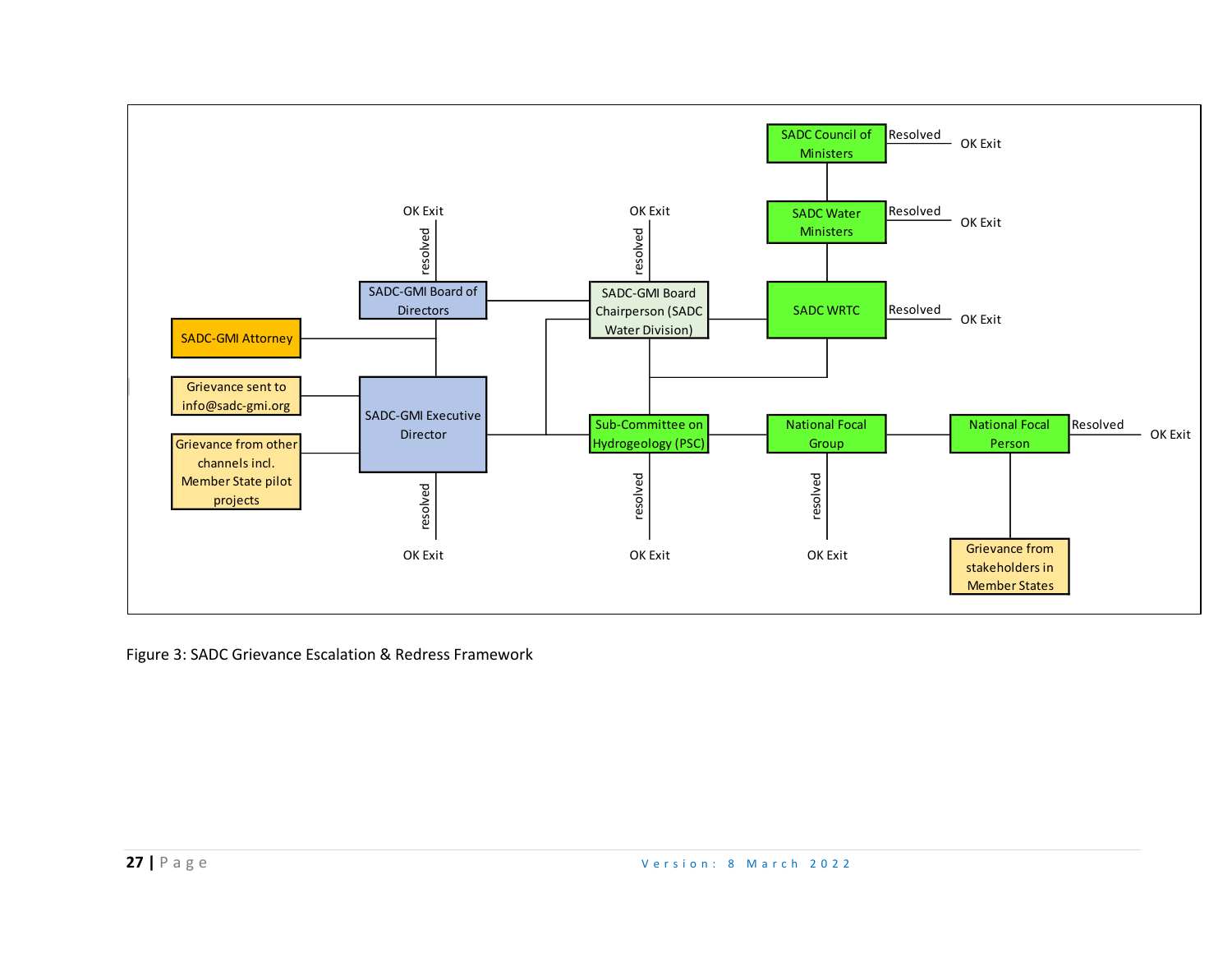This illustration assumes that the grievance has not been resolved at local level and it has already escalated to institutional level. There are 4 entry points for grievances into the SADC-GMI system as illustrated above.

It is noteworthy that the GRM elaborated in this SEP pertains to grievances that spill over beyond country level because project specific GRMs will be established at country level to resolve grievances arising from the implementation of the pilot projects. This explains why the entry level for grievances as indicated in Figure 3 is either the National Focal Person and/or the Executive Director.

In all circumstances, complainants have a minimum of two options to lodge their complaint so as to avail them access to a neutral confidante who will follow through their grievance without exposing the Complainant to more risks. Such an environment will also be conducive to the protection of Whistle blowers and any other project stakeholders providing vital information to the project team and other relevant partners.

## 6.1. Regional-level grievance resolution process

Grievances arising out of the normal implementation of project activities that cannot be resolved at activity level may be escalated to the SADC-GMI Executive Director (ED) via his email address or the [info@sadc](about:blank)[gmi.org](about:blank) [/ safeguarding@sadc-gmi.org](mailto:safeguarding@sadc-gmi.org) email address or by any other available means to the aggrieved. If the grievance cannot be resolved by the ED, it can be referred to the SADC Secretariat through the Water Division which is the grant recipient. A referral in this case can be equated to an appeal process where the aggrieved opts to escalate the issue. The Senior Programme Officer (SPO) in the SADC Secretariat's Water Division is also the Chairperson of the SADC-GMI Board of Directors. Depending on the nature of the grievance, the SPO can also use the mechanisms within the SADC Secretariat to resolve the problem or refer it to the SADC Water Resources Technical Committee (WRTC) which has its own escalation channels that include the Water Ministers' and Council of Ministers' meetings respectively.

The ED also has the option to escalate the grievance to the SADC-GMI Board of Directors who may successfully resolve the issue, or also refer it to the SADC structures through the SPO who chairs the SADC-GMI Board of Directors. The ED and the SADC-GMI Board of Directors also have access to legal advice and resource through the company's Attorneys who, at each and every Board of Directors' quarterly meeting, submit a declaration whether there are any cases that they defended for or against SADC-GMI during the preceding reporting period. By implication, the company attorneys are also available as a mechanism to resolve grievances that may be brought against the project at any point.

SADC-GMI will maintain a database of all incoming grievances and how they have been resolved. All incoming grievances will be acknowledged to the originator within 48 hours after they are received with an indication of a roadmap of when and how the grievance will be resolved. In addition, and as a matter of policy, all grievances and how they will have been handled in any reporting period will form part of the quarterly and biannual meetings of the SADC-GMI Board of Directors and sub-Committee on Hydrology respectively with the option to escalate to the higher level structures. Feedback to the concerned parties raising the grievances will be reported back to them directly from SADC-GMI and through the Members of both the Board of Directors and the sub-Committee on Hydrogeology based on the meetings' minutes.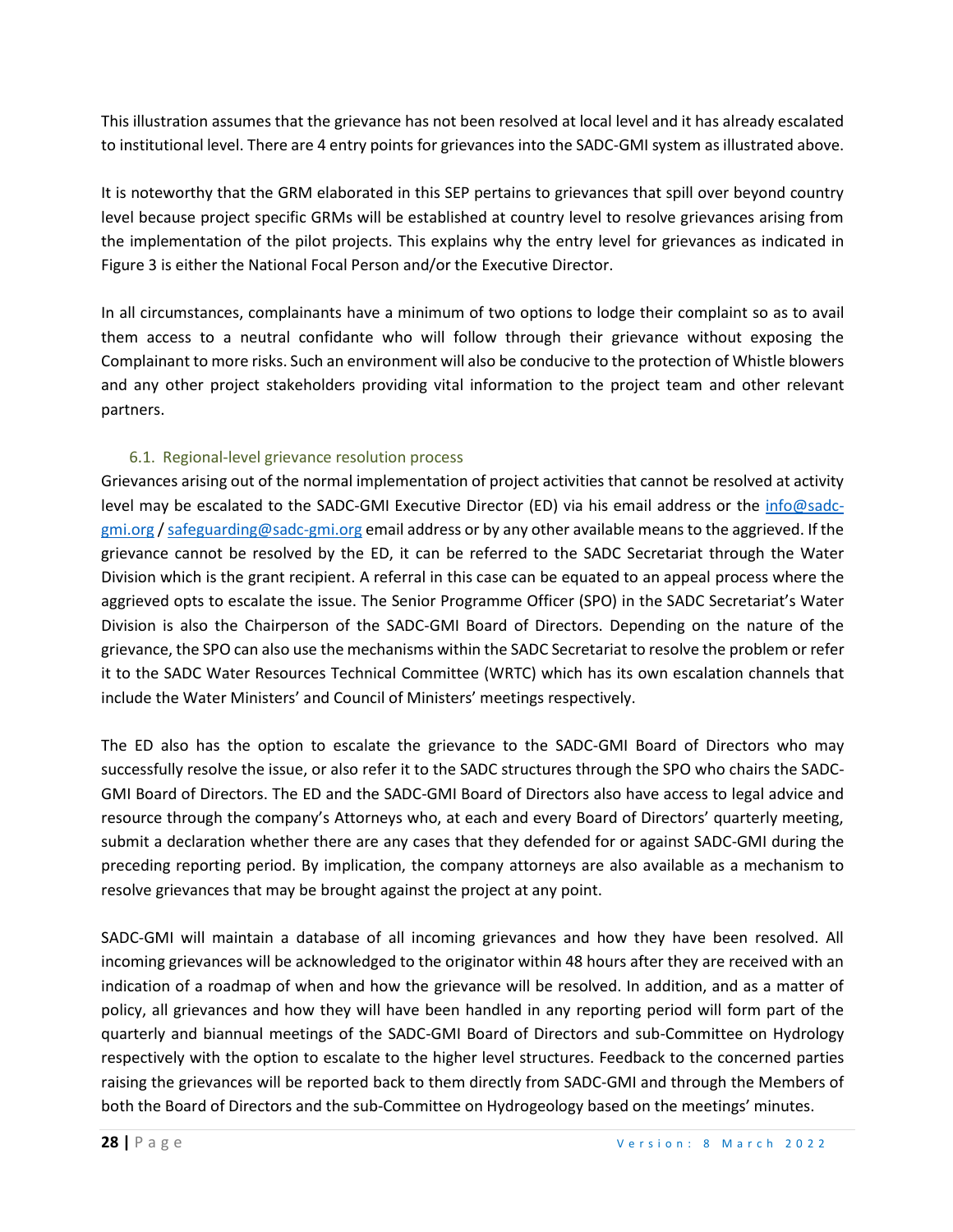### 6.2. Country-level grievances resolution process

Grievances may also emerge from the implementation of pilot projects in the Member States. Should these not be resolved amicably at grassroots level, they can be escalated to the National Focal Person (NFP) within the respective country. Should the grievance not be resolved at NFP level, it can be referred to the National Focal Group (NFG) who, upon failure can also escalate it to the WRTC through the NFP and then the remaining SADC structures coded in green will be followed up to the Council of Ministers.

It may be noted that within each country, the NFP and NFG have access to national mechanisms to resolve any grievance before escalating it to beyond its borders. Moreover, the entire grievance escalation and redress mechanism as presented here is founded on principles of negotiation and diplomacy and as a result it is not expected that any issue will spill beyond the SADC Council of Ministers. Based on the principles of negotiation and diplomacy, the linkages indicated above are not rigid uni-directional hierarchies. This means negotiations can occur in both directions. Furthermore, although the Grievance mechanism looks quite complex and extensive, normal practice in regional projects is not known for using any of the measures beyond those that are available at project manager (ED) level. At the local level, sub-grantees implementing small grant projects will be required to establish their own Grievance Mechanisms before they start the implementation of the activities

#### **7. Whistle-blower Protection**

Whistleblower protection is integral to fostering transparency, promoting integrity, and detecting misconduct. Past cases demonstrate that safety violations, are much more likely to occur in organisations that are closed and secretive<sup>1</sup>. As such SADC-GMI acknowledges the need to protect informers who prefer to report cases of SEA/SH in particular within the institution.

In that regard to protect from disciplinary, retaliatory, criminal or civil liability, anonymity and confidentiality, and burden of proof, whistleblowers who report in good faith suspected acts of sexual abuse, harassment and gender-based violence, SADC-GMI will enact and implement whistleblower protection rules in accordance with South Africa's Protected Disclosures Act (a dedicated legislation on whistle blowers)

In addition, SADC-GMI will compile best practices for whistle blower protection to share and complement the existing work of such organisations as ILO and the World Bank.

## **8. Sexual Exploitation and Abuse and Sexual Harassment Complaints**

For the purpose of the SADC-GMI GRM, the following terms are defined as:

• **Sexual exploitation** is understood as any actual or attempted abuse of a position of vulnerability, differential power or trust for sexual purposes, including, but not limited to, profiting monetarily,

<sup>&</sup>lt;sup>1</sup> www.oecd.org/corruption/whistleblower-protection.htm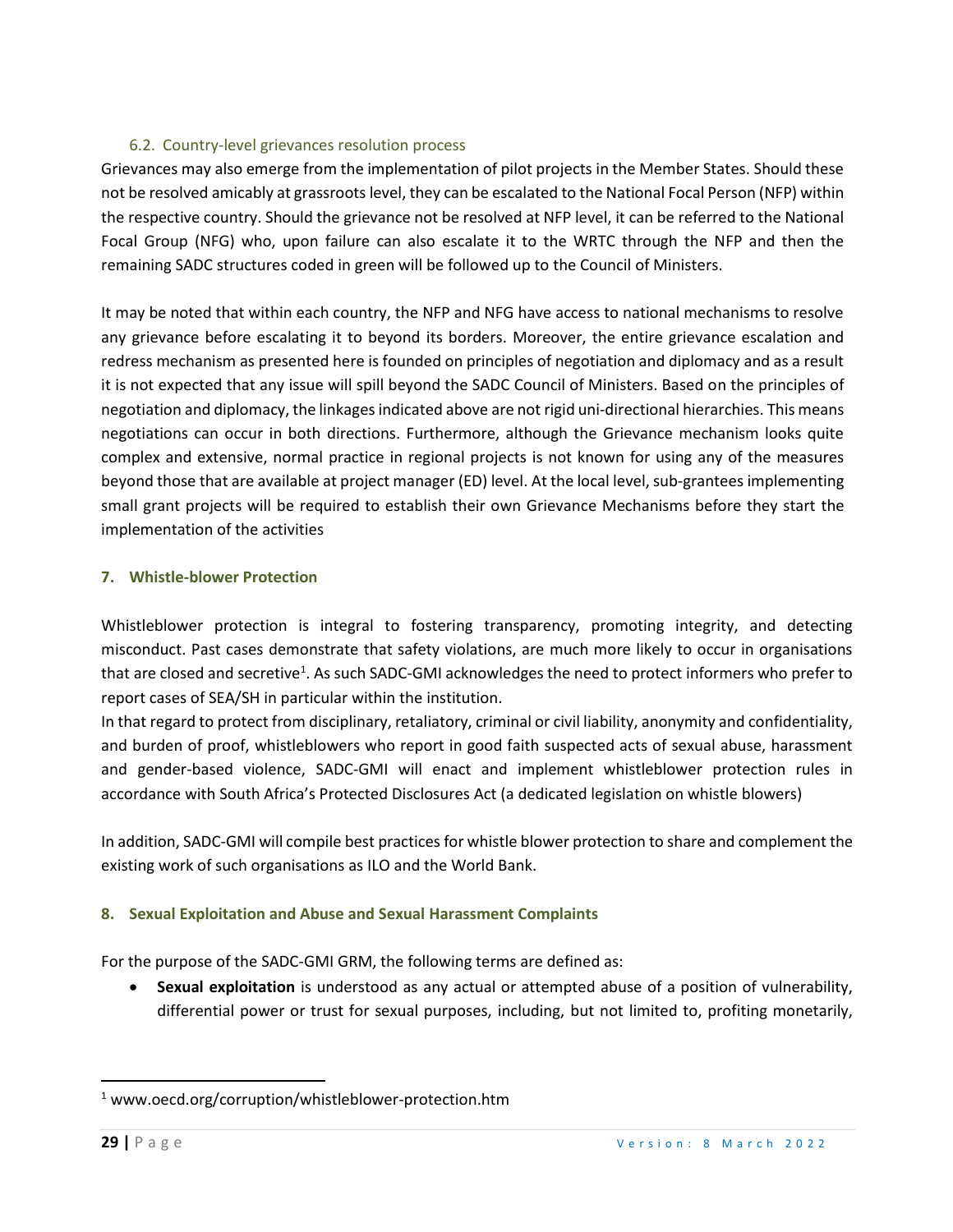socially or politically from the sexual exploitation of another (UN Glossary on Sexual Exploitation and Abuse 2017, pg. 6).<sup>2</sup>

- **Sexual abuse** is understood as actual or threatened physical intrusion of a sexual nature, whether by force or under unequal or coercive conditions (UN Glossary on Sexual Exploitation and Abuse 2017, pg.  $5$ ). $3$
- **Sexual harassment (SH)** is understood as any unwelcome sexual advances, request for sexual favors, and other verbal or physical conduct of a sexual nature.<sup>4</sup>
- **Whistleblower:** The International Labour Organization (ILO) defines it as "the reporting by employees or former employees of illegal, irregular, dangerous or unethical practices by employers."<sup>5</sup>
- **Gender based violence** is violence directed against a person because of that person's gender or violence that affects persons of a particular gender disproportionately<sup>6</sup>.

With respect to complaints relating to sexual exploitation or abuse (SEA) and sexual harassment (SH), because of the risk of stigma, reprisals and rejection that can be associated, it is very important for GRM to put in place a separate channel that can ensure grievances are registered, recorded and handled in a safe, anonymous and confidential manner. This channel needs to balance the need to be survivor-centered while ensuring due process by considering the alleged perpetrators' rights to privacy and presumption of innocence. Global best practice recognizes that it is essential to respond appropriately to a survivor's complaint by respecting the survivor's choices. This means that the survivor's rights, needs and wishes are prioritized in every decision related to the incident. Every effort should be made to protect the safety and wellbeing of the survivor and any action should always be taken with the survivor's consent.

The specific sub-project will set out an Accountability and Response Framework<sup>7</sup> which details how allegations of SEA/SH will be handled (investigation procedures) and disciplinary action for violation of the codes of conduct (CoC) by workers. The Accountability and Response Framework should include at a minimum:

• How allegations will be handled, in what timeframe, and the range of possible disciplinary actions for violation of the CoC by workers, taking account of due process;

Sample SEA/SH Prevention and Response Action Plans and other materials to support implementing the recommendations are available at:

<sup>&</sup>lt;sup>2</sup> Also see World Bank Good Practice Note, Environmental & Social Framework for IPF Operations Addressing Sexual Exploitation and Abuse and Sexual Harassment (SEA/SH) in Investment Project Financing involving Major Civil Works, Second Edition, February 2020.

<sup>&</sup>lt;sup>3</sup> Ibid

<sup>4</sup> Ibid.

<sup>&</sup>lt;sup>5</sup> International Labour Organization Thesaurus (2005).

<sup>6</sup> https://ec.europa.eu/info/policies/justice-and-fundamental-rights/gender-equality/gender-based-violence/whatgender-based-violence\_en

 $<sup>7</sup>$  The Accountability and Response Framework is recommended for all projects, while the SEA/SH Prevention and</sup> Response Action Plan is recommended for Moderate, Substantial and High-risk projects. The SEA/SH Prevention and Response Action Plan outlines how the project will put in place the necessary protocols and mechanisms to minimize the risk of exacerbating SEA/SH in the project, as well as to address any SEA/SH issues that may arise.

https://worldbankgroup.sharepoint.com/sites/gsg/SPS/Pages/FocusAreas/GenderBased%20Violen ce.aspx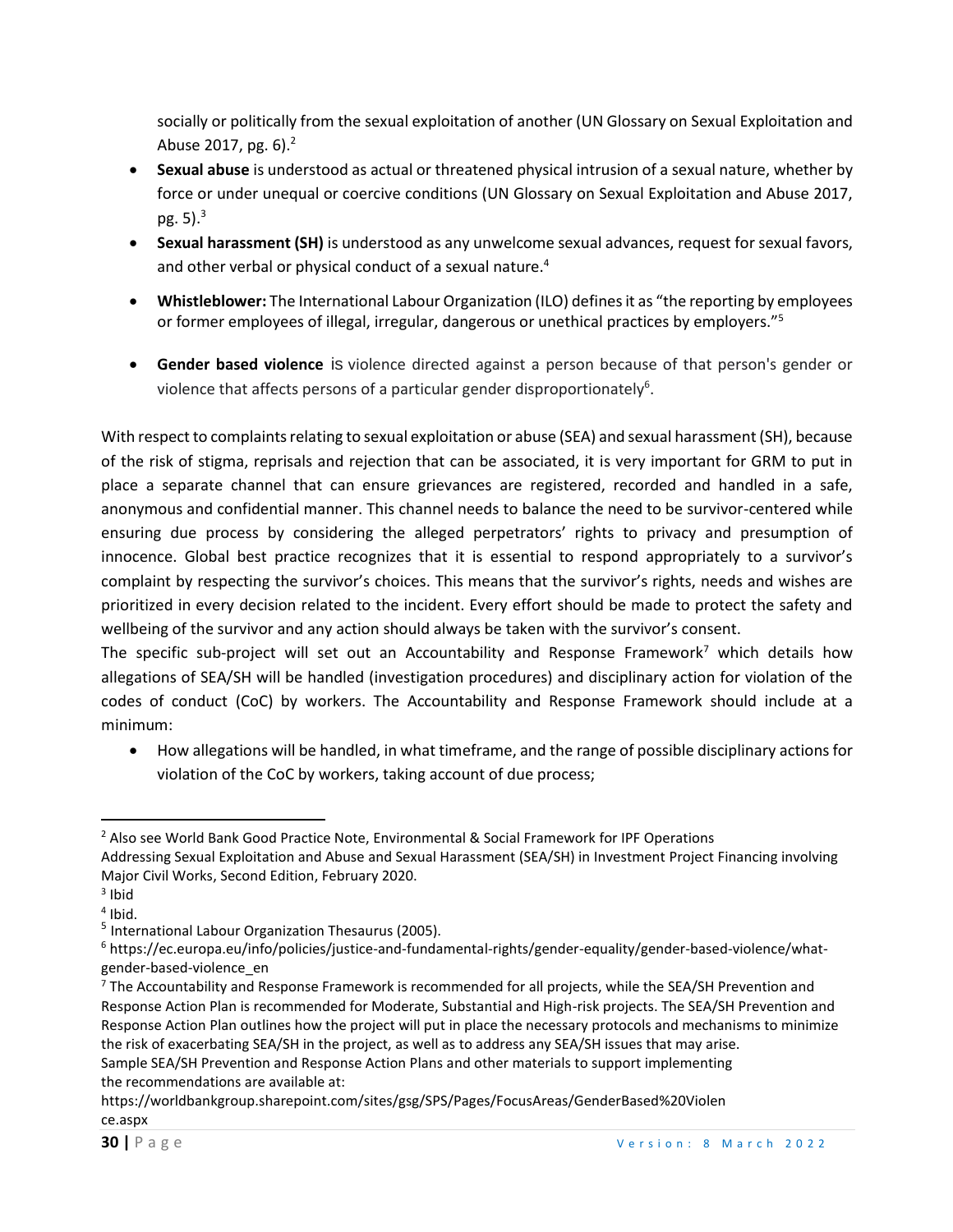- Procedures to report SEA/SH allegations internally for case accountability;
- A referral pathway to refer survivors to appropriate support services; and
- Procedures that clearly lay out confidentiality requirements for dealing with cases.
- A redress mechanism

*For SEA/SH, the GRM should primarily serve to: (i) refer complainants to the GBV service provider;<sup>8</sup> and (ii) record resolution of the complaint.*

## 8.1. Sexual Exploitation and Abuse and Sexual Harassment Procedure

When a SEA or SH type grievance is submitted, measures set out in the Accountability and Response Framework should be applied and GBV focal person in the GRM at the SADC-GMI central level or project level (in those projects where a focal person is hired) who is trained in managing SEA and SH type grievances should handle the complaint.

It is therefore essential that prior to SEA/SH complaints being received, all projects clearly identify who specifically will be responsible for handling the complaint: who will assess the nature of the complaint, the appropriate sanction to be applied to the perpetrator, confirmation that the survivor has received support, and that sanctions have been enacted, etc. If projects are unable to train or hire a GBV focal person, they should at minimum train persons in the complaint uptake channels on how to appropriately and confidentially record complaints in line with the principles set out herein and subsequently immediately refer the same to the GBV focal person at the SADC-GMI central level.

When the complaint is received, the procedures set out in under Section 6. Grievance Process should be adapted to ensure the following:

- 1. Confidentiality of Information: Confidentiality is essential throughout the process. Otherwise, the survivor risks retaliation and a loss of security. No identifiable information on the survivor should be stored in the GRM database. The GRM should not ask for, or record, information on more than the following related to the SEA/SH allegation:
	- The nature of the complaint (what the complainant says in her/his own words without direct questioning);
	- If, to the best of the survivor's knowledge, the perpetrator was associated with the project;
	- If possible, the age and sex of the survivor; and
	- If possible, information on whether the survivor was referred to services.
- 2. After recording the above information, the complaint should be referred to the GRM GBV focal person should provide survivors with immediate information regarding options for reporting and responding

<sup>&</sup>lt;sup>8</sup> GBV service providers can be an NGO, community-based organizations or other organizations that are able to support the project in addressing any case of SEA/SH, while also working to proactively prevent such cases. It is any agency that provides services to respond to sexual exploitation, abuse and harassment, including clinical care and counselling. Specific guidance on how to find and select GBV service providers is available at the World Bank.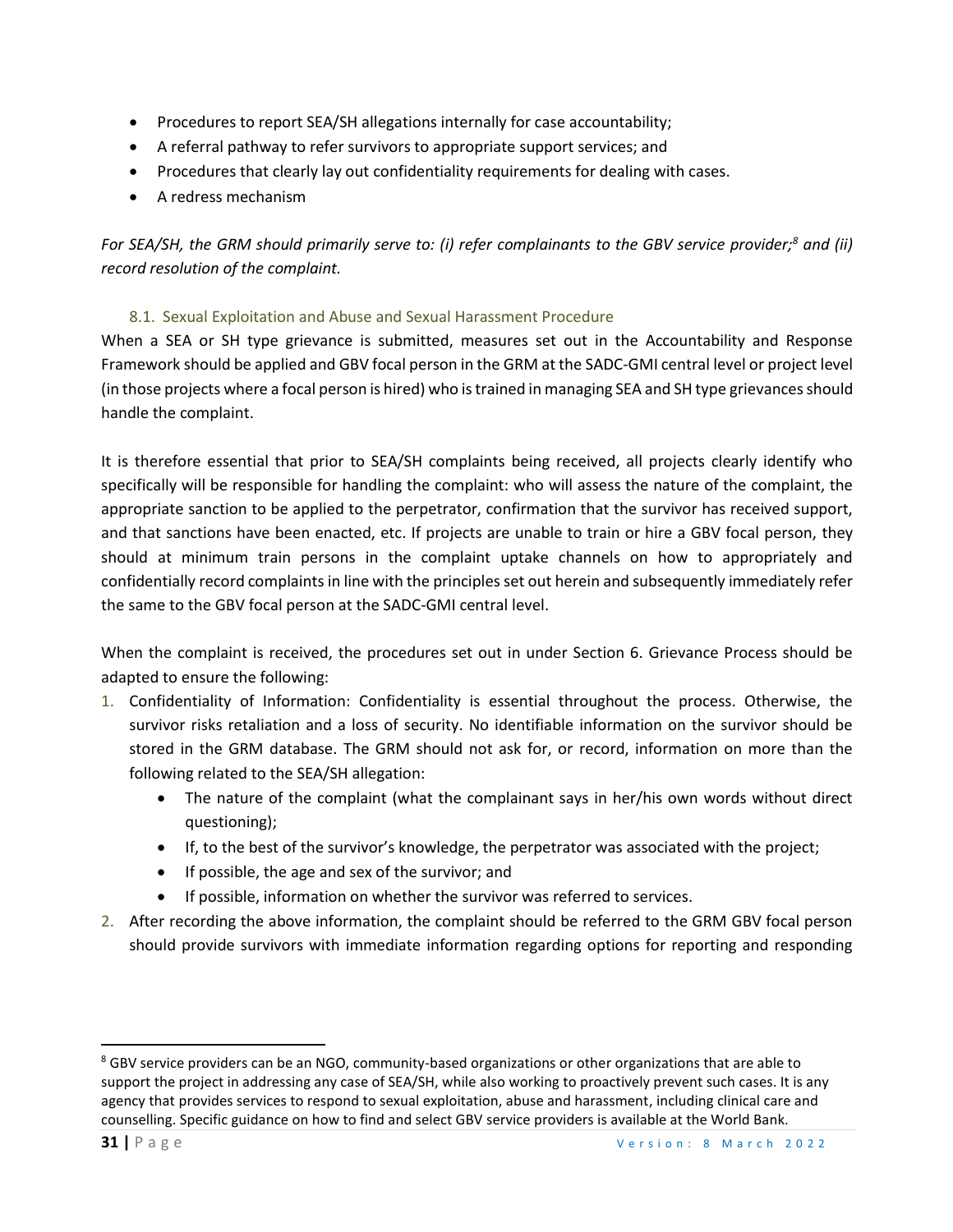including referral to existing GBV service providers.<sup>9</sup> No attempt should be made by GRM GBV focal person to investigate the complaint. It is to be accepted and immediate referral should be provided to GBV service providers.

- 3. The GRM should have in place processes to immediately notify both the Implementing Agency (IA) and the World Bank of any SEA/SH complaints, with the consent of the survivor. For World Bank reporting protocol refer to the Environmental and Social Incident Response Toolkit (ESIRT).
- 4. The decision of reporting to the GRM and whether or not to access services should be at the discretion of the survivor based on the information provided. Thus, if the survivor simply wants to access services and not file a formal complaint, this should also be accepted.
- 5. When determining GBV service providers, considerations should be given to organizations that can provide support to: (i) health; (ii) psychosocial; and (iii) legal support. Services should follow global standards and guidelines.
- 6. Any survivor reporting GBV through a reporting mechanism in a World Bank Investment Project Financing (IPF) should receive care regardless of whether the perpetrator is known to be associated with the project or not. This is because often, the specifics of the perpetrator may not be known at the time that support services start, and once started, a survivor should be able to continue to access care.<sup>10</sup>

#### 8.2. Processing, Resolving and Closure of Grievance

Processing, Resolving and Closure of Grievance should be adapted in the case of SEA/SH type grievances keeping in mind the following:

1. As described earlier, when a complaint is received, it is registered in the project GRM and referred to the GBV focal person at the SAPP or project level and subsequently to the relevant GBV service provider with the consent of the complainant. The service provider initiates accountability proceedings with the survivor's consent. If the survivor does not wish to place an official complaint with the employer, the complaint is closed. When the survivor proceeds with the complaint, the case is reviewed through the established SEA/SH resolution mechanism that will be developed at the subproject level and a course of action is agreed upon; the appropriate party who employs the perpetrator (i.e., the contractor, consultant, or IA) takes the agreed disciplinary action in accordance with local legislation, the employment contract and the codes of conduct. Within the established SEA/SH resolution mechanism, it is confirmed that the action is appropriate, and the GRM is then informed that the case is closed.

<sup>&</sup>lt;sup>9</sup> Data Sharing: The GBV service provider should have its own case management process to gather the necessary detailed data to support the complainant and facilitate resolution of the case referred by the GRM operator. The GBV service provider should enter into an information-sharing protocol with the GRM operator to close the case. This information should not go beyond the resolution of the incident, the date the incident was resolved, and the closing of the case. Service providers are under no obligation to provide case data to anyone without the survivor's consent. If the survivor consents to case data being shared the service provider can share information when and if doing so is safe, meaning the sharing of data will not put the survivor or service provider at risk for experiencing more violence. For more information on GBV data sharing see: http://www.gbvims.com/gbvims-tools/isp/.

 $10$  The increased SEA/SH sensitization activities linked to Bank-financed projects in the communities adjoining the project may lead survivors in these communities to seek services through the project, regardless of whether the perpetrator was linked to the project or not.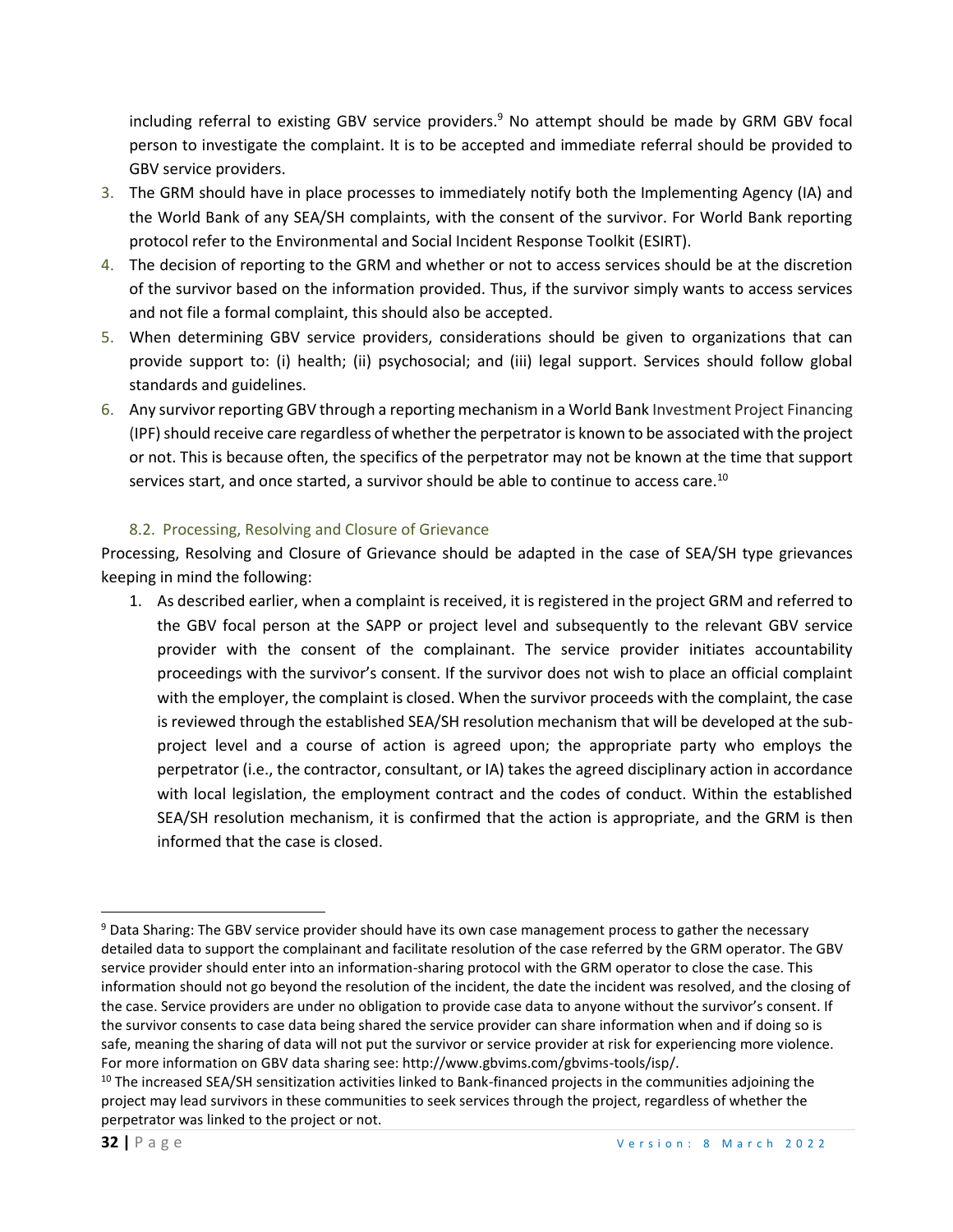- 2. With regard to the support given to the survivor by the GBV service provider, under the survivorcentered approach the case is only closed when the survivor no longer requires support.
- 3. All SEA/SH survivors who come forward before the project's closing date should be referred immediately to the GBV service provider for health, psychosocial and legal support. If a project is likely to close with SEA/SH cases still open, prior to closing the project appropriate arrangements should be made with the GBV service provider to ensure that there are resources to support the survivor for an appropriate time after the project has closed, and at a minimum for two years from the time such support was initiated. Funding for this cannot be provided by the project after the closing date, so other arrangements will need to be made, such as financing by the Borrower, involving other projects within the portfolio that may have aligned objectives and budget flexibility or in extreme circumstances the project closing date may need to be extended.

## **9. WB's Grievance Redress Service (GRS)**

Communities and individuals who believe that they are adversely affected by a World Bank supported project may submit complaints to existing project-level grievance redress mechanisms or the WB's Grievance Redress Service (GRS). The GRS ensures that complaints received are promptly reviewed in order to address project-related concerns. Project affected communities and individuals may submit their complaint to the WB's independent Inspection Panel which determines whether harm occurred, or could occur, as a result of WB non-compliance with its policies and procedures. Complaints may be submitted at any time after concerns have been brought directly to the World Bank's attention, and Bank Management has been given an opportunity to respond. For information on how to submit complaints to the World Bank's corporate Grievance Redress Service (GRS), please visit http://www.worldbank.org/en/projectsoperations/products-and-services/grievance-redress-service. For information on how to submit complaints to the World Bank Inspection Panel, please visit [www.inspectionpanel.org.](about:blank)

#### **10. Monitoring and Reporting**

## 10.1. Involvement of stakeholders in monitoring activities

This project has a Project Results Framework with indicators for monitoring progress. The results framework is structured to mainstream the implementation of the SEP which should reflect in the type of results indicators at PDO, and Output levels. The tracking of indicators is included in the project's Monitoring and Evaluation (M&E) framework that is managed on a day-to-day basis by an M&E Consultant paid through the project.

The collection of data for monitoring of indicators is the responsibility of the M&E Consultant. However, s/he will develop various online and physical tools to gather the data from all stakeholders as required by the indicator. No aspect of the monitoring of the implementation of the SEP will be delegated.

The specific role of stakeholders will be their individual or institutional contribution to responding to questionnaires and/or polls of their satisfaction levels with certain aspects required in the SEP implementation. They will also contribute through reviewing of agreed action items from meetings and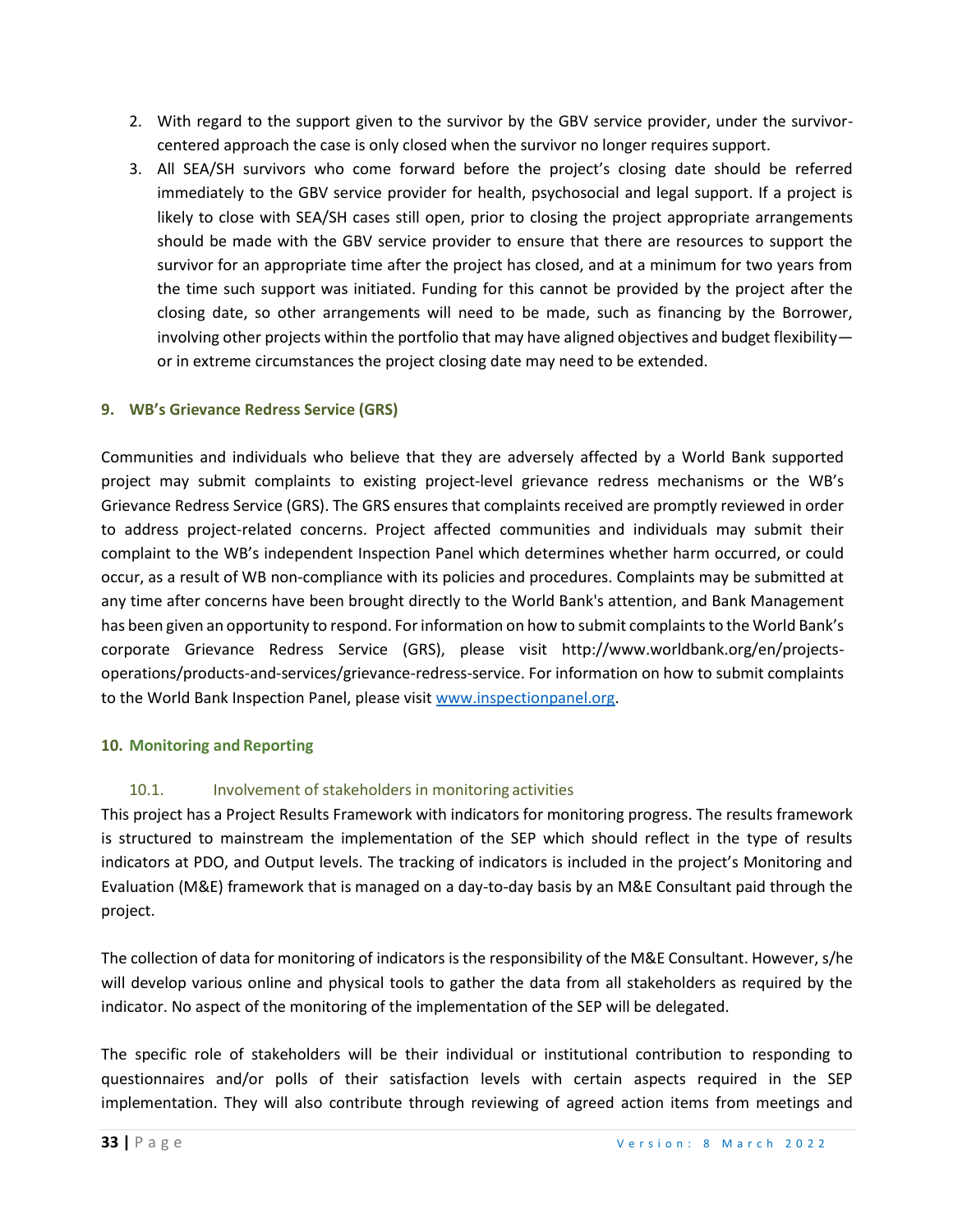workshops as a measure for compliance with the SEP provisions.

#### 10.2. Reporting back to stakeholder groups

Results of stakeholder engagement activities will be reported back to both affected stakeholders and broader stakeholder groups at various platforms. At regional level, these results will constitute the reporting that will go to the Quarterly SADC-GMI Board of Directors' meeting as well as the Bi-annual meetings of the sub-Committee on Hydrogeology that serves as the Project Steering Committee. This scenario obtains because at all the above meetings, SADC-GMI has a standing agenda item to report on all aspects of the project implementation.

SADC-GMI also has a project website [\(www.sadc-gmi.org\)](about:blank) where project activities, including stakeholder engagement activities, are regularly posted as soon as they happen. Moreover, SADC-GMI also has a quarterly Newsletter, 'The Well", where all newsworthy activities are captured, with special attention to the activities involving project stakeholders. The Communications and Knowledge Management Specialist leads the production of this 'The Well' which is invariably populated with strategic stakeholder engagement articles from across the SADC region. It is SADC-GMI policy to include the email: [info@sadc-gmi.org](mailto:info@sadc-gmi.org) on all publications in case someone has queries or grievances that they want addressed.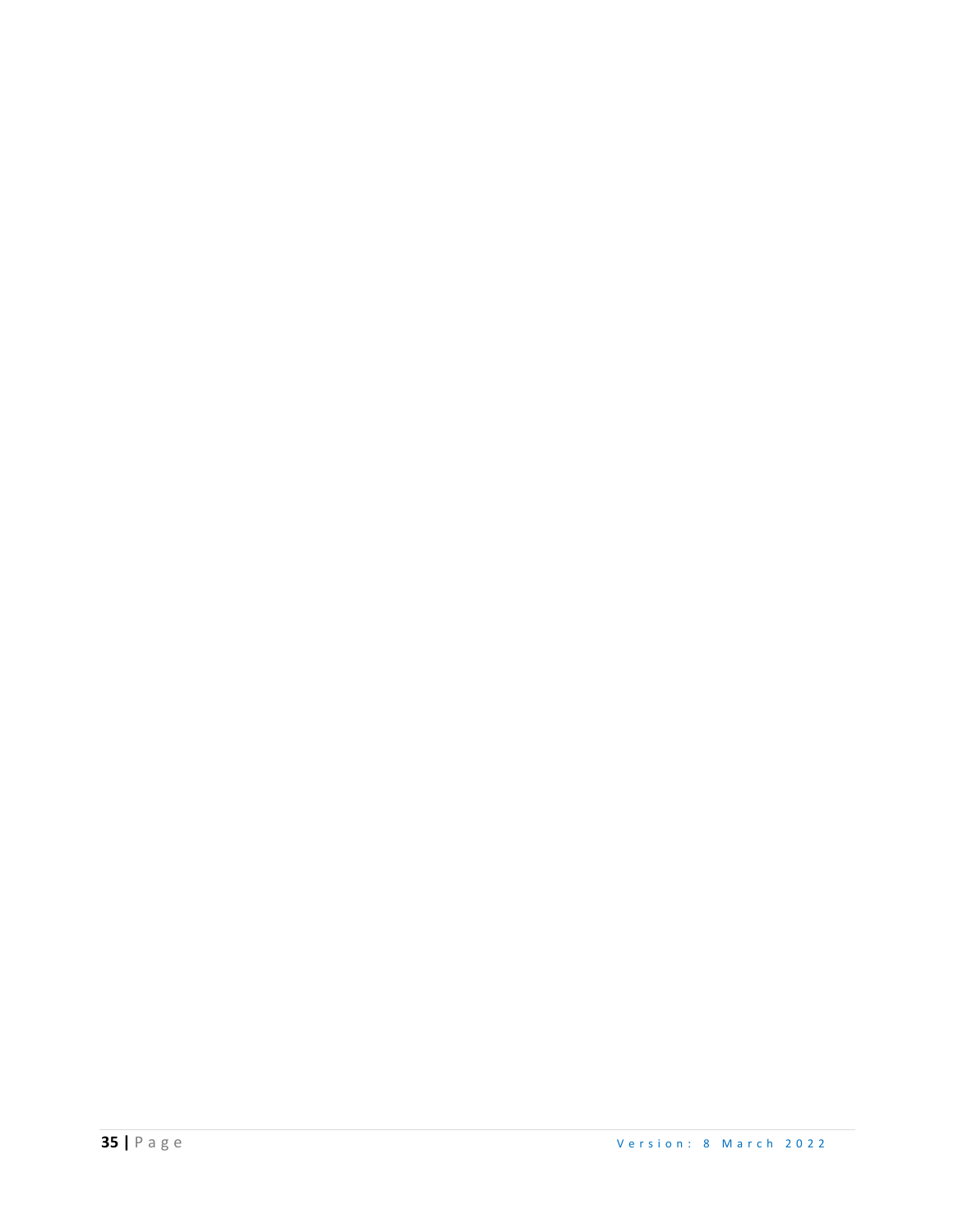| Stakeholders to invite at Sustainable Groundwater Management in SADC Member States Project - Closure Workshop<br><b>Focal Persons and Alternates</b> |                                        |                                |                                                                                    |
|------------------------------------------------------------------------------------------------------------------------------------------------------|----------------------------------------|--------------------------------|------------------------------------------------------------------------------------|
| <b>Member State/Insitute</b>                                                                                                                         | Name                                   | Surname                        | <b>E-mail address</b>                                                              |
| Angola                                                                                                                                               | MNUEL                                  | Quintino                       | quintmanuel@gmail.com                                                              |
| Angola<br>Botswana                                                                                                                                   | Narciso<br>Keodumetse                  | Ambrosio<br>Keetile<br>Moehadu | narciso.ambrosio@inrh.g<br>kkeetile@gmail.com<br>MMoehadu@WUC.BV                   |
| Botswana<br>Comoro:<br>DRC                                                                                                                           | Moses<br>Chadhouliati Abdou<br>Cyrille | Chakour<br>Masamba             | chadhouliati2010@yahoo.fr<br>:yrillemas@yahoo.fr                                   |
| DRO                                                                                                                                                  | Bievenu                                | Mulwa                          | Bbienvenu.mulwa@gmail.com                                                          |
| Eswatini                                                                                                                                             | Trevor                                 | Shongwe                        | trevorshongwe@gmail.com                                                            |
| Eswatini                                                                                                                                             | Musawenkhosi                           | Mwelase                        | wenkhosi796@gmail.com                                                              |
| Lesotho                                                                                                                                              | Christinah                             | Makoae                         | cmcmakoae@gmail.com                                                                |
| Lesotho                                                                                                                                              | Tihoriso                               | Morienyane                     | ttmorienvane@gmail.com                                                             |
| Lesotho                                                                                                                                              | Maseatile                              | Motoho                         | maseatilem@yahoo.co.ul                                                             |
| Madagascar                                                                                                                                           | Luciano                                | Andriavelojaona Nirina         | luciano, andriavelojaona@                                                          |
| Madagascar                                                                                                                                           | Laurent                                | Rajaonarivelo                  | meeh.sg@gmail.com                                                                  |
| Malawi                                                                                                                                               | Zione                                  | Butao                          | donebutao@gmail.com                                                                |
| Malawi                                                                                                                                               | Macpherson                             | Nkhata                         | macpherson.nkhata@gmail.com                                                        |
| Malawi                                                                                                                                               | Patrick                                | Chintengo                      | pchintengo@ymail.com                                                               |
| Mauritius                                                                                                                                            | Pokhun                                 | Rajeshwar                      | praieshwar@govmu.org                                                               |
| Mozambique                                                                                                                                           | Ana                                    | Fotine                         | anafotine@yahoo.com.bi                                                             |
| Mozambique                                                                                                                                           | Lucas                                  | Chairuca                       | chairuca@yahoo.com                                                                 |
| Namibia                                                                                                                                              | Mikael                                 | Ndongo                         | Mikael.Ndongo@mawf.gov.na                                                          |
| Namibia                                                                                                                                              | Josephine                              | Itengula                       | Josephine.Itengula@mawf.gov                                                        |
| Seychelles                                                                                                                                           | Franky                                 | <b>Dupres</b>                  | fdupres@puc.sc                                                                     |
| South Africa                                                                                                                                         | Zacharia                               | Maswuma                        | MaswumaZ@dw                                                                        |
| South Africa                                                                                                                                         | Fhedzisani                             | Ramusiya                       | RamusiyaF@dws.gov.za                                                               |
| South Africa                                                                                                                                         | Savashni                               | Naicker                        | naickers@dws.gov.za                                                                |
| South Africa                                                                                                                                         | Lindelani                              | Lalumbe                        | LalumbeL@dws.gov.za                                                                |
| Tanzania                                                                                                                                             | Mwanamkuu                              | Mwanyika                       | mwanamkuu2007@gmail.com                                                            |
| Tanzania                                                                                                                                             | Hosea                                  | Sanga                          | hoseasanga@gmail.com                                                               |
| Zambia                                                                                                                                               | Franky                                 | Ngoma                          | fngoma63@gmail.com                                                                 |
| Zambia                                                                                                                                               | Pasca                                  | Mwila                          | pmwila69@gmail.com                                                                 |
| Department of Water Resources Development                                                                                                            | Mkhuzo                                 | Chongo                         | chongo.gov.zm@outlook                                                              |
| Zimbabwe                                                                                                                                             | Robert                                 | Mutepfa                        | mutepfar2@gmail.com                                                                |
| Zimbabwe                                                                                                                                             | Percy                                  | Mugwangwavari                  | <u>percymugwa@gmail.co</u>                                                         |
| <b>Regional Partners</b><br><b>AG WaterNet</b>                                                                                                       | Richard                                | Owen                           | richardisowen@gmail.com                                                            |
| AMCOW                                                                                                                                                | Moshood                                | Tijani                         | mtijani@amcow-online.org                                                           |
| BaseFlow                                                                                                                                             | Given                                  | Nyansulu                       | given@baseflowmw.com                                                               |
| <b>British Geological Survey</b>                                                                                                                     | Alan                                   | MacDonald                      | amm@bgs.ac.uk                                                                      |
| <b>British Geological Survey</b>                                                                                                                     | Kirsty                                 | Upton                          | kirlto@bgs.ac.uk                                                                   |
| CIWA                                                                                                                                                 | Erwin                                  | De Nys                         | denys@worldbank.org                                                                |
| CRIDE                                                                                                                                                | Andrew                                 | Takawira                       | andrew.takawira@cridf                                                              |
| CRIDE                                                                                                                                                | Charles                                | Reeves                         | harles.reeve@cridf.com                                                             |
| CUVECOM<br>GEF<br>GEF                                                                                                                                | Silvanus<br>Mish                       | Uunona                         | suunona@cuvecom.org<br>mish@iwlearn.org                                            |
| GWP-SA                                                                                                                                               | Loreen                                 | Katiyo                         | loreen.katiyo@gwpsaf.org                                                           |
| <b>IFAD</b>                                                                                                                                          | Zira                                   | Mavunganidze                   | z.mavunganidze@ifad.org                                                            |
| <b>IFAD</b>                                                                                                                                          | Paxina                                 | Chileshe                       | p.chileshe@ifad.org                                                                |
| <b>IGRA</b>                                                                                                                                          | Neno                                   | Kukuric                        | neno.kukuric@un-igrac.org                                                          |
| <b>IGRAC</b>                                                                                                                                         | Arnaud                                 | Sterckx                        | arnaud.sterckx@un-igrac.org                                                        |
| <b>IGRAC</b><br><b>International Union for Conservation of Nature</b>                                                                                | Raquel<br>Davison                      | Sousa<br>Saruchera             | aquel<br>sousa@un-igra<br>Davison. Saruchera@iuc                                   |
| <b>IUCN</b>                                                                                                                                          | Davison                                | Saruchera                      | Davison.Saruchera@iucn                                                             |
| <b>IWMI</b>                                                                                                                                          | Inga                                   | Jacob-Mata                     | I.Jacobs-Mata@cgiar.org                                                            |
| <b>IWMI</b><br><b>IWM</b><br><b>IWMI</b>                                                                                                             | Karer<br>Jonathan<br>Patience          | Villholth<br>Lautze<br>Mukuyu  | K.Villholth@cgiar.org<br>L.Lautze@cgiar.org                                        |
| JG Africa<br>L <sub>2K2</sub>                                                                                                                        | Mark<br>Kevin                          | Schapers<br>Pertersen          | P.Mukuyu@cgiar.org<br>SchapersM@jgafrika.c<br>kpietersenwgc@gmail.com              |
| KCS                                                                                                                                                  | Thato                                  | Morule                         | Thato.Morule@kc:                                                                   |
| <b>LAPE Consultant</b>                                                                                                                               | Geoffrey                               | Chavula                        | <u>gchavula@gmail.com</u>                                                          |
| LAPE Consultant<br>LAPE Consultant<br><b>IIMCOM</b>                                                                                                  | Peter<br>Theresa                       | Ngoma<br>Mkandawire<br>Sitoe   | lape<br>onsultants:<br>gmail<br>mkandawire@poly.a<br>sbsitoe69@vahoo.com.br        |
| OKACOM<br>OKACOM                                                                                                                                     | Sérgio Bento<br>Mukendoyi<br>Phera     | Mutelo<br>Ramoeli              | mutelo@okacom.org<br>phera@okacom.org                                              |
| One World                                                                                                                                            | Belynda                                | Petrie                         | belynda@oneworldgroup.co.za                                                        |
| One World                                                                                                                                            | Ruth                                   | Beukmar                        | ruth.beukman2017@gmail.com                                                         |
| ORASECOM                                                                                                                                             | Lenka                                  | Thamae                         | lenka.thamae@                                                                      |
| Pegasys                                                                                                                                              | Derel                                  | Weston                         | erek@pegasys.co                                                                    |
| Pegasys                                                                                                                                              | Traci                                  | Reddy                          | traci@pegasys.co.za                                                                |
| <b>Resilient Waters Program</b><br><b>Resilient Waters Program</b>                                                                                   | Nkobi<br>Kule                          | Moleele<br>Chitepo             | nmoleele@resilientwaters.com<br>kchitepo@resilientwaters<br>.com                   |
| <b>SADC Secretariat</b><br>SADC Secretariat<br>SANWATCE                                                                                              | Patrice<br>Dumisani<br>Joanna          | Kabeya<br>Mndzebele<br>Fatch   | okabi<br>sadc<br>int<br><u>dmndzebele@sadc.int</u><br><u>ioannafatch@</u><br>sun.a |
| SARDO                                                                                                                                                | Egline                                 | Tauya                          | KENABATHO@mopipi.ub.bw                                                             |
| University of Botswana                                                                                                                               | Piet                                   | Kenabatho                      |                                                                                    |
| University of Strathclyde                                                                                                                            | Robert                                 | Kalin                          | robert.kalin@strath.ac.uk                                                          |
| University of the Free State                                                                                                                         | Modreck                                | Gomo                           | GomoM@ufs.ac                                                                       |
| University of the Western Cape                                                                                                                       | Thokozani                              | Kanyerere                      | tkanverere@uw                                                                      |
| University of the Western Cape                                                                                                                       | Zaheed                                 | Gaffoo                         | caheed.gaff@gmail.com                                                              |
| University of Zambia                                                                                                                                 | Kawawa                                 | Banda                          | <u>kawawa, banda@</u>                                                              |
| USAID - Southern Africa<br>Water Mission - Malawi                                                                                                    | Graham<br>Nixon                        | Paul<br>Sinyiza                | tpaul@<br>usaid.go<br>nsinyiza@watermission.org                                    |
| Water Research Commission<br>Water Research Commission<br>WaterAid - Eswatini                                                                        | Shafick<br>Yazeed<br>Ncamisc           | Adams<br>Van Wyk<br>Mhlanga    | shaficka@wrc.org.za<br>vazeedv@wrc<br>org.<br>NcamisoMhlanga<br>wateraid.org       |
| WaterAid - Eswatini                                                                                                                                  | Thobile                                | Phungwayc                      | <u>ThobilePhungwayo@wateraid.org</u>                                               |
| Waternet                                                                                                                                             | Krasposy Kanganga                      | Kujinga                        | <u>krasposy@gmail.com</u>                                                          |
| <b>World Bank</b>                                                                                                                                    | Anna                                   | Cestari                        | <u>pmokorosi@worldbank.org</u>                                                     |
| World Bank                                                                                                                                           | Palesa                                 | Mokorosi                       |                                                                                    |
| World Bank<br>World Vision - Zimbabwe<br>ZAMCOM                                                                                                      | Marcus<br>Albert<br>Casper             | Wijnen<br>Ndanga<br>Bonyongo   | mwijnen@verizon.net<br>albert<br>ndanga@wvi.org<br>casper.bonyongo@oka             |
| ZINWA<br><b>Board Members</b>                                                                                                                        | Eneas                                  | Nhidza                         | nhidza@zinwa.co.zw                                                                 |
| <b>Board Member</b><br>Malawi                                                                                                                        | George<br>Prince<br>Mike               | Mugomela<br>Mleta<br>Marler    | lugomela@yahoo.com<br>princemleta@gmail.com                                        |
| Non-Executive Director - Board Member<br>Non-Executive Director - Board Member<br>South Africa                                                       | Zandile<br>Beborah                     | Kabini<br>Mochotlhi            | mike.w.marler@gmail.com<br>awict<br>:hotlhiDr                                      |
| South Africa<br>UFS                                                                                                                                  | Matlala<br>Eelco                       | Moloko<br>Lukas                | AatlalaM2@dws.gov.za<br>LukasE<br>шf                                               |
| UFS<br>UFS<br>Young Professionals                                                                                                                    | Perle<br>John                          | Du Plessis<br>Mubangizi        | uPlessisP1<br>MubangiziJC@ufs.ac<br>.28                                            |
| Angola                                                                                                                                               | Hamilton                               | Alberto                        | hamiltonalberto@outlook.com                                                        |
| Angola                                                                                                                                               | Natalia                                | Capingano                      | ncapingano@gmail.com                                                               |
| Angola                                                                                                                                               | Avelina                                | Cacoma                         | ivelinocacoma2017@gmail.                                                           |
| Angola                                                                                                                                               | Katia                                  | Antonio                        | <u>katiaantonio41@gmail.com</u>                                                    |
| Botswana<br>Comoro:<br>Comoros                                                                                                                       | Keneilwe<br>Ndineni                    | Thibelang<br>Ngayaya           | eneilwethibelan<br>nngayaya@goy.bw<br>namadah2006@yahoo.f                          |
| Eswatini<br>Eswatini                                                                                                                                 | Ahamada<br>Antoissi<br>Sisekelosemuzi  | Mahamoud<br>Usaid<br>Ginindza  | antoissisaid@yahoo.fi<br>sean.gino@gmail.com                                       |
| Lesotho                                                                                                                                              | Thandeka                               | Ngobe                          | nthee.ngobe@gmail.                                                                 |
| Lesotho                                                                                                                                              | Motlatsi                               | Pheko                          | jmpheko@yahoo.com                                                                  |
| Mauritius                                                                                                                                            | Kabelo                                 | Sitala                         | skkabelo@gmail.                                                                    |
| Malawi                                                                                                                                               | Devisha                                | Ittoosingh                     | dittoosingh@govmu.or                                                               |
| Malawi                                                                                                                                               | Patrick                                | Mlomba                         | patmlomba@gmail.com                                                                |
| Malawi                                                                                                                                               | Vitumbiko                              | Mwausegha                      | vitumbikomwausegha@gmail.com                                                       |
| Mozambique                                                                                                                                           | Louis                                  | Banda                          | luwisibanda@gmail.com                                                              |
| Mozambique                                                                                                                                           | Nelson                                 | Malikito                       | malikito.nelson@gmail.c                                                            |
| Namibia                                                                                                                                              | Omar Sirage                            | Coiara                         | o.sirage@gmail.com                                                                 |
| Namibia                                                                                                                                              | Imanuel                                | Kahuva                         | sin21yamutana@gmai                                                                 |
| Namibia                                                                                                                                              | Reginalda                              | Joseph                         | reginaldajk@gmail.com                                                              |
| South Africa                                                                                                                                         | Petrina, Litta                         | Amoomo                         | pln.amoomo@gmail.com                                                               |
| South Africa                                                                                                                                         | Lindelani                              | Lalumbe                        | LalumbeL@dws.gov.za                                                                |
| South Africa                                                                                                                                         | Thandilizwe                            | Bengeza                        | t.n.bengeza@gmail.com                                                              |
| Tanzania                                                                                                                                             | Elelwani                               | Netshitanini                   | NetshitaniniE@dwa.gov                                                              |
| Tanzania                                                                                                                                             | Moonga                                 | Himulonga                      | himulonga@gmail.com                                                                |
| Tanzania<br>Tanzania<br>Zambia                                                                                                                       | Ngumu<br>Ahmed<br>Paul                 | Bonaje<br>Kambona<br>Damian    | bonanje@gmail.com<br>ahmed.kambona@maji.go.t                                       |
| Zambia<br>Zambia                                                                                                                                     | Quintine<br>Andrew                     | Chibesa<br>Kaluba              | bauldamiansam@yahoo.com<br>quintinechibe@gmail.com<br>andrekaluba@gmail.com        |
| Zimbabwe                                                                                                                                             | Phallen                                | Lombe                          | phallenlombe@gmail.com                                                             |
| Zimbabwe                                                                                                                                             | Percy                                  | Mugwangwavari                  | percymugwa@gmail.com                                                               |
| Zimbabwe                                                                                                                                             | Shephard                               | Shereni                        | herenishep@gmail.com                                                               |
| Zimbabwe                                                                                                                                             | Ruvimbo                                | Pepukai                        | pepukair@gmail.com                                                                 |

Annexure 1 – Project P127086 Stakeholder Engagement Closure Workshop Invited Participants